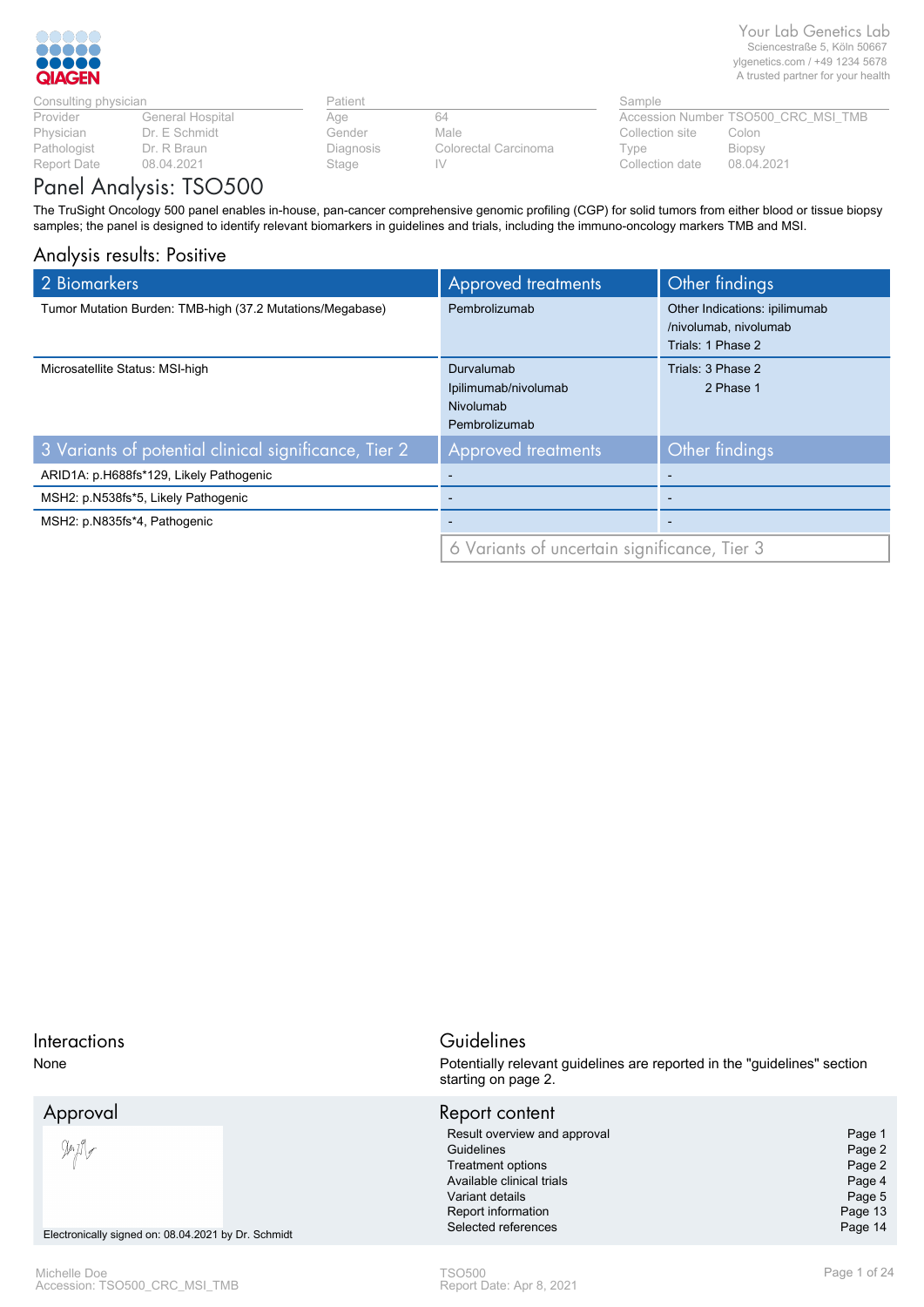

# **GUIDELINES**

The ESMO Clinical Practice Guidelines suggest testing for microsatellite instability (MSI) in all newly diagnosed patients with colon cancer and note that the presence of MSI may predict sensitivity to immune check point inhibitors; the Guidelines additionally note that stage 2 MSI-high colorectal carcinoma patients may have a good prognosis and may not benefit from adjuvant 5FU therapy [PMID:32702383, PMID:27380959].

# TREATMENT OPTIONS

# Therapies with potential clinical benefit (6)

#### IPILIMUMAB/NIVOLUMAB

Nivolumab, a PD-1 blocking antibody, in combination with ipilimumab, a CTLA-4 blocking antibody, is FDA- and EMA-approved for treating patients with unresectable or metastatic melanoma; for treating adult patients with metastatic or recurrent non-small cell lung cancer with no EGFR or ALK genomic tumor aberrations as first-line treatment, in combination with 2 cycles of platinum-doublet chemotherapy; and for treating patients with intermediate or poor risk advanced renal cell carcinoma, as a first-line treatment; nivolumab, in combination with ipilimumab, is FDA-approved for treating adult patients with metastatic non-small cell lung cancer expressing PD-L1 (≥1%) as determined by an FDA-approved test, with no EGFR or ALK genomic tumor aberrations, as first-line treatment; for treating adult patients with unresectable malignant pleural mesothelioma, as first-line treatment; for treating adult and pediatric (12 years and older) patients with microsatellite instability-high (MSI-H) or mismatch repair deficient (dMMR) metastatic colorectal cancer that has progressed following treatment with a fluoropyrimidine, oxaliplatin, and irinotecan; and for treating patients with hepatocellular carcinoma who have been previously treated with sorafenib.

#### Sensitive

Microsatellite Status: MSI-high, Tier 1A Biomarkers: Tumor Mutation Burden: TMB-high, Tier 1A

#### IPILIMUMAB/NIVOLUMAB

Nivolumab, a PD-1 blocking antibody, in combination with ipilimumab, a CTLA-4 blocking antibody, is FDA- and EMA-approved for treating patients with unresectable or metastatic melanoma; for treating adult patients with metastatic or recurrent non-small cell lung cancer with no EGFR or ALK genomic tumor aberrations as first-line treatment, in combination with 2 cycles of platinum-doublet chemotherapy; and for treating patients with intermediate or poor risk advanced renal cell carcinoma, as a first-line treatment; nivolumab, in combination with ipilimumab, is FDA-approved for treating adult patients with metastatic non-small cell lung cancer expressing PD-L1 (≥1%) as determined by an FDA-approved test, with no EGFR or ALK genomic tumor aberrations, as first-line treatment; for treating adult patients with unresectable malignant pleural mesothelioma, as first-line treatment; for treating adult and pediatric (12 years and older) patients with microsatellite instability-high (MSI-H) or mismatch repair deficient (dMMR) metastatic colorectal cancer that has progressed following treatment with a fluoropyrimidine, oxaliplatin, and irinotecan; and for treating patients with hepatocellular carcinoma who have been previously treated with sorafenib.

Sensitive

Microsatellite Status: MSI-high, Tier 1A Biomarkers: Tumor Mutation Burden: TMB-high, Tier 1A

#### NIVOLUMAB

Nivolumab, a PD-1 blocking antibody, is FDA- and EMA-approved for treating patients with unresectable or metastatic melanoma, as a single agent or in combination with ipilimumab; melanoma with lymph node involvement or metastatic disease who have undergone complete resection, in the adjuvant setting; for treating adult patients with metastatic or recurrent non-small cell lung cancer with no EGFR or ALK genomic tumor aberrations as first-line treatment, in combination with ipilimumab and 2 cycles of platinum-doublet chemotherapy; for treating patients with metastatic non-small cell lung cancer with progression on or after platinum-based chemotherapy (patients with EGFR or ALK genomic tumor aberrations should have disease progression on FDA-approved therapy for these aberrations prior to receiving nivolumab); intermediate or poor risk advanced renal cell carcinoma, as a first-line treatment in combination with ipilimumab; advanced renal cell carcinoma who have received prior antiangiogenic therapy; for treating adult patients with classical Hodgkin lymphoma that has relapsed or progressed after autologous hematopoietic stem cell transplantation (HSCT) and brentuximab vedotin, or has relapsed or progressed after 3 or more lines of systemic therapy that includes autologous HSCT; for treating patients with recurrent or metastatic squamous cell carcinoma of the head and neck with disease progression on or after a platinum-based therapy; locally advanced or metastatic urothelial carcinoma who have disease progression during or following platinum-containing chemotherapy or have disease progression within 12 months of neoadjuvant or adjuvant treatment with platinum-containing chemotherapy; and unresectable advanced, recurrent or metastatic esophageal squamous cell carcinoma after prior fluoropyrimidine- and platinum-based chemotherapy; nivolumab is also FDA-approved for treating adult patients with metastatic non-small cell lung cancer expressing PD-L1 (≥1%) as determined by an FDA-approved test, with no EGFR or ALK genomic tumor aberrations, as first-line treatment in combination with ipilimumab; unresectable malignant pleural mesothelioma, as first-line treatment in combination with ipilimumab; for treating patients with advanced renal cell carcinoma, as a first-line treatment in combination with cabozantinib; for treating adult and pediatric (12 years and older) patients with microsatellite instability-high (MSI-H) or mismatch repair deficient (dMMR) metastatic colorectal cancer that has progressed following treatment with a fluoropyrimidine, oxaliplatin, and irinotecan, as a single agent or in combination with ipilimumab; and for treating patients with hepatocellular carcinoma who have been previously treated with sorafenib, as a single agent or in combination with ipilimumab.

#### Sensitive

Microsatellite Status: MSI-high, Tier 1A Biomarkers: Tumor Mutation Burden: TMB-high, Tier 1A

#### NIVOLUMAB

Nivolumab, a PD-1 blocking antibody, is FDA- and EMA-approved for treating patients with unresectable or metastatic melanoma, as a single agent or in combination with ipilimumab; melanoma with lymph node involvement or metastatic disease who have undergone complete resection, in the adjuvant setting; for treating adult patients with metastatic or recurrent non-small cell lung cancer with no EGFR or ALK genomic tumor aberrations as first-line treatment, in combination with ipilimumab and 2 cycles of platinum-doublet chemotherapy; for treating patients with metastatic non-small cell lung cancer with progression on or after platinum-based chemotherapy (patients with EGFR or ALK genomic tumor aberrations should have disease progression on FDA-approved therapy for these aberrations prior to receiving nivolumab); intermediate or poor risk advanced renal cell carcinoma, as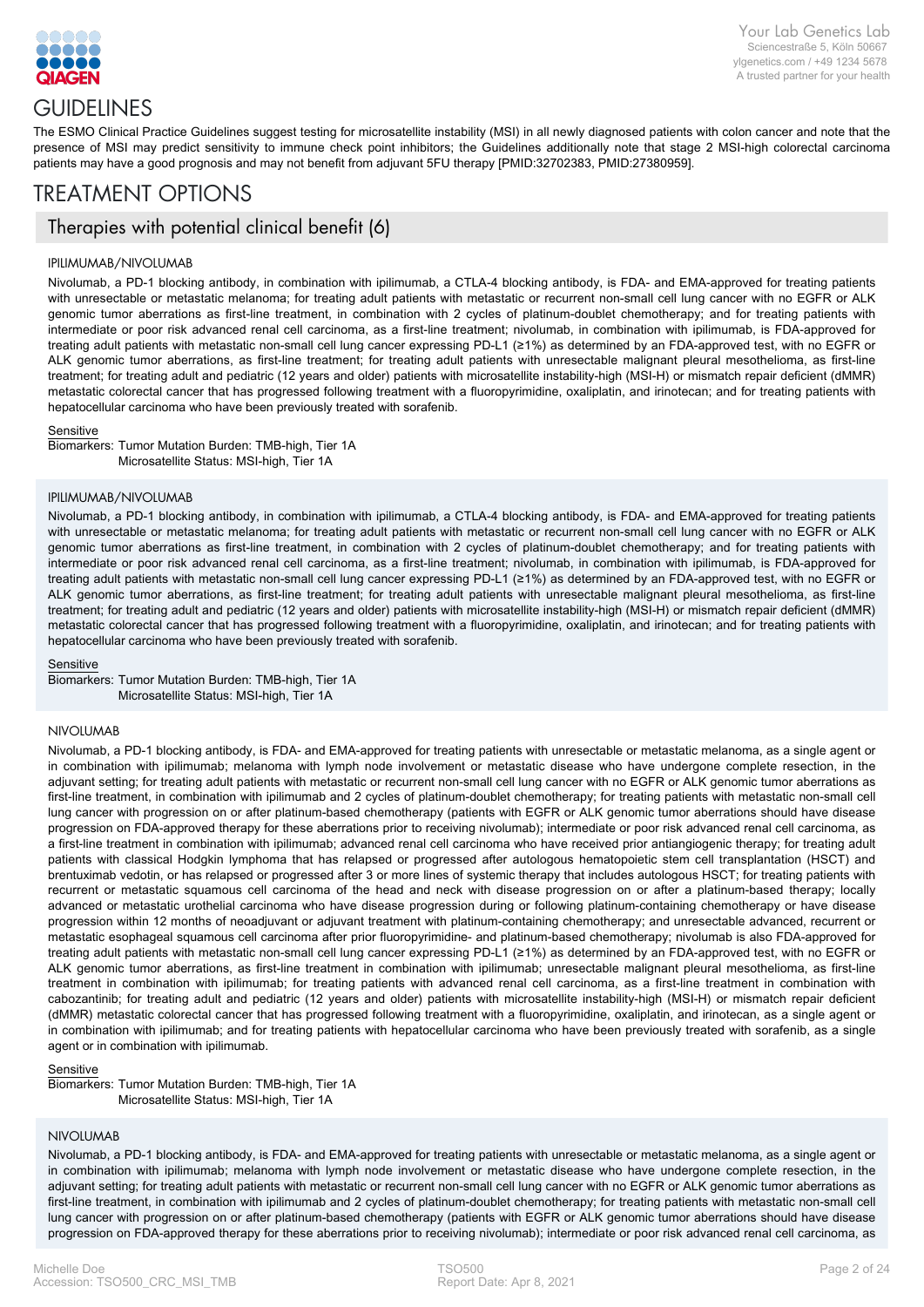

# Therapies with potential clinical benefit (6)

a first-line treatment in combination with ipilimumab; advanced renal cell carcinoma who have received prior antiangiogenic therapy; for treating adult patients with classical Hodgkin lymphoma that has relapsed or progressed after autologous hematopoietic stem cell transplantation (HSCT) and brentuximab vedotin, or has relapsed or progressed after 3 or more lines of systemic therapy that includes autologous HSCT; for treating patients with recurrent or metastatic squamous cell carcinoma of the head and neck with disease progression on or after a platinum-based therapy; locally advanced or metastatic urothelial carcinoma who have disease progression during or following platinum-containing chemotherapy or have disease progression within 12 months of neoadjuvant or adjuvant treatment with platinum-containing chemotherapy; and unresectable advanced, recurrent or metastatic esophageal squamous cell carcinoma after prior fluoropyrimidine- and platinum-based chemotherapy; nivolumab is also FDA-approved for treating adult patients with metastatic non-small cell lung cancer expressing PD-L1 (≥1%) as determined by an FDA-approved test, with no EGFR or ALK genomic tumor aberrations, as first-line treatment in combination with ipilimumab; unresectable malignant pleural mesothelioma, as first-line treatment in combination with ipilimumab; for treating patients with advanced renal cell carcinoma, as a first-line treatment in combination with cabozantinib; for treating adult and pediatric (12 years and older) patients with microsatellite instability-high (MSI-H) or mismatch repair deficient (dMMR) metastatic colorectal cancer that has progressed following treatment with a fluoropyrimidine, oxaliplatin, and irinotecan, as a single agent or in combination with ipilimumab; and for treating patients with hepatocellular carcinoma who have been previously treated with sorafenib, as a single agent or in combination with ipilimumab.

#### Sensitive

Microsatellite Status: MSI-high, Tier 1A Biomarkers: Tumor Mutation Burden: TMB-high, Tier 1A

#### PEMBROLIZUMAB

Pembrolizumab, a programmed death receptor-1 (PD-1)-blocking antibody, is FDA- and EMA-approved for treating patients with unresectable or metastatic melanoma; for the adjuvant treatment of patients with melanoma with involvement of lymph node(s) following complete resection; in combination with pemetrexed and platinum chemotherapy for the first-line treatment of patients with metastatic nonsquamous non-small cell lung cancer (NSCLC), with no EGFR or ALK genomic tumor aberrations; in combination with carboplatin and either paclitaxel or paclitaxel protein-bound, for the first-line treatment of patients with metastatic squamous NSCLC; as a single agent for treating patients with metastatic NSCLC whose tumors express PD-L1 (TPS ≥1%) as determined by an FDA-approved test, with disease progression on or after platinum-containing chemotherapy (patients with EGFR or ALK genomic tumor aberrations should have disease progression on FDA-approved therapy for these aberrations prior to receiving pembrolizumab); for treating patients with locally advanced or metastatic urothelial carcinoma who are not eligible for cisplatin-containing chemotherapy and whose tumors express PD-L1 [Combined Positive Score (CPS) ≥10] as determined by an FDA-approved test; and, in combination with axitinib, for the first-line treatment of patients with advanced renal cell carcinoma; pembrolizumab is also FDA-approved as a single agent for the first-line treatment of patients with NSCLC expressing PD-L1 [Tumor Proportion Score (TPS) ≥1%] as determined by an FDA-approved test, with no EGFR or ALK genomic tumor aberrations, and is stage III where patients are not candidates for surgical resection or definitive chemoradiation, or metastatic; for treating patients with metastatic small cell lung cancer (SCLC) with disease progression on or after platinum-based chemotherapy and at least one other prior line of therapy; in combination with platinum and FU for the first-line treatment of patients with metastatic or with unresectable, recurrent head and neck squamous cell cancer (HNSCC); as a single agent for the first-line treatment of patients with metastatic or with unresectable, recurrent HNSCC whose tumors express PD-L1 [Combined Positive Score (CPS) ≥1] as determined by an FDA-approved test; as a single agent for treating patients with recurrent or metastatic HNSCC with disease progression on or after platinum-containing chemotherapy; for treating adult patients with relapsed or refractory classical Hodgkin lymphoma (cHL); for treating pediatric patients with refractory cHL, or cHL that has relapsed after 2 or more lines of therapy; for treating adult and pediatric patients with refractory primary mediastinal large B-cell lymphoma (PMBCL), or who have relapsed after 2 or more prior lines of therapy; for treating patients with locally advanced or metastatic urothelial carcinoma who are not eligible for any platinum-containing chemotherapy regardless of PD-L1 status; for treating patients with locally advanced or metastatic urothelial carcinoma who have disease progression during or following platinum-containing chemotherapy or within 12 months of neoadjuvant or adjuvant treatment with platinum-containing chemotherapy; for treating patients with Bacillus Calmette-Guerin (BCG)-unresponsive, high-risk, non-muscle invasive bladder cancer (NMIBC) with carcinoma in situ (CIS) with or without papillary tumors who are ineligible for or have elected not to undergo cystectomy; for treating adult and pediatric patients with unresectable or metastatic, microsatellite instability-high (MSI-H) or mismatch repair deficient (dMMR) solid tumors that have progressed following prior treatment and who have no satisfactory alternative treatment options, or colorectal cancer that has progressed following treatment with a fluoropyrimidine, oxaliplatin, and irinotecan; for the first-line treatment of patients with unresectable or metastatic microsatellite instability-high (MSI-H) or mismatch repair deficient (dMMR) colorectal cancer (CRC); for treating patients with recurrent locally advanced or metastatic gastric or gastroesophageal junction adenocarcinoma whose tumors express PD-L1 [Combined Positive Score (CPS) ≥1] as determined by an FDA-approved test, with disease progression on or after two or more prior lines of therapy including fluoropyrimidine-and platinumcontaining chemotherapy and if appropriate, HER2/neu-targeted therapy; for treating patients with recurrent locally advanced or metastatic squamous cell carcinoma of the esophagus whose tumors express PD-L1 [Combined Positive Score (CPS) ≥10] as determined by an FDA-approved test, with disease progression after one or more prior lines of systemic therapy; for treating patients with recurrent or metastatic cervical cancer with disease progression on or after chemotherapy whose tumors express PD-L1 (CPS ≥1) as determined by an FDA-approved test; for treating patients with hepatocellular carcinoma who have been previously treated with sorafenib; for treating adult and pediatric patients with recurrent locally advanced or metastatic Merkel cell carcinoma; in combination with lenvatinib, for treating patients with advanced endometrial carcinoma that is not microsatellite instability-high (MSI-H) or mismatch repair deficient (dMMR), who have disease progression following prior systemic therapy and are not candidates for curative surgery or radiation; as a single agent for treating adult and pediatric patients with unresectable or metastatic tumor mutational burdenhigh (TMB-H) [≥10 mutations/megabase (mut/Mb)] solid tumors, as determined by an FDA-approved test, that have progressed following prior treatment and who have no satisfactory alternative treatment options; for treating patients with recurrent or metastatic cutaneous squamous cell carcinoma that is not curable by surgery or radiation; and in combination with chemotherapy, for the treatment of patients with locally recurrent unresectable or metastatic Triple-Negative Breast Cancer (TNBC) whose tumors express PD-L1 [Combined Positive Score (CPS) ≥10] as determined by an FDA-approved test; pembrolizumab is also EMA-approved for treating adult patients with relapsed or refractory classical Hodgkin lymphoma (cHL) who have failed autologous stem cell transplant (ASCT) and brentuximab vedotin (BV), or who are transplant-ineligible and have failed BV; locally advanced or metastatic urothelial carcinoma who have received prior platinum-containing chemotherapy; as monotherapy or in combination with platinum and 5-fluorouracil (5-FU) chemotherapy for the first-line treatment of adult patients with metastatic or unresectable recurrent head and neck squamous cell carcinoma (HNSCC) whose tumours express PD-L1 with a CPS ≥ 1; for treating adult patients with recurrent or metastatic HNSCC whose tumours express PD-L1 with a ≥ 50% TPS and progressing on or after platinum-containing chemotherapy; and as a single agent for the first-line treatment of adult patients with metastatic non-small cell lung carcinoma (NSCLC) whose tumours express PD-L1 with a ≥ 50% tumour proportion score (TPS) with no EGFR or ALK positive tumour mutations.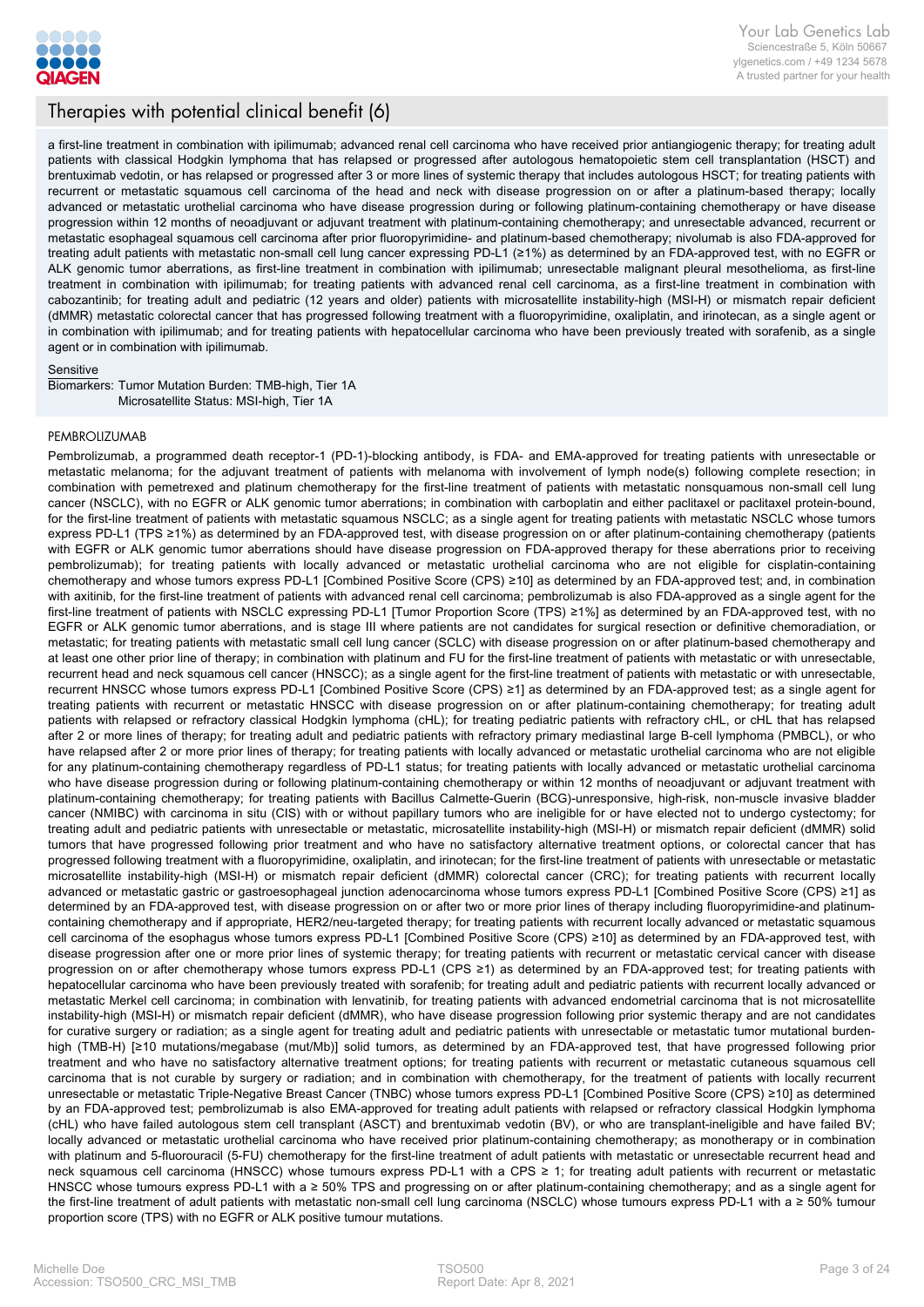

# Therapies with potential clinical benefit (6)

Sensitive

Microsatellite Status: MSI-high, Tier 1A Biomarkers: Tumor Mutation Burden: TMB-high, Tier 1A

#### DURVALUMAB

Durvalumab, a programmed death-ligand 1 (PD-L1) blocking antibody, is FDA-approved for treating adult patients with locally advanced or metastatic urothelial carcinoma who have disease progression during or following platinum-containing chemotherapy, or who have disease progression within 12 months of neoadjuvant or adjuvant treatment with platinum-containing chemotherapy; for treating patients with unresectable, stage III non-small cell lung cancer (NSCLC) whose disease has not progressed following concurrent platinum-based chemotherapy and radiation therapy; and, in combination with etoposide and either carboplatin or cisplatin, as first-line treatment for adult patients with extensive-stage small cell lung cancer (ES-SCLC); durvalumab is EMA-approved for treating adult patients with locally advanced, unresectable non-small cell lung cancer (NSCLC) whose tumours express PD-L1 on ≥ 1% of tumour cells and whose disease has not progressed following platinum-based chemoradiation therapy.

**Sensitive** 

Biomarker: Microsatellite Status: MSI-high, Tier 1A

# AVAILABLE CLINICAL TRIALS

Phase 2 clinical trials (3)

### IPILIMUMAB, ATEZOLIZUMAB, NIVOLUMAB

The Rome Trial From Histology to Target: the Road to Personalize Target Therapy and Immunotherapy [NCT04591431](http://clinicaltrials.gov/show/NCT04591431)

#### Qualifying variants **Contact**

| <b>Biomarker</b> | Classification     | Score                    |
|------------------|--------------------|--------------------------|
| TMB-high         | Tier 1A Pathogenic | 37.2 Mutations/Megabase  |
| MSI-high         | Tier 1A Pathogenic | $\overline{\phantom{0}}$ |

#### ATEZOLIZUMAB

A Phase II Study to Assess the Efficacy of the Anti-PD-L1 Antibody Atezolizumab (MPDL3280A) Administered With Stereotactic Ablative Radiotherapy (SABR) in Patients With Metastatic Tumours [NCT02992912](http://clinicaltrials.gov/show/NCT02992912)

+390683977939;

Qualifying variant Contact Contact Contact Contact Contact Contact Contact Contact Contact Contact Contact Contact Contact Contact Contact Contact Contact Contact Contact Contact Contact Contact Contact Contact Contact Con Biomarker Classification Score **MSI-high** Tier 1A Pathogenic

Eric DEUTSCH, MD, PhD; eric.deutsch@gustaveroussy.fr; 0142114211 +33;

### CETUXIMAB, BEVACIZUMAB, AFLIBERCEPT, AVELUMAB, 5-FLUOROURACIL/IRINOTECAN/LEUCOVORIN, 5- FLUOROURACIL/LEUCOVORIN/OXALIPLATIN, PANITUMUMAB

Multicenter Randomized Phase II Study Comparing the Effectiveness and Tolerance of Avelumab Versus Standard 2nd Line Treatment Chemotherapy in Patients With Colorectal Metastatic Cancer With Microsatellite Instability (MSI) [NCT03186326](http://clinicaltrials.gov/show/NCT03186326)

| Qualifying variant |                    |                          | Contact   |
|--------------------|--------------------|--------------------------|-----------|
| Biomarker          | Classification     | Score                    | Jérémie   |
| MSI-hiah           | Tier 1A Pathogenic | $\overline{\phantom{a}}$ | $+33(3)8$ |

Jérémie BEZ; jeremie.bez@u-bourgogne.fr; +33 (3)80 39 34 83;

Silvia Violetti; silvia.violetti@clinicaltrialsfmp.it;

## Phase 1 clinical trials (2)

#### IPILIMUMAB, PEXASTIMOGENE DEVACIREPVEC

A Phase I Dose Escalation Trial Evaluating the Impact of an in Situ Immunization Strategy With Intra-Tumoral Injections of Pexa-Vec in Combination With Ipilimumab in Metastatic / Advanced Solid Tumors With Injectable Lesions. [NCT02977156](http://clinicaltrials.gov/show/NCT02977156)

| Qualifying variant |                    |                          | Contact                                                           |
|--------------------|--------------------|--------------------------|-------------------------------------------------------------------|
| Biomarker          | Classification     | Score                    | Aurélien MARABELLE, MD, PhD; aurelien marabelle@gustaveroussy.fr; |
| MSI-high           | Tier 1A Pathogenic | $\overline{\phantom{0}}$ |                                                                   |

#### MP0310

A First-In-Human, Single-Arm, Multi-Center, Open-Label, Repeated-Dose, Dose-Escalation Study of MP0310 in Patients With Advanced Solid Tumors [NCT04049903](http://clinicaltrials.gov/show/NCT04049903)

| Qualifying variant |                    |                          | Contact<br>___                                      |
|--------------------|--------------------|--------------------------|-----------------------------------------------------|
| Biomarker          | Classification     | Score                    | Medical Director, MPAG; info@molecularpartners.com; |
| <b>MSI-high</b>    | Tier 1A Pathogenic | $\overline{\phantom{0}}$ | +41 44 755 7700:                                    |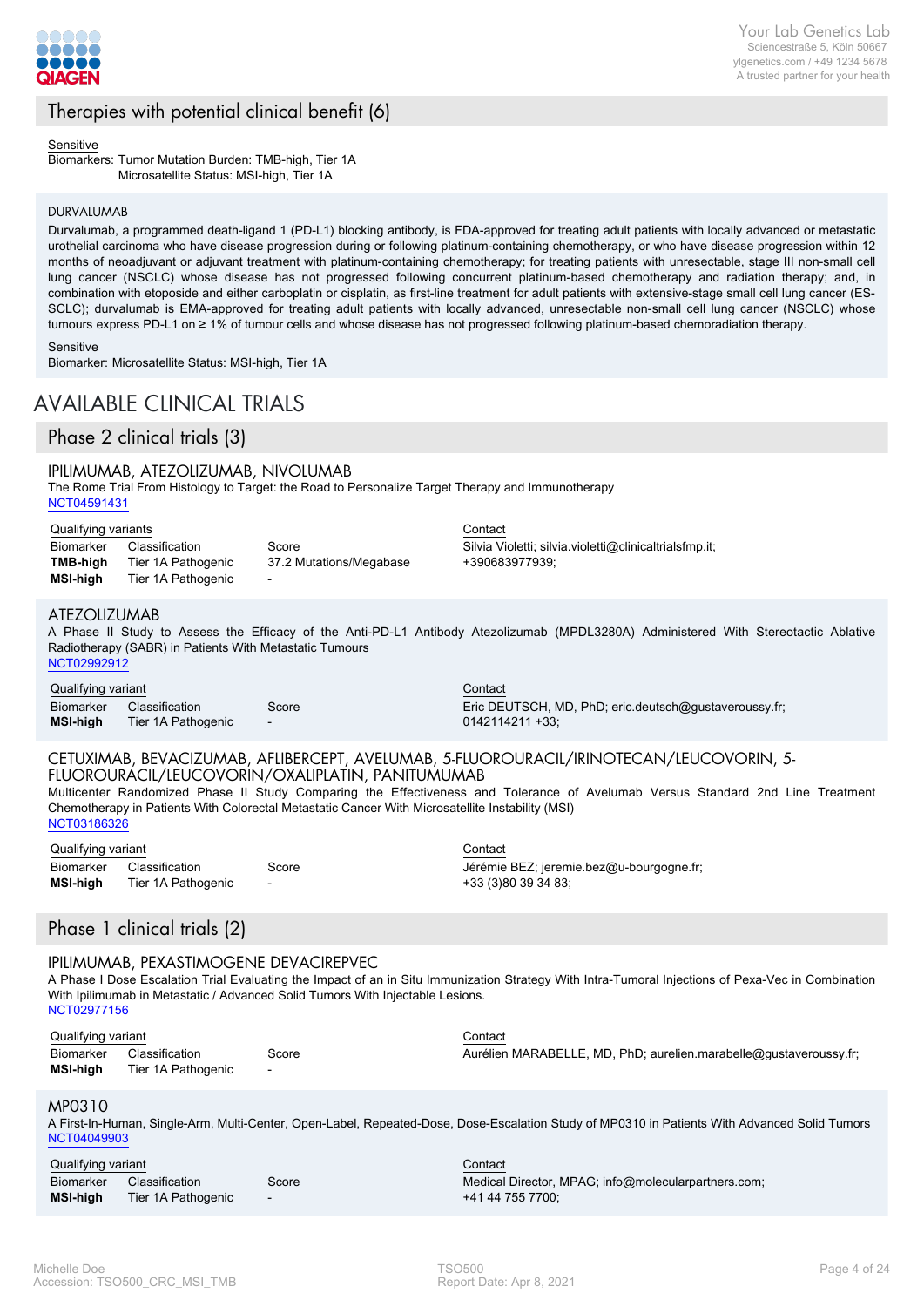

# VARIANT DETAILS

## Biomarkers (2)

#### Tumor Mutation Burden: TMB-high (37.2 Mutations/Megabase)

Your Lab Genetics Lab Sciencestraße 5, Köln 50667 ylgenetics.com / +49 1234 5678 A trusted partner for your health

**Biomarker summary:** Tumor Mutational Burden-high is an activating mutation.

**Biomarker:** TMB-high **Classification:** Tier 1A **Assessment:** Pathogenic

Treatment options 3 Sensitive

1 Trial

**Clinical relevance:** Deregulation of multiple cellular processes is capable of introducing DNA alterations during tumorigenesis. Genetic mutations in tumor cells have been reported to result in the production of neoantigens, which are immunogenic peptides recognized by tumor-infiltrating lymphocytes (TILs) [106, 6, 153, 58]. Studies have shown high tumor mutational burden or high levels of neoantigens to be associated with high expression of cytotoxic T-cell markers; thus, immunotherapies may be relevant in tumors with high tumor mutational burden [72, 58, 17, 143]. Indeed, high tumor mutational burden has been associated with increased clinical benefit of several immune checkpoint inhibitors, including pembrolizumab, nivolumab, nivolumab plus ipilimumab, and atezolizumab in studies of NSCLC, urothelial carcinoma, and other solid tumors [141, 20, 54, 140, 52, 71, 197, 144, 80, 60, 148].

**Disease summary:** High mutational burden has been associated with microsatellite instability (MSI) and mismatch-repair deficiency (MMR-D) in studies of colorectal carcinoma [165, 105, 97, 21, 49, 98].

**Molecular function:** A test result demonstrating high tumor mutational burden has been reported in this sample.

**Incidence:** Hypermutation has been reported in 2-18% of colorectal carcinoma (CRC) samples analyzed in literature studies [21, 43]. In a study of 246 left-sided and 56 right-sided colorectal tumors in young adults and adolescents, TMB-high status was found more often in right-sided tumors, regardless of MSI status [146].

**Role in disease:** Multiple mechanisms, including oncogene-induced replication stress and deregulation of DNA replication, have been reported to introduce DNA alterations during tumorigenesis, resulting in variable frequencies of somatic mutations in different cancer subtypes [106, 6]. Genetic mutations in tumor cells can result in the production of neoantigens, which are presented in context of MHC molecules on cancer cells to tumor-infiltrating lymphocytes (TILs) [58, 153, 143]. High mutational burden has been associated with microsatellite instability (MSI) and mismatch-repair deficiency (MMR-D) in studies of colorectal carcinoma [165, 105, 97, 21, 49, 98].

**Diagnostic significance:** Unknown.

**Prognostic significance:** Unknown.

**Drug sensitivity:** Studies have shown high tumor mutational burden or high levels of neoantigens to be associated with high expression of cytotoxic T-cell markers; thus, immunotherapies may be relevant in tumors with high tumor mutational burden [72, 58, 17, 143]. A large study of advanced cancer patients reported that higher tumor mutation burden (TMB, defined as the highest 20% in each histology) was associated with significantly increased survival in patients treated with a variety of immune checkpoint inhibitors, although the numeric cutoff for TMB in each histology was highly variable. Tumor types with the most significant improvement were bladder, colorectal, head and neck, melanoma, and NSCLC. Breast cancer and glioma with high TMB were not associated with increased survival [148].

**Drug resistance:** None.

#### **Approved Drugs:** None.

**Phase 3:** The second interim analysis of the Phase 3 KEYNOTE-177 study comparing 1:1 pembrolizumab with investigator choice of chemotherapy in 307 patients with MSI-high or deficient MMR metastatic colorectal carcinoma has reported a progression-free survival of 16.5 and 8.2 months, a confirmed overall response rate of 43.8% and 33.1%, an estimated restricted mean survival of 13.7 and 10.8 months, and grade 3-5 serious adverse events in 22% and 66% of patients treated with pembrolizumab or chemotherapy, respectively. Ongoing responses at 24 months were observed in 83% and 35% of patients treated with pembrolizumab or chemotherapy, respectively [8]. A Phase 3 trial (IMblaze370) of atezolizumab with cobimetinib (AC), atezolizumab monotherapy (AM), or regorafenib in patients with metastatic colorectal carcinoma reported median overall survival of 8.87, 7.1, and 8.51 months in the AC, AM, and regorafenib arms, respectively. Treatment-related grade 3-4 adverse events were reported in 61% (109/179), 31% (28/90), and 58% (46/80), respectively [45].

**Phase 2:** The Phase 2 KEYNOTE-158 study of pembrolizumab in advanced solid tumor patients has reported an overall objective response in 29% (30/102) of patients with high tumor mutational burden (TMB-H), defined as ten or more mutations per megabase [115]. A Phase 2 trial of pembrolizumab with cyclophosphamide and the colon vaccine GVAX in 17 patients with advanced MMR-proficient colorectal carcinoma reported disease control rates of 18% and 29% by RECIST and irRC, respectively. No objective responses were reported; median progression-free and overall survival were 2.7 and 7.1 months. Grade 3-4 adverse events attributed to study therapy were reported in 11.8% (2/17) of patients [198]. A Phase 2 study of nivolumab in 74 dMMR or MSI-H CRC patients has reported investigator and independent radiology review committee objective response rates of 27% and 31% and disease control rates of 62% and 69% with a time to response of approximately 2.7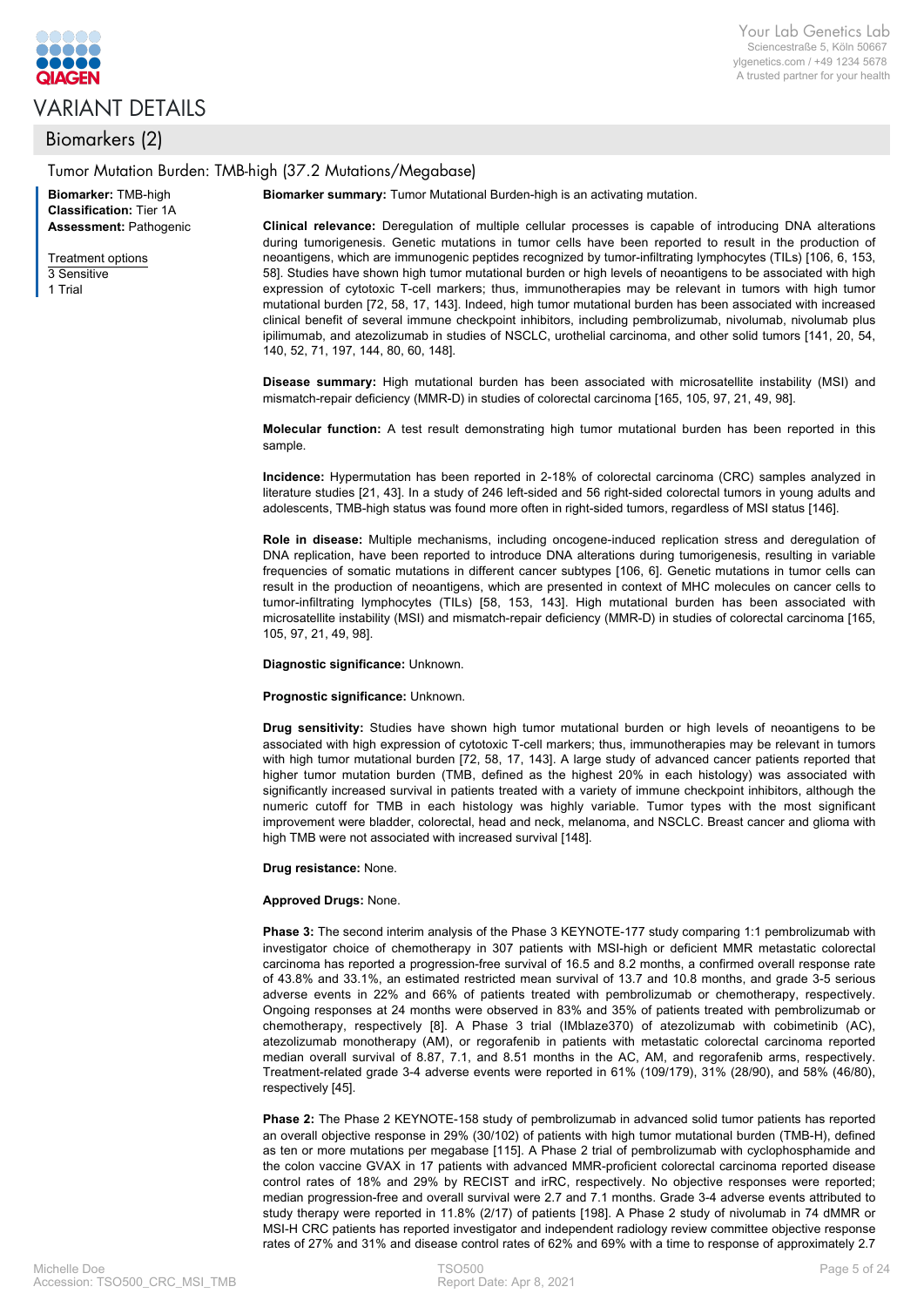

months; progression-free survival rates at 12 months were 46% and 48% with 83.4% overall survival at six months and 73.8% at 12 months [129]. A Phase 2 study of nivolumab in combination with trifluridine/tipiracil in 18 patients with MSS colorectal carcinoma has reported 13 grade 3 or higher adverse events, no tumor responses, stable disease in eight and ten patients, and a median progression-free survival of 2.2 and 2.8 months per immune-related response criteria (irRC) and RECIST, respectively [131]. A Phase 2 study of nivolumab with ipilimumab in 40 patients with MSS colorectal adenocarcinoma reported a disease control rate of 25%, and an objective response rate of 10% by intent to treat analysis. A Phase 2 trial of durvalumab with tremelimumab (DT) plus best supportive care (BSC) or BSC alone in 179 patients with advanced/refractory colorectal carcinoma reported median progression-free survival of 1.8 and 1.9 months, and median overall survival of 6.6 and 4.1 months in the DT+BSC and BSC alone arms, respectively. Disease control rates were 22.7% and 6.6%, respectively [28]. A Phase 2 study of durvalumab and trametinib in 29 microsatellite stable metastatic colorectal cancer patients has reported objective response in 3.4% and stable disease in 24% of patients. No grade 4 treatment-related adverse events were observed. The Phase 2 AVETUX study of avelumab plus cetuximab in combination with FOLFOX in 39 previously untreated metastatic colorectal cancer patients has reported overall response rate of 79.5%, with six complete and 25 partial responses, and disease control rate of 92.3%. The Phase 2 CAVE study of avelumab and cetuximab in RAS wild-type metastatic colorectal carcinoma patients with response to first-line chemotherapy in combination with anti-Egfr therapy has reported complete response in 1.5%, partial response in 4.6%, and stable disease in 49.2% of 65 evaluable patients. Median progression-free and overall survival were 3.6 months and 13.1 months, respectively, and grade 3 adverse events were observed in 22% (16/77) of patients. A Phase 2 study of avelumab monotherapy in 33 metastatic or unresectable colorectal carcinoma patients with dMMR/MSI-H or POLE mutations has reported objective response rate of 24.2% and median progression-free survival and overall survival of 3.9 and 13.2 months, respectively [88]. A Phase 2 study of short-course radiation followed by mFOLFOX6 with avelumab in 13 patients with locally advanced rectal cancer has reported pathologic complete response (pCR) in 3/12 and near pCR in 3/12 evaluable patients. No grade 4 serious adverse events were observed [156].

**Phase 1:** A Phase 1b trial of atezolizumab in combination with bevacizumab in refractory metastatic colorectal cancer patients reported an unconfirmed overall response rate (ORR) of 8% (1/13) and grades 3/4 adverse events in 64% of cases. In oxaliplatin-naïve patients treated with atezolizumab in combination with bevacizumab and FOLFOX, the unconfirmed ORR in evaluable patients was 36% (9/25), with 73% of cases reporting grades 3/4 adverse events. A Phase 1b trial of atezolizumab in combination with bevacizumab in microsatellite instability (MSI)-high metastatic colorectal cancer patients has reported partial response in 30% (3/10) and stable disease in 60% (6/10) of patients. Grade 3/4 adverse events were observed in 40% of patients. An ongoing Phase 1b trial of atezolizumab in combination with cobimetinib in 84 chemotherapyrefractory or locally advanced metastatic colorectal cancer patients has reported an overall response rate of 8%, including patients with MSS and MSI-low status, and disease control rate of 31%, with median progressionfree and overall survival of 1.9 and 10.0 months, respectively. A Phase 1 study of durvalumab plus monalizumab in 55 solid tumor patients has reported confirmed partial response in three and stable disease in 11 patients in the expansion cohort of 40 metastatic microsatellite-stable colorectal cancer patients, with disease control rate at 16 weeks of 24%. A Phase 1 study of oleclumab and durvalumab in 66 solid tumor patients, with an expansion cohort in 41 advanced microsatellite-stable colorectal cancer (MSS-CRC) and pancreatic cancer patients has reported partial response in 5% (1/21) and 10% (2/20), and stable disease in 10% (2/21) and 15% (3/20) of MSS-CRC and pancreatic cancer patients, respectively.

**Preclinical:** N/A: Preclinical data are not presented when higher level data are available.

#### Microsatellite Status: MSI-high

**Biomarker:** MSI-high **Classification:** Tier 1A **Assessment:** Pathogenic

Treatment options 4 Sensitive 5 Trials

**Biomarker summary:** MSI-high instability exhibits altered function compared to wild-type.

**Clinical relevance:** Tumors exhibiting microsatellite instability (MSI) have a higher mutational burden than microsatellite stable (MSS) tumors and express higher levels of immune checkpoint receptors [86, 5, 72, 174, 109]. Thus, checkpoint inhibitors, several of which have received agency approval for certain indications, may be clinically relevant for tumors exhibiting MSI [122, 176, 130, 172, 97, 187]. In fact, pembrolizumab has been FDA-approved as a second or later line of therapy for the treatment of pediatric and adult solid tumors with high microsatellite instability (MSI-H) or that are deficient in mismatch repair (dMMR) and as a front-line therapy by the FDA and EMA for colorectal carcinoma patients with MSI-H or dMMR [102, 97].

**Disease summary:** MSI has been associated with proximal colon location, mucinous histology, lower tumor grade, age at diagnosis of less 50 years old, and the presence of BRAF mutation in colorectal carcinoma studies [164, 173, 27, 53, 9]. Adjuvant 5-FU may not benefit colorectal cancer patients with stage II/III MSI-H tumors when given as monotherapy [139, 150, 171].

**Molecular function:** The revised Bethesda Guidelines recommended criteria for defining a tumor with high microsatellite instability (MSI-H) include detecting alterations in two or more of the five microsatellite markers included in the National Cancer Institute (NCI) microsatellite panel [12, 179].

**Incidence:** MSI has been reported in 3-24% of colorectal carcinoma samples and has been observed in both inherited and sporadic forms of the disease [59, 169, 110, 30, 164, 126, 178, 137, 70, 170, 53].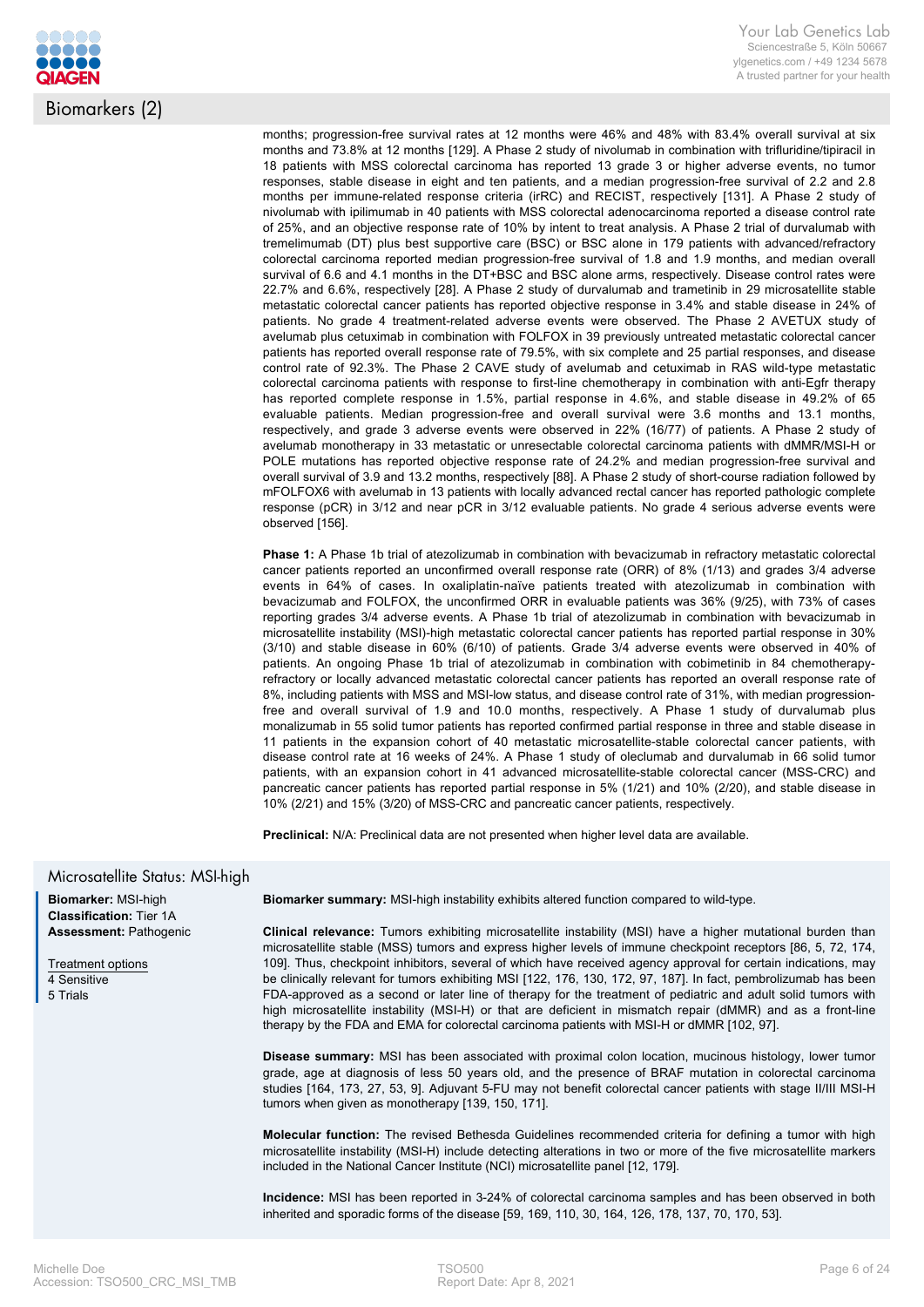

Biomarkers (2)

**Role in disease:** MSI is associated with the loss or dysfunction of DNA mismatch repair (MMR) proteins that are required for correcting errors that occur during DNA replication or recombination; germline mutations in genes encoding MMR proteins are associated with Lynch syndrome, a hereditary cancer-predisposition syndrome also known as hereditary nonpolyposis colorectal cancer (HNPCC) [111, 34, 70]. Tumors exhibiting MSI have been reported to have increased numbers of tumor-infiltrating lymphocytes (TILs) and a significantly higher mutational burden than microsatellite stable (MSS) tumors [86, 5, 72, 174]. MSI has been associated with proximal colon location, mucinous histology, lower tumor grade, age at diagnosis of less 50 years old, and the presence of BRAF mutation in colorectal carcinoma studies [164, 9, 173, 27, 53]. In addition, increased frequency of PD-L1 expression has been reported in colorectal carcinoma cases with MSI-H as compared with MSS/MSI-L cases [92, 181, 147, 99, 123].

**Diagnostic significance:** Unknown.

**Prognostic significance:** Several studies have reported MSI-high status to be associated with better prognosis in colorectal carcinoma patients compared with patients lacking MSI-high [183, 66, 188, 136].

**Drug sensitivity:** MSI has been reported to correlate with high levels of immune checkpoint gene expression in some types of cancer, including colorectal and endometrial carcinoma, and with clinical response to checkpoint inhibition in colorectal carcinoma; thus, immunotherapies may be relevant in tumors exhibiting MSI [109, 97, 72]. Checkpoint inhibitors are currently in clinical development, several of which have received agency approval for certain indications [122, 187]. A Phase 1 follow-up study of nivolumab in 39 treatmentrefractory solid tumor patients reported that one patient with MSI-H colorectal cancer showed an ongoing complete response of at least three years [107].

**Drug resistance:** Adjuvant 5-FU may not benefit colorectal cancer patients with stage II/III MSI-H tumors when given as monotherapy [139, 150, 171]. The therapeutic implications of MLH1 mutation or hypermethylation have been best studied in colon cancer. High MSI has been associated with lack of benefit from 5-FU based regimens [139, 150, 171, 68].

**Approved Drugs:** Pembrolizumab.

**Phase 3:** The second interim analysis of the Phase 3 KEYNOTE-177 study comparing 1:1 pembrolizumab with investigator choice of chemotherapy in 307 patients with MSI-high or deficient MMR metastatic colorectal carcinoma has reported a progression-free survival of 16.5 and 8.2 months, a confirmed overall response rate of 43.8% and 33.1%, an estimated restricted mean survival of 13.7 and 10.8 months, and grade 3-5 serious adverse events in 22% and 66% of patients treated with pembrolizumab or chemotherapy, respectively. Ongoing responses at 24 months were observed in 83% and 35% of patients treated with pembrolizumab or chemotherapy, respectively [8]. A Phase 3 trial (IMblaze370) of atezolizumab with cobimetinib (AC), atezolizumab monotherapy (AM), or regorafenib in patients with metastatic colorectal carcinoma reported median overall survival of 8.87, 7.1, and 8.51 months in the AC, AM, and regorafenib arms, respectively. Treatment-related grade 3-4 adverse events were reported in 61% (109/179), 31% (28/90), and 58% (46/80), respectively [45].

**Phase 2:** A safety and efficacy study of pembrolizumab in 149 patients with tumors with high microsatellite instability (MSI-H) or deficient in mismatch repair (dMMR) across five Phase 1 and 2 uncontrolled trials and including 15 different cancer types has reported a complete or partial response in 39.6% of patients; 78% of patients experienced response for six months or more [116, 102, 97]. A Phase 1/2 study of durvalumab monotherapy in 62 patients with MSI-high solid tumors, including 36 patients with colorectal carcinoma (CRC), 17 patients with endometrial carcinoma, and 9 patients with other tumor types, has reported an objective response rate of 23% and 22% for all patients and CRC patients, respectively; treatment-related adverse events (TRAEs) were reported in 60% (37/62) of patients, including grade 3/4 TRAEs in 3% (2/62) of cases. A Phase 2 trial of pembrolizumab with cyclophosphamide and the colon vaccine GVAX in 17 patients with advanced MMR-proficient colorectal carcinoma reported disease control rates of 18% and 29% by RECIST and irRC, respectively. No objective responses were reported; median progression-free and overall survival were 2.7 and 7.1 months. Grade 3-4 adverse events attributed to study therapy were reported in 11.8% (2/17) of patients [198]. Long-term followup of the Phase 2 CheckMate 142 study of nivolumab plus ipilimumab in dMMR or MSI-H CRC patients who had received at least one prior therapy reported an investigator-assessed overall response rate of 58% and a disease control rate of 81% at a median followup of 25.4 months. Complete and partial responses were reported in 6% (7/119) and 52% (62/119) of patients; median progression-free and overall survival rates at 24 months were 60% and 74%. Grade 3-4 adverse events were reported in 31% of patients. A Phase 2 study of nivolumab plus ipilimumab with radiotherapy in 40 metastatic microsatellite stable colorectal carcinoma (CRC) patients and 25 metastatic pancreatic ductal adenocarcinoma (PDAC) patients with progression on previous lines of therapy has reported disease control in 25% (10/40) and 20% (5/25), and overall response in 10% (4/40) and 13% (3/25) of patients in the CRC and PDAC cohorts, respectively. Grade 3 or higher treatment-related adverse events were observed in 40% (26/65) of patients, with grade 5 events in 3.1% (2/65) of patients. The Phase 2 GERCOR NIPICOL study of nivolumab plus ipilimumab in 57 pretreated patients with MSI-H/dMMR metastatic colorectal cancer has reported 12-week disease control rate of 86.0% and 87.7%, and 12-month progression-free survival rate of 72.9% and 76.5%, according to RECIST 1.1 and iRECIST criteria, respectively. Overall response rate was 59.7% [33]. The Phase 2 NICHE study of neoadjuvant ipilimumab and nivolumab in early-stage colon cancer patients has reported pathological response in 100% (20/20) of patients with MMR-deficient tumors and in 27% (4/15) of patients with MMRproficient tumors [25]. A Phase 2 study of nivolumab in 74 dMMR or MSI-H CRC patients has reported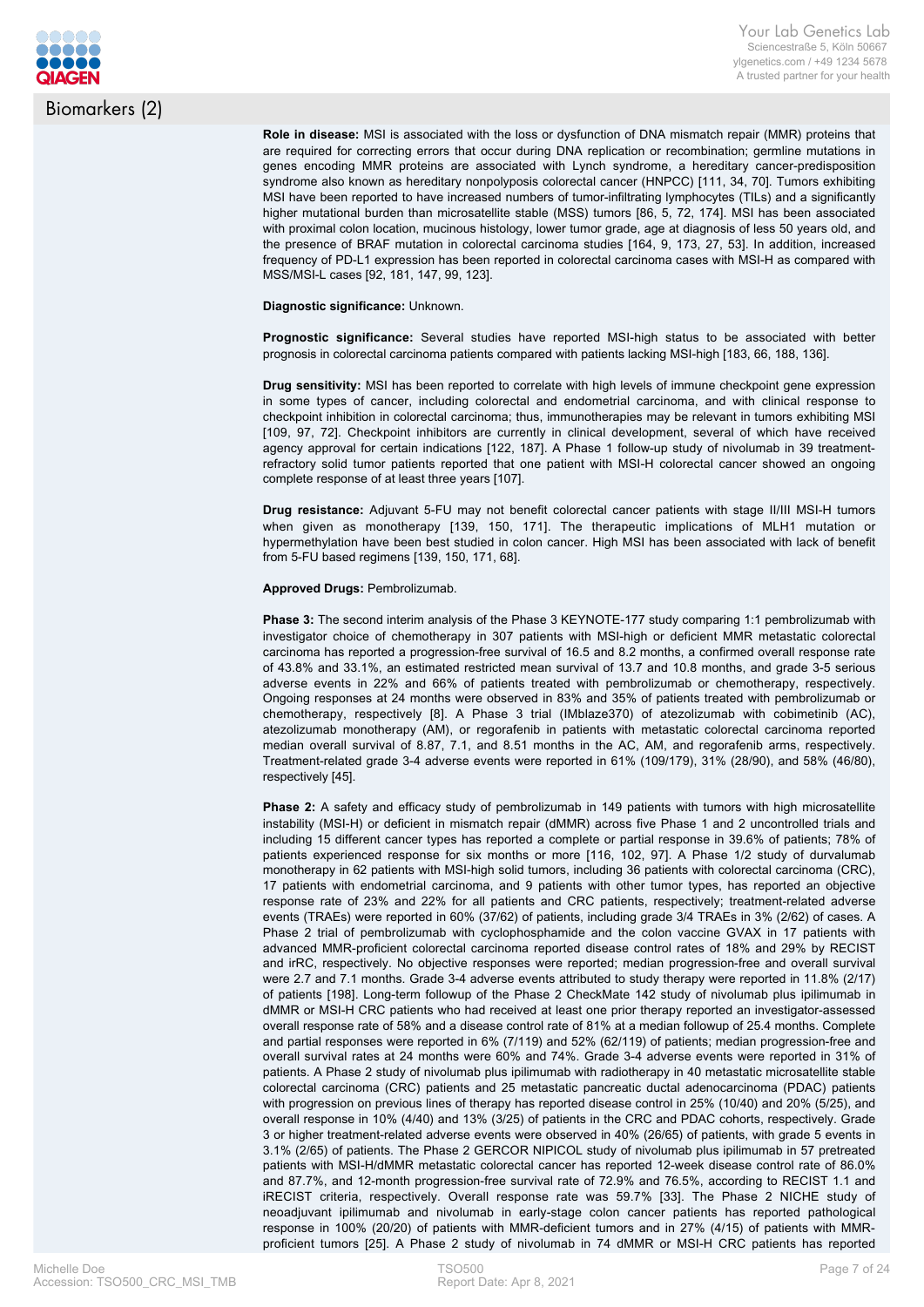

Biomarkers (2)

investigator and independent radiology review committee objective response rates of 27% and 31% and disease control rates of 62% and 69% with a time to response of approximately 2.7 months; progression-free survival rates at 12 months were 46% and 48% with 83.4% overall survival at six months and 73.8% at 12 months [129]. A Phase 2 study of nivolumab in combination with trifluridine/tipiracil in 18 patients with MSS colorectal carcinoma has reported 13 grade 3 or higher adverse events, no tumor responses, stable disease in eight and ten patients, and a median progression-free survival of 2.2 and 2.8 months per immune-related response criteria (irRC) and RECIST, respectively [131]. A Phase 2 study of nivolumab with ipilimumab in 40 patients with MSS colorectal adenocarcinoma reported a disease control rate of 25%, and an objective response rate of 10% by intent to treat analysis. A Phase 2 trial of durvalumab with tremelimumab (DT) plus best supportive care (BSC) or BSC alone in 179 patients with advanced/refractory colorectal carcinoma reported median progression-free survival of 1.8 and 1.9 months, and median overall survival of 6.6 and 4.1 months in the DT+BSC and BSC alone arms, respectively. Disease control rates were 22.7% and 6.6%, respectively [28]. A Phase 2 study of durvalumab and trametinib in 29 microsatellite stable metastatic colorectal cancer patients has reported objective response in 3.4% and stable disease in 24% of patients. No grade 4 treatment-related adverse events were observed. The Phase 2 AVETUX study of avelumab plus cetuximab in combination with FOLFOX in 39 previously untreated metastatic colorectal cancer patients has reported overall response rate of 79.5%, with six complete and 25 partial responses, and disease control rate of 92.3%. The Phase 2 CAVE study of avelumab and cetuximab in RAS wild-type metastatic colorectal carcinoma patients with response to first-line chemotherapy in combination with anti-Egfr therapy has reported complete response in 1.5%, partial response in 4.6%, and stable disease in 49.2% of 65 evaluable patients. Median progression-free and overall survival were 3.6 months and 13.1 months, respectively, and grade 3 adverse events were observed in 22% (16/77) of patients. A Phase 2 study of avelumab monotherapy in 33 metastatic or unresectable colorectal carcinoma patients with dMMR/MSI-H or POLE mutations has reported objective response rate of 24.2% and median progression-free survival and overall survival of 3.9 and 13.2 months, respectively [88]. A Phase 2 study of short-course radiation followed by mFOLFOX6 with avelumab in 13 patients with locally advanced rectal cancer has reported pathologic complete response (pCR) in 3/12 and near pCR in 3/12 evaluable patients. No grade 4 serious adverse events were observed [156].

**Phase 1:** A Phase 1b trial of atezolizumab in combination with bevacizumab in refractory metastatic colorectal cancer patients reported an unconfirmed overall response rate (ORR) of 8% (1/13) and grades 3/4 adverse events in 64% of cases. In oxaliplatin-naïve patients treated with atezolizumab in combination with bevacizumab and FOLFOX, the unconfirmed ORR in evaluable patients was 36% (9/25), with 73% of cases reporting grades 3/4 adverse events. A Phase 1b trial of atezolizumab in combination with bevacizumab in microsatellite instability (MSI)-high metastatic colorectal cancer patients has reported partial response in 30% (3/10) and stable disease in 60% (6/10) of patients. Grade 3/4 adverse events were observed in 40% of patients. An ongoing Phase 1b trial of atezolizumab in combination with cobimetinib in 84 chemotherapyrefractory or locally advanced metastatic colorectal cancer patients has reported an overall response rate of 8%, including patients with MSS and MSI-low status, and disease control rate of 31%, with median progressionfree and overall survival of 1.9 and 10.0 months, respectively. A Phase 1 study of durvalumab plus monalizumab in 55 solid tumor patients has reported confirmed partial response in three and stable disease in 11 patients in the expansion cohort of 40 metastatic microsatellite-stable colorectal cancer patients, with disease control rate at 16 weeks of 24%. A Phase 1 study of oleclumab and durvalumab in 66 solid tumor patients, with an expansion cohort in 41 advanced microsatellite-stable colorectal cancer (MSS-CRC) and pancreatic cancer patients has reported partial response in 5% (1/21) and 10% (2/20), and stable disease in 10% (2/21) and 15% (3/20) of MSS-CRC and pancreatic cancer patients, respectively.

**Preclinical:** N/A: Preclinical data are not presented when higher level data are available.

# Variants of potential clinical significance (3)

## ARID1A H688fs\*129

**Gene:** ARID1A **Exon:** 5 **Nucleotide:** NM\_006015.6: g.27087482\_2708748 3insC c.2060dupC **Amino Acid:** p.H688fs\*129 **Allelic Fraction:** 16.0% (of 1147 reads) **Classification:** Tier 2C **Assessment:** Likely Pathogenic

**Biomarker summary:** ARID1A-H688fs\*129 is an inactivating mutation.

**Clinical relevance:** ARID1A encodes Arid1a, also known as Baf250a, a member of the SWI/SNF chromatin remodeling complex. Mutation, loss, or inactivation of ARID1A has been reported in many cancers, and functional studies have implicated it as a tumor suppressor [190, 82, 67, 81]. There are no approved targeted therapies that directly target ARID1A alterations at this time. However, inactivating ARID1A mutations and loss of Arid1a expression may predict sensitivity to Ezh2 inhibitors [11]. Small molecule inhibitors of Ezh2, such as tazemetostat, are currently under investigation in clinical studies [91, 36]. In addition, ARID1A-deficient preclinical cancer models exhibit sensitivity to Atr, PARP, and BET domain inhibitors and clinical trials are evaluating these agents in patients with loss of Arid1a expression or ARID1A mutations [192, 159, 10, 24].

**Disease summary:** Loss of Arid1a expression in colorectal carcinoma has been correlated with mismatch repair (MMR) deficiency and poor tumor differentiation [200, 31, 189, 100, 195]. ARID1A bi-allelic deletion has been reported to result in the development of colon adenocarcinoma in mice, however, in a separate study, ARID1A depletion has been observed to reduce cell viability in KRAS-mutant colorectal carcinoma cell lines [119, 154].

**Molecular function:** This frameshift alteration is expected to effectively truncate the Arid1a protein prior to the ARID domain, resulting in the loss of the entire ARID domain and three of four LXXLL motifs (UniProt), which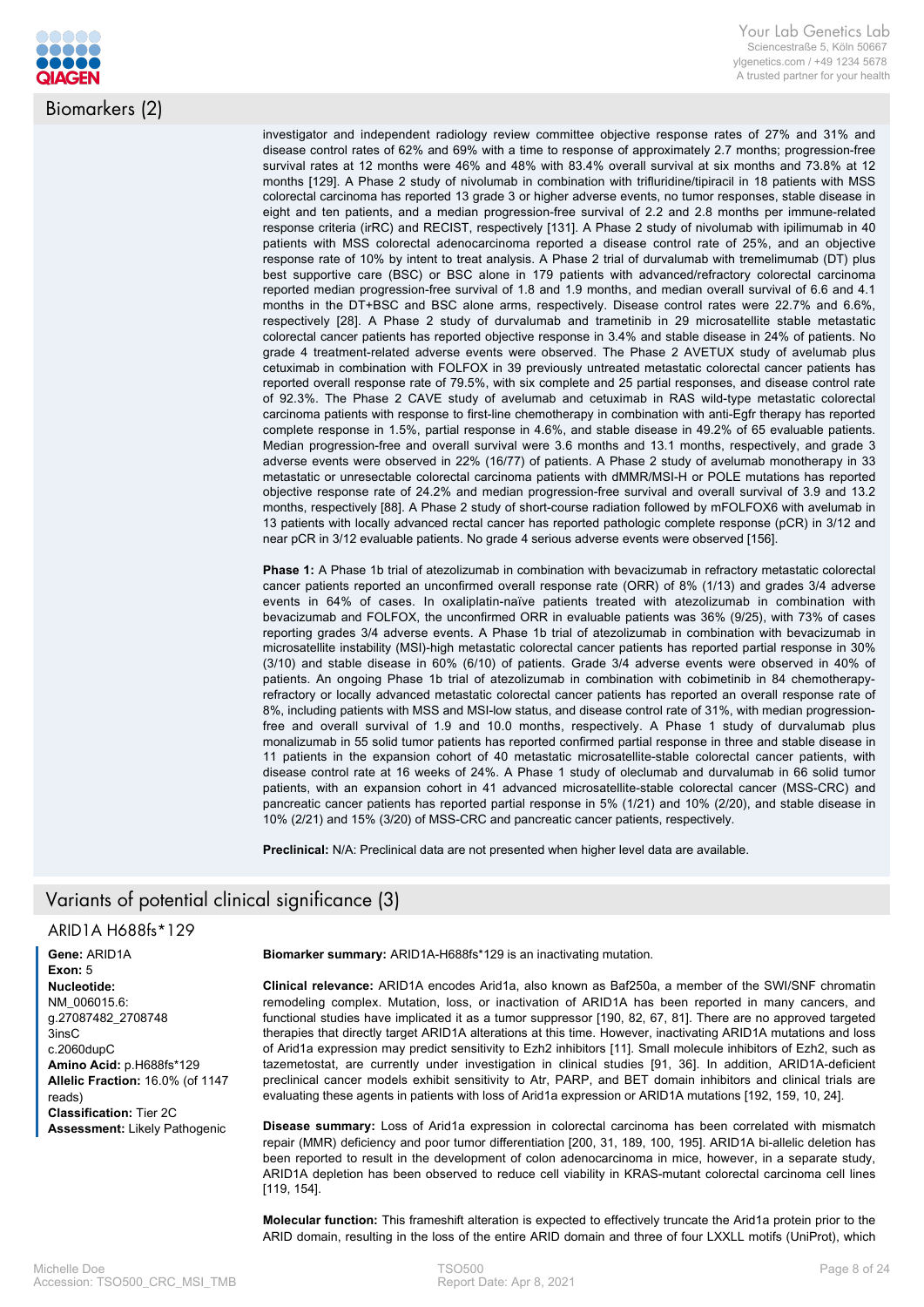

are protein-protein interaction motifs and may mediate the binding of Arid1a with nuclear receptors [35]. The ARID domain is required for Arid1a-DNA interactions and promoter occupancy by SWI/SNF chromatinremodeling complex [26]. ARID1A mutations, which are mostly truncating mutations, have been shown to be correlated with loss of Arid1a protein and predicted to be inactivating [81, 190, 82]. Therefore, this alteration is predicted to lead to a loss of Arid1a function.

**Incidence:** ARID1A mutations have been reported in 10% (371/3643) of Colorectal carcinoma (CRC) samples analyzed in COSMIC (May 2020). ARID1A mutations have been reported in 9.4-11% of Colorectal carcinoma (CRC) samples (cBioPortal for Cancer Genomics, May 2020). Other studies have reported ARID1A mutations in 6-10% of CRC cases; however, one study of microsatellite-unstable CRC reports ARID1A mutation in 39% of cases [21, 81, 19, 101].

**Role in disease:** Loss of Arid1a has been associated with mismatch repair deficiency in cancer, including endometrial and colorectal carcinoma [158, 31, 7]. Loss of Arid1a expression in colorectal carcinoma has been correlated with mismatch repair (MMR) deficiency and poor tumor differentiation [200, 31, 189, 100, 195]. ARID1A bi-allelic deletion has been reported to result in the development of colon adenocarcinoma in mice, however, in a separate study, ARID1A depletion has been observed to reduce cell viability in KRAS-mutant colorectal carcinoma cell lines [119, 154].

**Diagnostic significance:** Unknown.

#### **Prognostic significance:** Unknown.

**Drug sensitivity:** There are no approved targeted therapies to address ARID1A alterations at this time; however, ARID1A alterations may predict sensitivity to Ezh2 inhibitors [11]. Ezh2 inhibitors, such as tazemetostat, are currently being evaluated in clinical trials in patients with solid tumors or B-cell lymphomas [94, 91, 36]. In addition, ARID1A-deficient preclinical cancer models exhibit sensitivity to Atr, PARP, and BET domain inhibitors and clinical trials are evaluating these agents in patients with loss of Arid1a expression or ARID1A mutations [192, 159, 10, 24].

**Drug resistance:** None.

**Approved Drugs:** None.

**Phase 3:** None.

**Phase 2:** A Phase 2 trial of olaparib in 20 patients with microsatellite stable (MSS) colorectal cancer (CRC) and 13 with CRC with high-level microsatellite instability (MSI) has reported no complete or partial responses, with a median progression-free survival for all patients of 1.84 months; similar median progression-free and overall survival times were noted regardless of MSS or MSI status [103]. A Phase 2 study of veliparib with temozolomide in 75 metastatic colorectal carcinoma patients has reported a disease control rate of 24% with two confirmed partial responses; median progression-free survival was 1.8 months, and median overall survival was 6.6 months, with dose reductions required in some patients due to myelosuppression [133]. A Phase 2 study of FOLFIRI with veliparib or placebo in 130 patients with metastatic colorectal carcinoma reported objective response rates of 56.9% and 61.5%, median progression-free survival of 12 and 11 months, and median overall survival of 25 and 27 months, in the veliparib and placebo arms, respectively [61, 62].

**Phase 1:** A Phase 1 trial of niraparib in patients with advanced solid tumors has reported partial responses in 2 /4 breast cancer patients with germline BRCA1/2 mutations and in 40% (8/20) of ovarian cancer patients with BRCA1/2 mutations, as well as anti-tumor activity in sporadic high-grade serous ovarian cancer, non-small cell lung cancer, and prostate cancer [149]. A Phase 1 trial of talazoparib in 110 patients with advanced solid tumors, including 71 patients in the expansion cohort, has reported an overall response rate of 22% (16/72), including two and 14 patients with complete and partial responses, respectively, and 16 stable diseases per RECIST in the expansion cohort [204]. A Phase 1 trial of talazoparib combined with irinotecan with or without temozolomide in 41 pediatric patients with recurrent or refractory solid malignancies has reported an overall response rate of 10.3% in the talazoparib combined with irinotecan arm compared with 25% in the talazoparib combined with irinotecan and temozolomide arm. In addition, a complete response was reported in an Ewing sarcoma patient and partial responses were reported in one synovial sarcoma and four Ewing sarcoma patients [50]. A Phase 1/2 study of rucaparib in 56 patients with advanced solid tumors and 42 patients with germline BRCA1/2-mutant high-grade ovarian carcinoma has reported two complete responses, six partial responses, and 22 stable diseases in the solid tumor cohort and four complete responses, 21 partial responses, and 12 stable diseases in the BRCA1/2 cohort per RECIST [93]. A Phase 1b study of veliparib in combination with capecitabine plus radiotherapy in patients with locally advanced rectal cancer reported tumor downstaging after surgery in 71% of 31 evaluable patients, with a pathologic complete response in 29% of patients. An acceptable safety profile was reported, with a recommended phase 2 dose of 400 mg BID; the maximum tolerated dose was not reached [38]. A Phase 1 study of tazemetostat in 43 patients with solid tumors and 21 patients with B-cell non-Hodgkin lymphoma (NHL) has reported response rates of 5% (2/43) and 38% (8/21) in solid tumor and NHL patients, respectively. Grade 4 thrombocytopenia was the only doselimiting toxicity observed [76].

**Preclinical:** A preclinical study has reported that niraparib treatment of microsatellite stable and instable colorectal cancer cell lines inhibits proliferation and enhances the anti-proliferative effects of SN-38 in vitro, as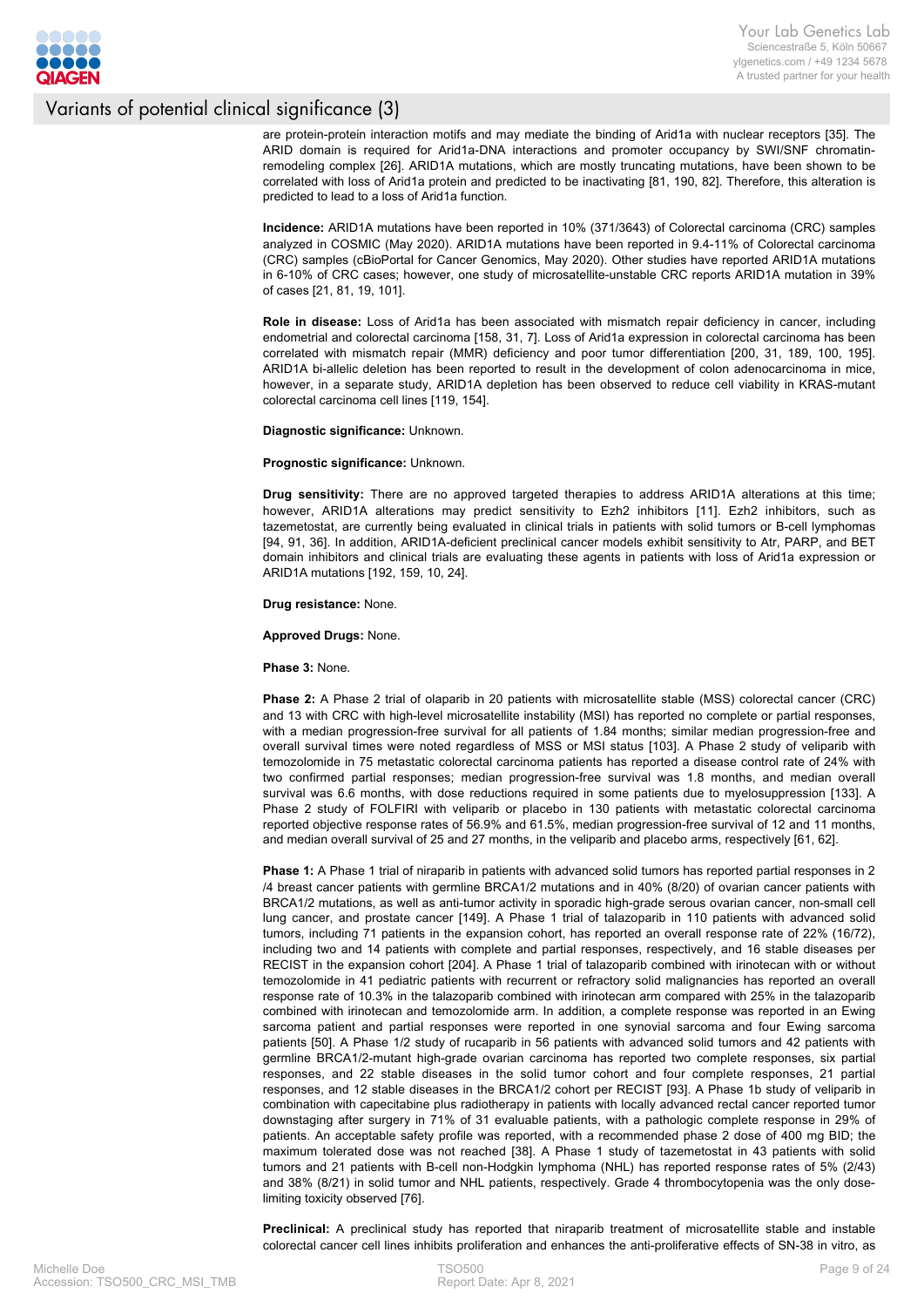

well as further delays tumor regrowth when combined with irinotecan in vivo, compared with irinotecan treatment alone [56]. A preclinical study analyzing 93 colorectal carcinoma cell lines reported that eight exhibited sensitivity to PARPi treatment, and that among these eight cell lines, talazoparib demonstrated greater efficacy than olaparib, niraparib, veliparib, or rucaparib [162]. A preclinical study has reported that tazemetostat treatment decreased tumor growth in a colorectal carcinoma xenograft mouse model [29].

#### MSH2 N538fs\*5

**Gene:** MSH2 **Exon:** 10 **Nucleotide:** NM\_000251.3: g.47693895delA c.1613delA **Amino Acid:** p.N538fs\*5 **Allelic Fraction:** 18.0% (of 335 reads) **Classification:** Tier 2C **Assessment:** Likely Pathogenic **Biomarker summary:** MSH2-N538fs\*5 is an inactivating mutation.

**Clinical relevance:** MSH2 encodes MutS protein homolog 2 (Msh2), a member of the mismatch repair (MMR) gene family; defective MMR as a result of inactivating MSH2 mutation can result in microsatellite instability (MSI) [125, 51]. Germline mutations in MSH2 or genes encoding other mismatch repair proteins such as MLH1, MSH6, and PMS2 are associated with Lynch syndrome, which is a hereditary cancer-predisposition syndrome also known as hereditary nonpolyposis colorectal cancer (HNPCC) [111]. While there are currently no approved therapies directly addressing loss or mutation in MSH2, PD-1/PD-L1 inhibitors have been reported to be effective in tumors harboring mismatch repair defects; thus, a tumor with Msh2 inactivation may be sensitive to these therapies [97, 141, 23, 57].

**Disease summary:** Alterations in MSH2 or other mismatch repair genes (such as MLH1, MSH6, and PMS2) have been reported to underlie hereditary nonpolyposis colorectal cancer (HNPCC). Additionally, research suggests that carriers of MSH2 mutations have an increased risk of developing colorectal cancer [79, 44, 1].

**Molecular function:** The MSH2 frameshift alteration reported here is expected to effectively truncate the Msh2 protein, resulting in the loss of a portion of the C-terminal domain, which is involved in MutS dimer formation (InterPro). Truncating mutations in the C-terminal domain have been reported as germline alterations in Lynch syndrome families, and truncation of the C-terminal 60 amino acids of Msh2 has been reported to result in reduced mismatch repair capacity [191]. Therefore, this mutation is predicted to lead to a loss of Msh2 function.

**Incidence:** MSH2 mutations have been reported in 5.0% (208/4169) of Colorectal carcinoma (CRC) samples analyzed in COSMIC (May 2020). MSH2 mutations have been reported in 1.9-2.2% of Colorectal carcinoma (CRC) samples (cBioPortal for Cancer Genomics, May 2020). Scientific studies have reported MSH2 mutation in approximately 2-12% of colorectal carcinoma specimens analyzed [202, 2, 84, 132].

**Role in disease:** Defective mismatch repair (MMR), occurring as a result of mutation(s) in the MMR family (MLH1, MSH2, MSH6, or PMS2) can result in microsatellite instability (MSI), common in colon, endometrium and stomach cancers [117]. MSH2 alterations have been reported to underlie hereditary nonpolyposis colorectal cancer (HNPCC) and research suggests that carriers of MSH2 mutations have an increased risk of developing colorectal cancer [79, 44, 1].

**Diagnostic significance:** Unknown.

**Prognostic significance:** Unknown.

**Drug sensitivity:** While there are currently no approved therapies directly addressing loss or mutation in MSH2, PD-1/PD-L1 inhibitors have been reported to be effective in tumors harboring mismatch repair defects; thus, a tumor with Msh2 inactivation may be sensitive to PD-1/PD-L1 inhibitors [97, 141, 23, 57].

**Drug resistance:** None.

#### **Approved Drugs:** None.

**Phase 3:** The second interim analysis of the Phase 3 KEYNOTE-177 study comparing 1:1 pembrolizumab with investigator choice of chemotherapy in 307 patients with MSI-high or deficient MMR metastatic colorectal carcinoma has reported a progression-free survival of 16.5 and 8.2 months, a confirmed overall response rate of 43.8% and 33.1%, an estimated restricted mean survival of 13.7 and 10.8 months, and grade 3-5 serious adverse events in 22% and 66% of patients treated with pembrolizumab or chemotherapy, respectively. Ongoing responses at 24 months were observed in 83% and 35% of patients treated with pembrolizumab or chemotherapy, respectively [8]. A Phase 3 trial (IMblaze370) of atezolizumab with cobimetinib (AC), atezolizumab monotherapy (AM), or regorafenib in patients with metastatic colorectal carcinoma reported median overall survival of 8.87, 7.1, and 8.51 months in the AC, AM, and regorafenib arms, respectively. Treatment-related grade 3-4 adverse events were reported in 61% (109/179), 31% (28/90), and 58% (46/80), respectively [45].

**Phase 2:** A safety and efficacy study of pembrolizumab in 149 patients with tumors with high microsatellite instability (MSI-H) or deficient in mismatch repair (dMMR) across five Phase 1 and 2 uncontrolled trials and including 15 different cancer types has reported a complete or partial response in 39.6% of patients; 78% of patients experienced response for six months or more [116, 102, 97]. A Phase 2 study of pembrolizumab in patients with advanced dMMR cancers, including 12 different tumor types, has reported complete and partial responses in 23.1% (18/78) and 35.9% (28/78) of evaluable patients, respectively [96]. Long-term followup of the Phase 2 CheckMate 142 study of nivolumab plus ipilimumab in dMMR or MSI-H CRC patients who had received at least one prior therapy reported an investigator-assessed overall response rate of 58% and a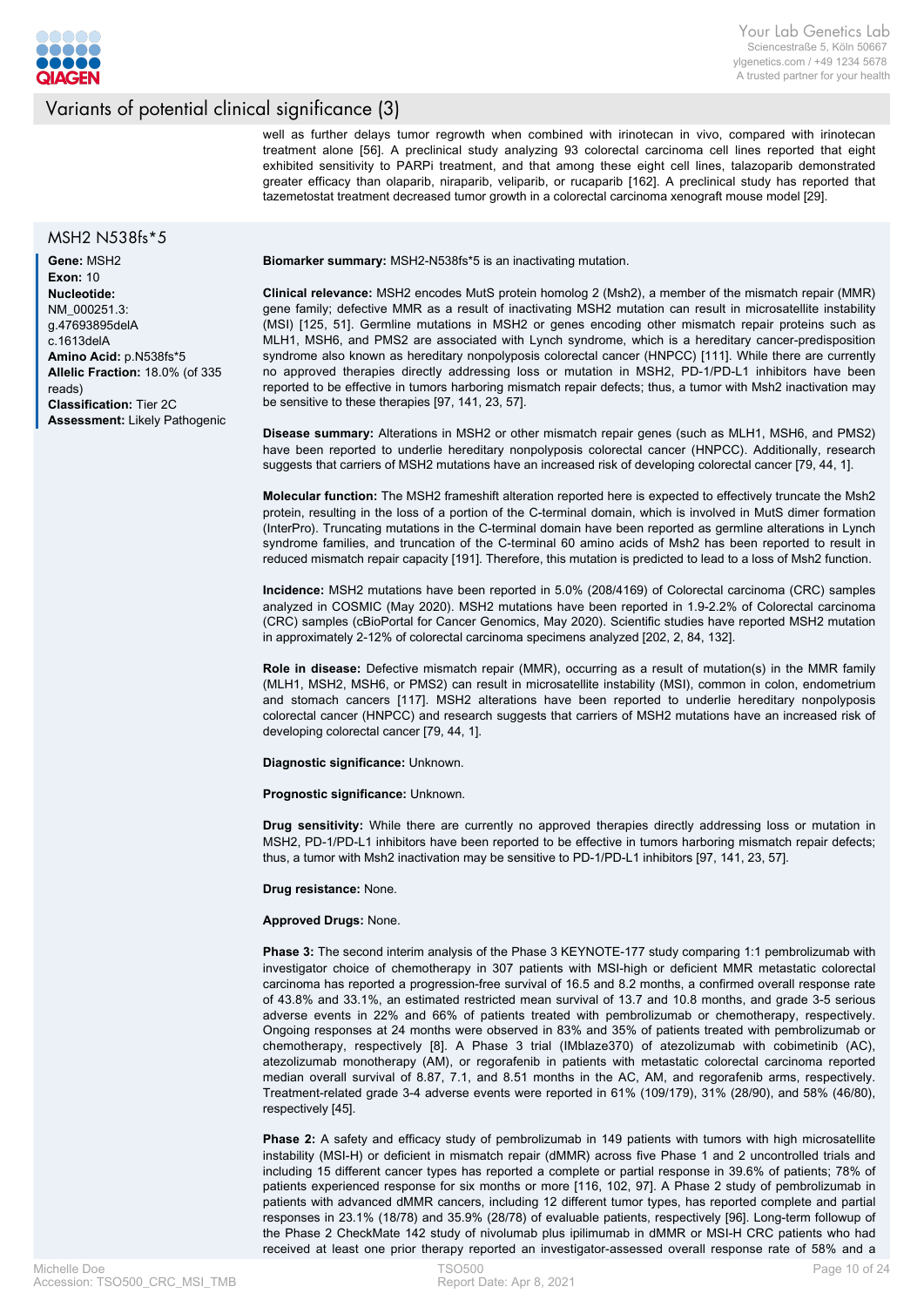

disease control rate of 81% at a median followup of 25.4 months. Complete and partial responses were reported in 6% (7/119) and 52% (62/119) of patients; median progression-free and overall survival rates at 24 months were 60% and 74%. Grade 3-4 adverse events were reported in 31% of patients. A Phase 2 study of nivolumab plus ipilimumab with radiotherapy in 40 metastatic microsatellite stable colorectal carcinoma (CRC) patients and 25 metastatic pancreatic ductal adenocarcinoma (PDAC) patients with progression on previous lines of therapy has reported disease control in 25% (10/40) and 20% (5/25), and overall response in 10% (4 /40) and 13% (3/25) of patients in the CRC and PDAC cohorts, respectively. Grade 3 or higher treatmentrelated adverse events were observed in 40% (26/65) of patients, with grade 5 events in 3.1% (2/65) of patients. The Phase 2 GERCOR NIPICOL study of nivolumab plus ipilimumab in 57 pretreated patients with MSI-H/dMMR metastatic colorectal cancer has reported 12-week disease control rate of 86.0% and 87.7%, and 12-month progression-free survival rate of 72.9% and 76.5%, according to RECIST 1.1 and iRECIST criteria, respectively. Overall response rate was 59.7% [33]. The Phase 2 NICHE study of neoadjuvant ipilimumab and nivolumab in early-stage colon cancer patients has reported pathological response in 100% (20 /20) of patients with MMR-deficient tumors and in 27% (4/15) of patients with MMR-proficient tumors [25]. A Phase 2 study of nivolumab in 74 dMMR or MSI-H CRC patients has reported investigator and independent radiology review committee objective response rates of 27% and 31% and disease control rates of 62% and 69% with a time to response of approximately 2.7 months; progression-free survival rates at 12 months were 46% and 48% with 83.4% overall survival at six months and 73.8% at 12 months [129]. A Phase 2 study of nivolumab in combination with trifluridine/tipiracil in 18 patients with MSS colorectal carcinoma has reported 13 grade 3 or higher adverse events, no tumor responses, stable disease in eight and ten patients, and a median progression-free survival of 2.2 and 2.8 months per immune-related response criteria (irRC) and RECIST, respectively [131]. A Phase 2 study of nivolumab with ipilimumab in 40 patients with MSS colorectal adenocarcinoma reported a disease control rate of 25%, and an objective response rate of 10% by intent to treat analysis. A Phase 2 trial of pembrolizumab with cyclophosphamide and the colon vaccine GVAX in 17 patients with advanced MMR-proficient colorectal carcinoma reported disease control rates of 18% and 29% by RECIST and irRC, respectively. No objective responses were reported; median progression-free and overall survival were 2.7 and 7.1 months. Grade 3-4 adverse events attributed to study therapy were reported in 11.8% (2/17) of patients [198]. A Phase 2 trial of durvalumab with tremelimumab (DT) plus best supportive care (BSC) or BSC alone in 179 patients with advanced/refractory colorectal carcinoma reported median progression-free survival of 1.8 and 1.9 months, and median overall survival of 6.6 and 4.1 months in the DT+BSC and BSC alone arms, respectively. Disease control rates were 22.7% and 6.6%, respectively [28]. A Phase 2 study of durvalumab and trametinib in 29 microsatellite stable metastatic colorectal cancer patients has reported objective response in 3.4% and stable disease in 24% of patients. No grade 4 treatment-related adverse events were observed. The Phase 2 AVETUX study of avelumab plus cetuximab in combination with FOLFOX in 39 previously untreated metastatic colorectal cancer patients has reported overall response rate of 79.5%, with six complete and 25 partial responses, and disease control rate of 92.3%. The Phase 2 CAVE study of avelumab and cetuximab in RAS wild-type metastatic colorectal carcinoma patients with response to first-line chemotherapy in combination with anti-Egfr therapy has reported complete response in 1.5%, partial response in 4.6%, and stable disease in 49.2% of 65 evaluable patients. Median progression-free and overall survival were 3.6 months and 13.1 months, respectively, and grade 3 adverse events were observed in 22% (16/77) of patients. A Phase 2 study of avelumab monotherapy in 33 metastatic or unresectable colorectal carcinoma patients with dMMR/MSI-H or POLE mutations has reported objective response rate of 24.2% and median progression-free survival and overall survival of 3.9 and 13.2 months, respectively [88]. A Phase 2 study of short-course radiation followed by mFOLFOX6 with avelumab in 13 patients with locally advanced rectal cancer has reported pathologic complete response (pCR) in 3/12 and near pCR in 3/12 evaluable patients. No grade 4 serious adverse events were observed [156].

**Phase 1:** A Phase 1 study of durvalumab plus monalizumab in 55 solid tumor patients has reported confirmed partial response in three and stable disease in 11 patients in the expansion cohort of 40 metastatic microsatellite-stable colorectal cancer patients, with disease control rate at 16 weeks of 24%. A Phase 1 study of oleclumab and durvalumab in 66 solid tumor patients, with an expansion cohort in 41 advanced microsatellite-stable colorectal cancer (MSS-CRC) and pancreatic cancer patients has reported partial response in 5% (1/21) and 10% (2/20), and stable disease in 10% (2/21) and 15% (3/20) of MSS-CRC and pancreatic cancer patients, respectively. A Phase 1b trial of atezolizumab in combination with bevacizumab in refractory metastatic colorectal cancer patients reported an unconfirmed overall response rate (ORR) of 8% (1 /13) and grades 3/4 adverse events in 64% of cases. In oxaliplatin-naïve patients treated with atezolizumab in combination with bevacizumab and FOLFOX, the unconfirmed ORR in evaluable patients was 36% (9/25), with 73% of cases reporting grades 3/4 adverse events. A Phase 1b trial of atezolizumab in combination with bevacizumab in microsatellite instability (MSI)-high metastatic colorectal cancer patients has reported partial response in 30% (3/10) and stable disease in 60% (6/10) of patients. Grade 3/4 adverse events were observed in 40% of patients. An ongoing Phase 1b trial of atezolizumab in combination with cobimetinib in 84 chemotherapy-refractory or locally advanced metastatic colorectal cancer patients has reported an overall response rate of 8%, including patients with MSS and MSI-low status, and disease control rate of 31%, with median progression-free and overall survival of 1.9 and 10.0 months, respectively.

**Preclinical:** N/A: Preclinical data are not presented when higher level data are available.

MSH2 N835fs\*4

**Gene:** MSH2 **Exon:** 15 **Nucleotide:**

**Biomarker summary:** MSH2-N835fs\*4 is an inactivating mutation.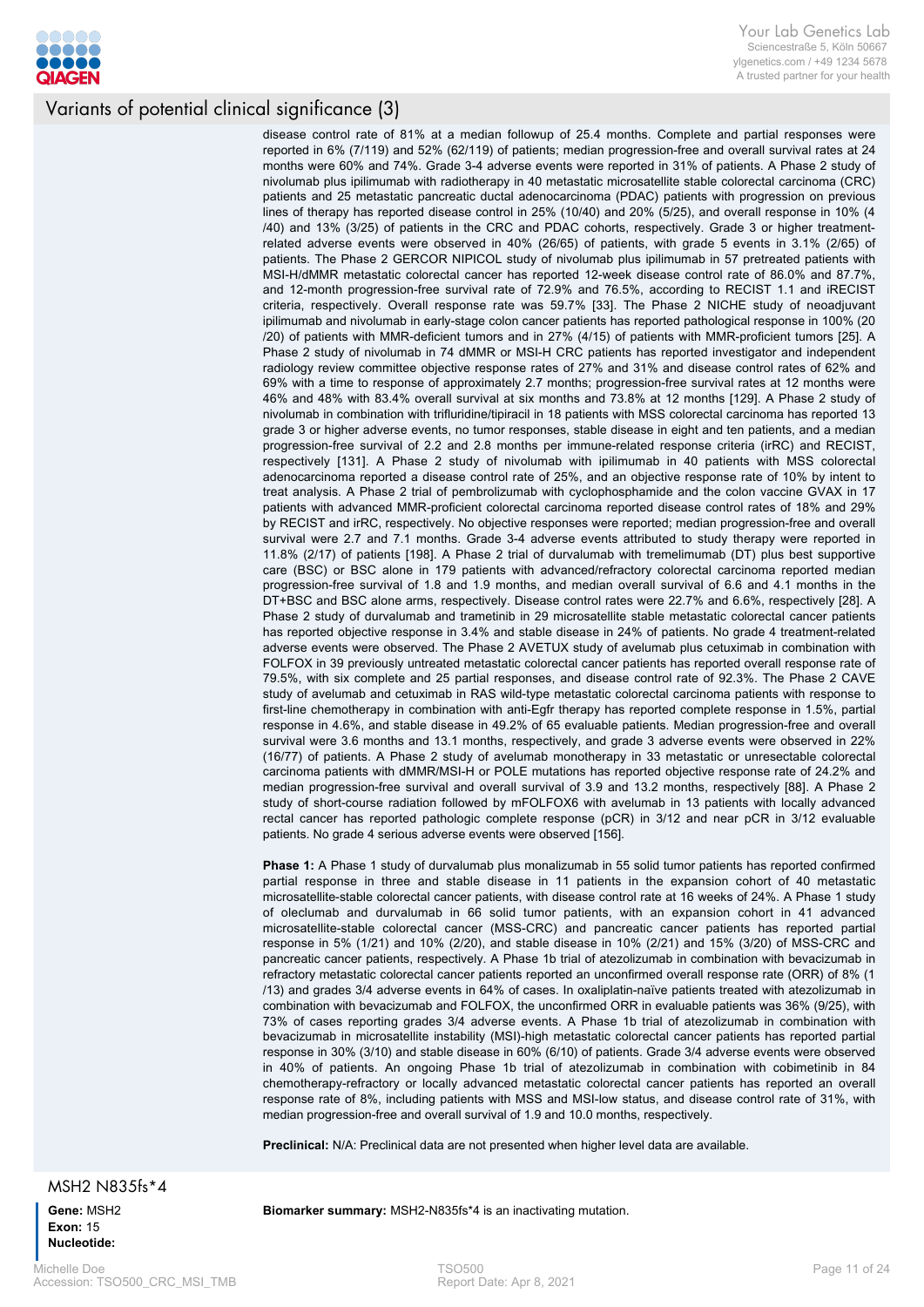

NM\_000251.3: g.47707877\_4770788 3delCTAATTT c.2502\_2508delTAAT TTC **Amino Acid:** p.N835fs\*4 **Allelic Fraction:** 35.0% (of 421 reads) **Classification:** Tier 2C **Assessment:** Pathogenic

**Clinical relevance:** MSH2 encodes MutS protein homolog 2 (Msh2), a member of the mismatch repair (MMR) gene family; defective MMR as a result of inactivating MSH2 mutation can result in microsatellite instability (MSI) [125, 51]. Germline mutations in MSH2 or genes encoding other mismatch repair proteins such as MLH1, MSH6, and PMS2 are associated with Lynch syndrome, which is a hereditary cancer-predisposition syndrome also known as hereditary nonpolyposis colorectal cancer (HNPCC) [111]. While there are currently no approved therapies directly addressing loss or mutation in MSH2, PD-1/PD-L1 inhibitors have been reported to be effective in tumors harboring mismatch repair defects; thus, a tumor with Msh2 inactivation may be sensitive to these therapies [97, 141, 23, 57].

**Disease summary:** Alterations in MSH2 or other mismatch repair genes (such as MLH1, MSH6, and PMS2) have been reported to underlie hereditary nonpolyposis colorectal cancer (HNPCC). Additionally, research suggests that carriers of MSH2 mutations have an increased risk of developing colorectal cancer [79, 44, 1].

**Molecular function:** The MSH2 frameshift alteration reported here is expected to effectively truncate the Msh2 protein, resulting in the loss of a portion of the C-terminal domain, which is involved in MutS dimer formation (InterPro). Truncating mutations in the C-terminal domain have been reported as germline alterations in Lynch syndrome families, and truncation of the C-terminal 60 amino acids of Msh2 has been reported to result in reduced mismatch repair capacity [191]. Therefore, this mutation is predicted to lead to a loss of Msh2 function.

**Incidence:** MSH2 mutations have been reported in 5.0% (208/4169) of Colorectal carcinoma (CRC) samples analyzed in COSMIC (May 2020). MSH2 mutations have been reported in 1.9-2.2% of Colorectal carcinoma (CRC) samples (cBioPortal for Cancer Genomics, May 2020). Scientific studies have reported MSH2 mutation in approximately 2-12% of colorectal carcinoma specimens analyzed [202, 2, 84, 132].

**Role in disease:** Defective mismatch repair (MMR), occurring as a result of mutation(s) in the MMR family (MLH1, MSH2, MSH6, or PMS2) can result in microsatellite instability (MSI), common in colon, endometrium and stomach cancers [117]. MSH2 alterations have been reported to underlie hereditary nonpolyposis colorectal cancer (HNPCC) and research suggests that carriers of MSH2 mutations have an increased risk of developing colorectal cancer [79, 44, 1].

**Diagnostic significance:** Unknown.

**Prognostic significance:** Unknown.

**Drug sensitivity:** While there are currently no approved therapies directly addressing loss or mutation in MSH2, PD-1/PD-L1 inhibitors have been reported to be effective in tumors harboring mismatch repair defects; thus, a tumor with Msh2 inactivation may be sensitive to PD-1/PD-L1 inhibitors [97, 141, 23, 57].

**Drug resistance:** None.

#### **Approved Drugs:** None.

**Phase 3:** The second interim analysis of the Phase 3 KEYNOTE-177 study comparing 1:1 pembrolizumab with investigator choice of chemotherapy in 307 patients with MSI-high or deficient MMR metastatic colorectal carcinoma has reported a progression-free survival of 16.5 and 8.2 months, a confirmed overall response rate of 43.8% and 33.1%, an estimated restricted mean survival of 13.7 and 10.8 months, and grade 3-5 serious adverse events in 22% and 66% of patients treated with pembrolizumab or chemotherapy, respectively. Ongoing responses at 24 months were observed in 83% and 35% of patients treated with pembrolizumab or chemotherapy, respectively [8]. A Phase 3 trial (IMblaze370) of atezolizumab with cobimetinib (AC), atezolizumab monotherapy (AM), or regorafenib in patients with metastatic colorectal carcinoma reported median overall survival of 8.87, 7.1, and 8.51 months in the AC, AM, and regorafenib arms, respectively. Treatment-related grade 3-4 adverse events were reported in 61% (109/179), 31% (28/90), and 58% (46/80), respectively [45].

**Phase 2:** A safety and efficacy study of pembrolizumab in 149 patients with tumors with high microsatellite instability (MSI-H) or deficient in mismatch repair (dMMR) across five Phase 1 and 2 uncontrolled trials and including 15 different cancer types has reported a complete or partial response in 39.6% of patients; 78% of patients experienced response for six months or more [116, 102, 97]. A Phase 2 study of pembrolizumab in patients with advanced dMMR cancers, including 12 different tumor types, has reported complete and partial responses in 23.1% (18/78) and 35.9% (28/78) of evaluable patients, respectively [96]. Long-term followup of the Phase 2 CheckMate 142 study of nivolumab plus ipilimumab in dMMR or MSI-H CRC patients who had received at least one prior therapy reported an investigator-assessed overall response rate of 58% and a disease control rate of 81% at a median followup of 25.4 months. Complete and partial responses were reported in 6% (7/119) and 52% (62/119) of patients; median progression-free and overall survival rates at 24 months were 60% and 74%. Grade 3-4 adverse events were reported in 31% of patients. A Phase 2 study of nivolumab plus ipilimumab with radiotherapy in 40 metastatic microsatellite stable colorectal carcinoma (CRC) patients and 25 metastatic pancreatic ductal adenocarcinoma (PDAC) patients with progression on previous lines of therapy has reported disease control in 25% (10/40) and 20% (5/25), and overall response in 10% (4 /40) and 13% (3/25) of patients in the CRC and PDAC cohorts, respectively. Grade 3 or higher treatmentrelated adverse events were observed in 40% (26/65) of patients, with grade 5 events in 3.1% (2/65) of patients. The Phase 2 GERCOR NIPICOL study of nivolumab plus ipilimumab in 57 pretreated patients with MSI-H/dMMR metastatic colorectal cancer has reported 12-week disease control rate of 86.0% and 87.7%,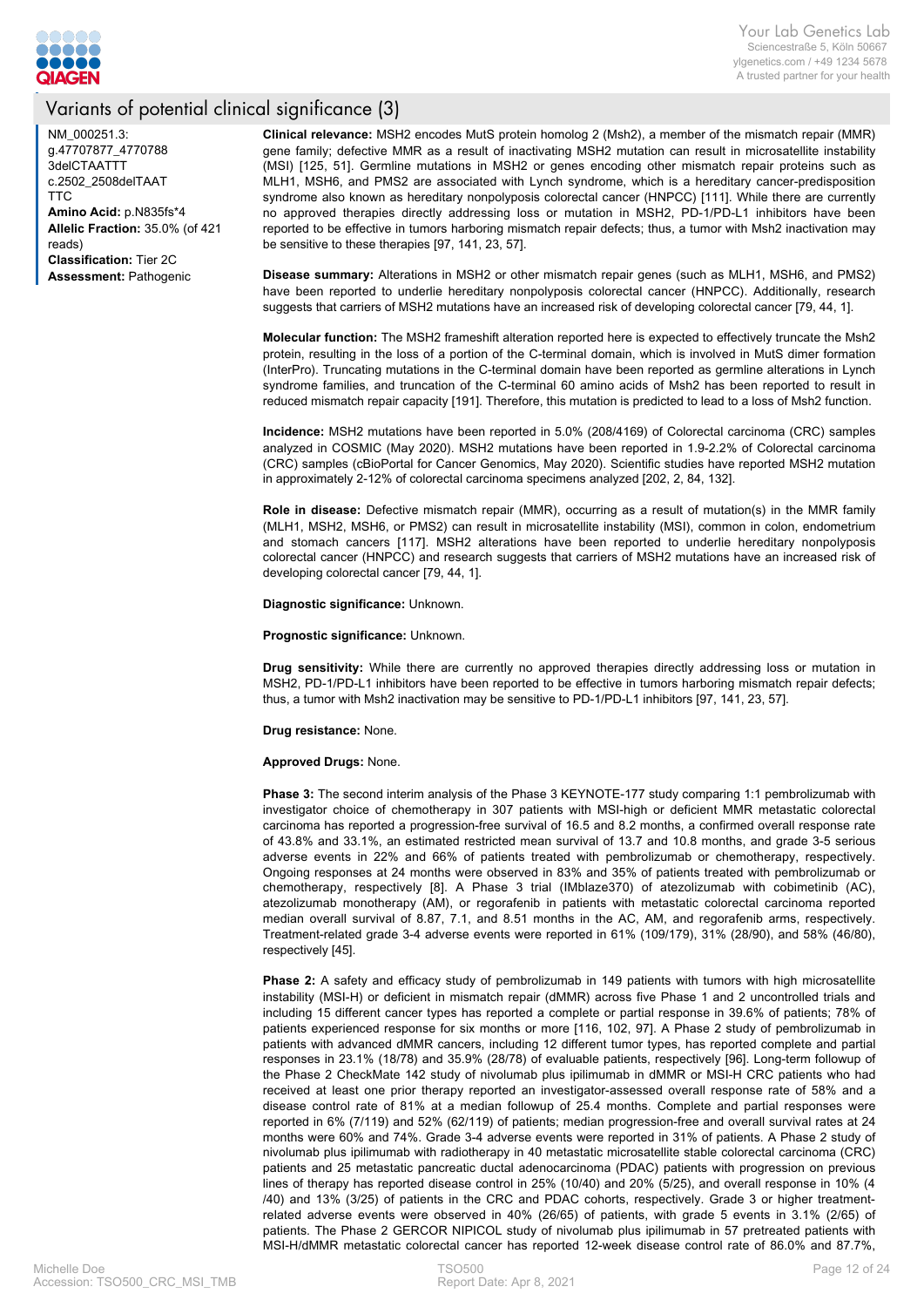

and 12-month progression-free survival rate of 72.9% and 76.5%, according to RECIST 1.1 and iRECIST criteria, respectively. Overall response rate was 59.7% [33]. The Phase 2 NICHE study of neoadjuvant ipilimumab and nivolumab in early-stage colon cancer patients has reported pathological response in 100% (20 /20) of patients with MMR-deficient tumors and in 27% (4/15) of patients with MMR-proficient tumors [25]. A Phase 2 study of nivolumab in 74 dMMR or MSI-H CRC patients has reported investigator and independent radiology review committee objective response rates of 27% and 31% and disease control rates of 62% and 69% with a time to response of approximately 2.7 months; progression-free survival rates at 12 months were 46% and 48% with 83.4% overall survival at six months and 73.8% at 12 months [129]. A Phase 2 study of nivolumab in combination with trifluridine/tipiracil in 18 patients with MSS colorectal carcinoma has reported 13 grade 3 or higher adverse events, no tumor responses, stable disease in eight and ten patients, and a median progression-free survival of 2.2 and 2.8 months per immune-related response criteria (irRC) and RECIST, respectively [131]. A Phase 2 study of nivolumab with ipilimumab in 40 patients with MSS colorectal adenocarcinoma reported a disease control rate of 25%, and an objective response rate of 10% by intent to treat analysis. A Phase 2 trial of pembrolizumab with cyclophosphamide and the colon vaccine GVAX in 17 patients with advanced MMR-proficient colorectal carcinoma reported disease control rates of 18% and 29% by RECIST and irRC, respectively. No objective responses were reported; median progression-free and overall survival were 2.7 and 7.1 months. Grade 3-4 adverse events attributed to study therapy were reported in 11.8% (2/17) of patients [198]. A Phase 2 trial of durvalumab with tremelimumab (DT) plus best supportive care (BSC) or BSC alone in 179 patients with advanced/refractory colorectal carcinoma reported median progression-free survival of 1.8 and 1.9 months, and median overall survival of 6.6 and 4.1 months in the DT+BSC and BSC alone arms, respectively. Disease control rates were 22.7% and 6.6%, respectively [28]. A Phase 2 study of durvalumab and trametinib in 29 microsatellite stable metastatic colorectal cancer patients has reported objective response in 3.4% and stable disease in 24% of patients. No grade 4 treatment-related adverse events were observed. The Phase 2 AVETUX study of avelumab plus cetuximab in combination with FOLFOX in 39 previously untreated metastatic colorectal cancer patients has reported overall response rate of 79.5%, with six complete and 25 partial responses, and disease control rate of 92.3%. The Phase 2 CAVE study of avelumab and cetuximab in RAS wild-type metastatic colorectal carcinoma patients with response to first-line chemotherapy in combination with anti-Egfr therapy has reported complete response in 1.5%, partial response in 4.6%, and stable disease in 49.2% of 65 evaluable patients. Median progression-free and overall survival were 3.6 months and 13.1 months, respectively, and grade 3 adverse events were observed in 22% (16/77) of patients. A Phase 2 study of avelumab monotherapy in 33 metastatic or unresectable colorectal carcinoma patients with dMMR/MSI-H or POLE mutations has reported objective response rate of 24.2% and median progression-free survival and overall survival of 3.9 and 13.2 months, respectively [88]. A Phase 2 study of short-course radiation followed by mFOLFOX6 with avelumab in 13 patients with locally advanced rectal cancer has reported pathologic complete response (pCR) in 3/12 and near pCR in 3/12 evaluable patients. No grade 4 serious adverse events were observed [156].

**Phase 1:** A Phase 1 study of durvalumab plus monalizumab in 55 solid tumor patients has reported confirmed partial response in three and stable disease in 11 patients in the expansion cohort of 40 metastatic microsatellite-stable colorectal cancer patients, with disease control rate at 16 weeks of 24%. A Phase 1 study of oleclumab and durvalumab in 66 solid tumor patients, with an expansion cohort in 41 advanced microsatellite-stable colorectal cancer (MSS-CRC) and pancreatic cancer patients has reported partial response in 5% (1/21) and 10% (2/20), and stable disease in 10% (2/21) and 15% (3/20) of MSS-CRC and pancreatic cancer patients, respectively. A Phase 1b trial of atezolizumab in combination with bevacizumab in refractory metastatic colorectal cancer patients reported an unconfirmed overall response rate (ORR) of 8% (1 /13) and grades 3/4 adverse events in 64% of cases. In oxaliplatin-naïve patients treated with atezolizumab in combination with bevacizumab and FOLFOX, the unconfirmed ORR in evaluable patients was 36% (9/25), with 73% of cases reporting grades 3/4 adverse events. A Phase 1b trial of atezolizumab in combination with bevacizumab in microsatellite instability (MSI)-high metastatic colorectal cancer patients has reported partial response in 30% (3/10) and stable disease in 60% (6/10) of patients. Grade 3/4 adverse events were observed in 40% of patients. An ongoing Phase 1b trial of atezolizumab in combination with cobimetinib in 84 chemotherapy-refractory or locally advanced metastatic colorectal cancer patients has reported an overall response rate of 8%, including patients with MSS and MSI-low status, and disease control rate of 31%, with median progression-free and overall survival of 1.9 and 10.0 months, respectively.

**Preclinical:** N/A: Preclinical data are not presented when higher level data are available.

| Variants of uncertain significance (6) |                   |                       |                                |
|----------------------------------------|-------------------|-----------------------|--------------------------------|
| Gene                                   | Variant           | Allelic fraction      | <b>Classification</b>          |
| DNMT3A                                 | c.557C>T p.P186L  | 20.0% (of 606 reads)  | Tier 3, Uncertain Significance |
| <b>INPP4A</b>                          | c.2792G>A p.C931Y | 22.0% (of 459 reads)  | Tier 3, Uncertain Significance |
| NTRK <sub>1</sub>                      | c.253C>T p.R85C   | 16.0% (of 680 reads)  | Tier 3, Uncertain Significance |
| PAX <sub>8</sub>                       | c.172G>A p.V58I   | 17.0% (of 1014 reads) | Tier 3, Uncertain Significance |
| PIK3C2B                                | c.1771G>A p.A591T | 18.0% (of 997 reads)  | Tier 3, Uncertain Significance |
| RAD54L                                 | c.1345T>C p.S449P | 49.0% (of 790 reads)  | Tier 3, Uncertain Significance |

# REPORT INFORMATION

Genes tested (523)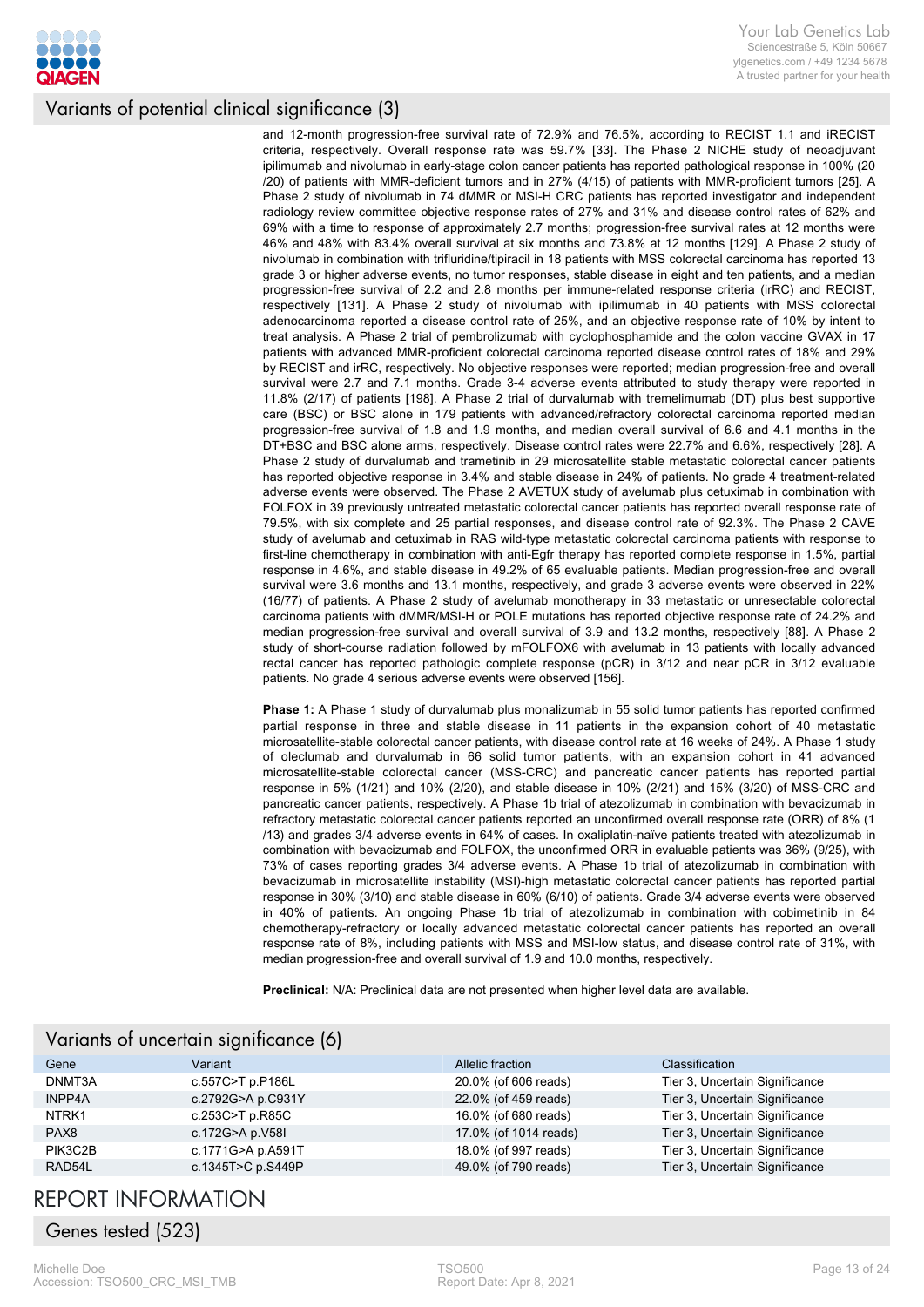

DICER1, DHX15, DDX41, DDR2, DCUN1D1, DAXX, CYLD, CXCR4, CUX1, CUL3, CTNNB1, CTNNA1, CTLA4, CTCF, CSNK1A1, CSF3R, CSF1R, CRLF2, CRKL, CREBBP, CIC, CHEK2, CHEK1, CHD4, CHD2, CENPA, CEBPA, CDKN2C, CDKN2B, CDKN2A, CDKN1B, CDKN1A, CDK8, CDK6, CDK4, CDK12, CDH1, CDC73, CD79B, CD79A, CD74, CD276, CD274, CCNE1, CCND3, CCND2, CCND1, CBL, CBFB, CASP8, CARD11, CALR, BTK, BTG1, BRIP1, BRD4, BRCA2, BRCA1, BRAF, BMPR1A, BLM, BIRC3, BCR, BCORL1, BCOR, BCL6, BCL2L2, BCL2L11, BCL2L1, BCL2, BCL10, BBC3, BARD1, BAP1, B2M, AXL, AXIN2, AXIN1, AURKB, AURKA, ATRX, ATR, ATM, ASXL2, ASXL1, ARID5B, ARID2, ARID1B, ARID1A, ARFRP1, ARAF, AR, APC, ANKRD26, ANKRD11, ALOX12B, ALK, AKT3, AKT2, AKT1, ACVR1B, ACVR1, ABL2, ABL1, H3-5, H3-3B, H3-3A, GSK3B, GRM3, GRIN2A, GREM1, GPS2, ADGRA2, GNAS, GNAQ, GNA13, GNA11, GLI1, GID4, GEN1, GATA6, GATA4, GATA3, GATA2, GATA1, GABRA6, FYN, FUBP1, FRS2, FOXP1, FOXO1, FOXL2, FOXA1, FLT4, FLT3, FLT1, FLI1, FLCN, FH, FGFR4, FGFR3, FGFR2, FGFR1, FGF9, FGF8, FGF7, FGF6, FGF5, FGF4, FGF3, FGF23, FGF2, FGF19, FGF14, FGF10, FGF1, FBXW7, FAT1, FAS, FANCL, FANCI, FANCG, FANCF, FANCE, FANCD2, FANCC, FANCA, TENT5C, ABRAXAS1, AMER1, EZH2, EWSR1, ETV6, ETV5, ETV4, ETV1, ETS1, ESR1, ERRFI1, ERG, ERCC5, ERCC4, ERCC3, ERCC2, ERCC1, ERBB4, ERBB3, ERBB2, EPHB1, EPHA7, EPHA5, EPHA3, EPCAM, EP300, EMSY, EML4, EIF4E, EIF4A2, EIF1AX, EGFR, EGFL7, EED, E2F3, DOT1L, DNMT3B, DNMT3A, DNMT1, DNAJB1, DIS3, MST1R, MST1, MSH6, MSH3, MSH2, MRE11, MPL, MLLT3, KMT2A, MLH1, MITF, MGA, MET, MEN1, MEF2B, MED12, MDM4, MDM2, MDC1, MCL1, MAX, MAPK3, MAPK1, MAP3K4, MAP3K14, MAP3K13, MAP3K1, MAP2K4, MAP2K2, MAP2K1, MALT1, MAGI2, LZTR1, LYN, LRP1B, LMO1, LATS2, LATS1, LAMP1, KRAS, KMT2D, KMT2C, KMT2B, KLHL6, KLF4, KIT, KIF5B, KEL, KEAP1, KDR, KDM6A, KDM5C, KDM5A, KAT6A, JUN, JAK3, JAK2, JAK1, IRS2, IRS1, IRF4, IRF2, INSR, INPP4B, INPP4A, INHBA, INHA, IL7R, IL10, IKZF1, IKBKE, IGF2, IGF1R, IGF1, IFNGR1, IDH2, IDH1, ID3, ICOSLG, HSP90AA1, HSD3B1, HRAS, HOXB13, HNRNPK, HNF1A, HLA-C, HLA-B, HLA-A, H3-4, H3C13, H3C14, H3C15, H3C12, H3C11, H3C10, H3C8, H3C7, H3C6, H3C4, H3C3, H3C2, H3C1, H2BC5, H1- 2, HGF, RBM10, RB1, RASA1, RARA, RANBP2, RAF1, RAD54L, RAD52, RAD51D, RAD51C, RAD51B, RAD51, RAD50, RAD21, RAC1, RAB35, QKI, PTPRT, PTPRS, PTPRD, PTPN11, PTEN, PTCH1, PRSS8, PRKDC, PRKCI, PRKAR1A, PREX2, PRDM1, PPP6C, PPP2R2A, PPP2R1A, PPM1D, PPARG, POLE, POLD1, PNRC1, PMS2, PMS1, PMAIP1, PLK2, PLCG2, PIM1, PIK3R3, PIK3R2, PIK3R1, PIK3CG, PIK3CD, PIK3CB, PIK3CA, PIK3C3, PIK3C2G, PIK3C2B, PHOX2B, PHF6, PGR, PDPK1, PDK1, PDGFRB, PDGFRA, PDCD1LG2, PDCD1, PBRM1, PAX8, PAX7, PAX5, PAX3, PARP1, PRKN, PALB2, PAK5, PAK3, PAK1, NUTM1, NUP93, NTRK3, NTRK2, NTRK1, NSD1, NRG1, NRAS, NPM1, NOTCH4, NOTCH3, NOTCH2, NOTCH1, NKX3-1, NKX2-1, NFKBIA, NFE2L2, NF2, NF1, NEGR1, NCOR1, NCOA3, NBN, NAB2, MYOD1, MYD88, MYCN, MYCL, MYC, MYB, MUTYH, MTOR, ZRSR2, ZNF703, ZNF217, ZFHX3, ZBTB7A, ZBTB2, YES1, YAP1, XRCC2, XPO1, XIAP, WT1, CCN6, VTCN1, VHL, VEGFA, U2AF1, TSHR, TSC2, TSC1, TRAF7, TRAF2, TP63, TP53, TOP2A, TOP1, TNFRSF14, TNFAIP3, TMPRSS2, TMEM127, TGFBR2, TGFBR1, TFRC, TFE3, TET2, TET1, TERT, TERC, TCF7L2, TCF3, ELOC, TBX3, TAF1, SYK, SUZ12, SUFU, STK40, STK11, STAT5B, STAT5A, STAT4, STAT3, STAG2, STAG1, SRSF2, SRC, SPTA1, SPOP, SPEN, SOX9, SOX2, SOX17, SOX10, SOCS1, SNCAIP, SMO, SMC3, SMC1A, SMARCD1, SMARCB1, SMARCA4, SMAD4, SMAD3, SMAD2, SLX4, SLIT2, SHQ1, SH2D1A, SH2B3, SF3B1, SETD2, SETBP1, SDHD, SDHC, SDHB, SDHAF2, SDHA, RYBP, RUNX1T1, RUNX1, RPTOR, RPS6KB2, RPS6KB1, RPS6KA4, ROS1, RNF43, RIT1, RICTOR, RHOA, RHEB, COP1, RET, REL, RECQL4

## Methods and limitations

**QIAGEN Clinical Insight (QCI<sup>TM</sup>)** is a variant analysis, interpretation and decision support tool for research and clinical labs analyzing human genetics data and is not intended to be used for diagnostic purposes. QCI Interpret software includes the following underlying databases, data reference sets and tools; QIAGEN Clinical Insight-Interpret (7.1.20210316), Ingenuity Knowledge Base (B-release), CADD (v1.6), Allele Frequency Community (2019-09-25), EVS (ESP6500SI-V2), Refseq Gene Model (2020-04-06), JASPAR (2013-11), Ingenuity Knowledge Base Snapshot Timestamp (2021-03-18 14:15:50.073), Vista Enhancer hg18 (2012-07), Vista Enhancer hg19 (2012-07), Clinical Trials (B-release), MITOMAP: A Human Mitochondrial Genome Database. http://www.mitomap.org, 2019 (2020-06-19), PolyPhen-2 (v2.2.2), 1000 Genome Frequency (phase3v5b), ExAC (0.3.1), iva (Nov 20 02:39 ), TargetScan (7.2), phyloP hg18 (NCBI36 (hg18) 2009-11, GRCh37 (hg19) 2014-02, GRCh38 2015-05), phyloP hg19 (NCBI36 (hg18) 2009-11, GRCh37 (hg19) 2014-02, GRCh38 2015-05), GENCODE (Release 33), CentoMD (5.3), OMIM (July 06, 2020), gnomAD (2.1.1), BSIFT (2016-02-23), TCGA (2013-09-05), Clinvar (2020-09-15), DGV (2016-05-15), COSMIC (v92), HGMD (2020.4), OncoTree (oncotree\_2019\_03\_01), dbSNP (NCBI36 (hg18) 151, GRCh37 (hg19) 153, GRCh38 153), SIFT4G (2016-02-23)

# Clinical significance of variants based on AMP / ASCO / CAP guidelines\*

| <b>Strong clinical</b><br>significance    | Tier 1A | Biomarker predicts response or resistance to an FDA or EMA approved therapy, according to drug label<br>or professional quidelines for this diagnosis<br>Biomarker included in professional guidelines is prognostic or diagnostic for this diagnosis                                                                      |
|-------------------------------------------|---------|----------------------------------------------------------------------------------------------------------------------------------------------------------------------------------------------------------------------------------------------------------------------------------------------------------------------------|
|                                           | Tier 1B | Biomarker predicts response or resistance to a therapy for this diagnosis based on well-powered studies<br>Biomarker is prognostic or diagnostic for this diagnosis based on well-powered studies                                                                                                                          |
| <b>Potential clinical</b><br>significance | Tier 2C | Biomarker is associated with response or resistance to an FDA or EMA approved therapy, according to<br>drug label or professional guidelines but only for different diagnosis<br>Biomarker is an inclusion criterion for an active clinical trial<br>Biomarker is prognostic or diagnostic based on multiple small studies |
|                                           | Tier 2D | Biomarker shows plausible response or resistance based on case or preclinical studies<br>Biomarker may assist in disease diagnosis or prognosis based on small studies                                                                                                                                                     |
| Uncertain clinical<br>significance        | Tier 3  | Biomarker has uncertain clinical significance and not known to be likely benign or benign                                                                                                                                                                                                                                  |

\*Adapted from PMID:27993330 jmd.amjpathol.org/article/S1525-1578(16)30223-9/pdf

# SELECTED REFERENCES

1. [Aaltonen LA, Peltomäki P \(1994\) Genes involved in hereditary nonpolyposis colorectal carcinoma. Anticancer Res 1994 Jul-Aug;14\(4B\):1657-60](https://www.ncbi.nlm.nih.gov/pubmed/7979203?dopt=Abstract)  [\(PMID: 7979203\)](https://www.ncbi.nlm.nih.gov/pubmed/7979203?dopt=Abstract)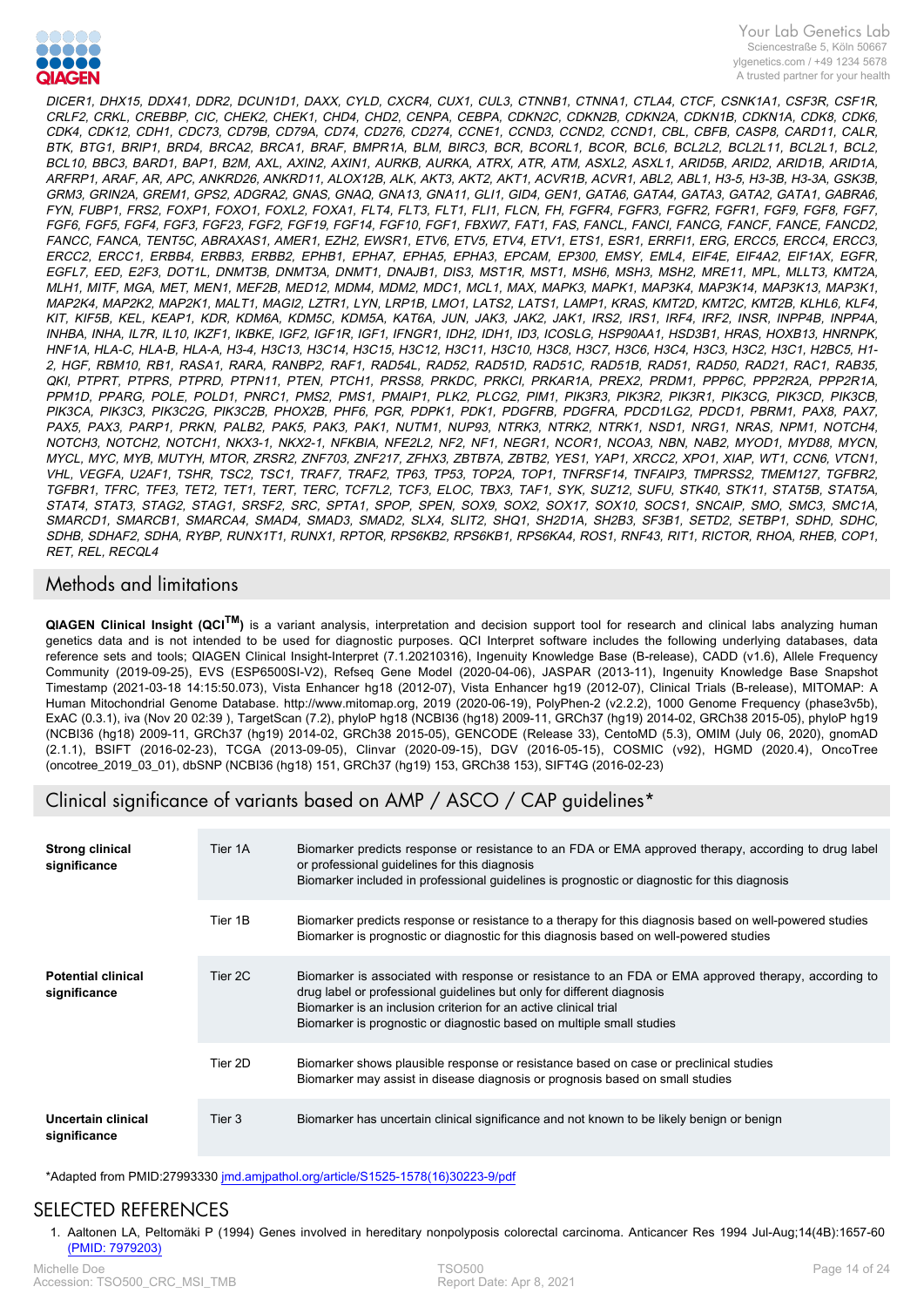

- 2. [Abdul Murad NA, Othman Z, Khalid M, Abdul Razak Z, Hussain R, Nadesan S, Sagap I, Mohamed Rose I, Wan Ngah WZ, Jamal R \(2012\) Missense](https://www.ncbi.nlm.nih.gov/pubmed/22669205?dopt=Abstract) [mutations in MLH1, MSH2, KRAS, and APC genes in colorectal cancer patients in Malaysia. Dig Dis Sci. 2012 Nov;57\(11\):2863-72. Epub 2012 Jun 6](https://www.ncbi.nlm.nih.gov/pubmed/22669205?dopt=Abstract)  [\(PMID: 22669205\)](https://www.ncbi.nlm.nih.gov/pubmed/22669205?dopt=Abstract)
- 3. [Agarwal S, van Cappellen WA, Guénolé A, Eppink B, Linsen SE, Meijering E, Houtsmuller A, Kanaar R, Essers J \(2011\) ATP-dependent and](https://www.ncbi.nlm.nih.gov/pubmed/21357745?dopt=Abstract) [independent functions of Rad54 in genome maintenance. J Cell Biol. 2011 Mar 07;192\(5\):735-50. Epub 2011 Feb 28 \(PMID: 21357745\)](https://www.ncbi.nlm.nih.gov/pubmed/21357745?dopt=Abstract)
- 4. [Alberti L, Carniti C, Miranda C, Roccato E, Pierotti MA \(2003\) RET and NTRK1 proto-oncogenes in human diseases. J Cell Physiol. 2003 May;195\(2\):](https://www.ncbi.nlm.nih.gov/pubmed/12652644?dopt=Abstract) [168-86 \(PMID: 12652644\)](https://www.ncbi.nlm.nih.gov/pubmed/12652644?dopt=Abstract)
- 5. [Alexander J, Watanabe T, Wu TT, Rashid A, Li S, Hamilton SR \(2001\) Histopathological identification of colon cancer with microsatellite instability.](https://www.ncbi.nlm.nih.gov/pubmed/11159189?dopt=Abstract) [Am J Pathol 2001 Feb;158\(2\):527-35 \(PMID: 11159189\)](https://www.ncbi.nlm.nih.gov/pubmed/11159189?dopt=Abstract)
- 6. [Alexandrov LB, Nik-Zainal S, Wedge DC, Aparicio SA, Behjati S, Biankin AV, Bignell GR, Bolli N, Borg A, Børresen-Dale AL, Boyault S, Burkhardt B,](https://www.ncbi.nlm.nih.gov/pubmed/23945592?dopt=Abstract) [Butler AP, Caldas C, Davies HR, Desmedt C, Eils R, Eyfjörd JE, Foekens JA, Greaves M, Hosoda F, Hutter B, Ilicic T, Imbeaud S, Imielinski M,](https://www.ncbi.nlm.nih.gov/pubmed/23945592?dopt=Abstract) [Jäger N, Jones DT, Jones D, Knappskog S, Kool M, Lakhani SR, López-Otín C, Martin S, Munshi NC, Nakamura H, Northcott PA, Pajic M,](https://www.ncbi.nlm.nih.gov/pubmed/23945592?dopt=Abstract) [Papaemmanuil E, Paradiso A, Pearson JV, Puente XS, Raine K, Ramakrishna M, Richardson AL, Richter J, Rosenstiel P, Schlesner M, Schumacher](https://www.ncbi.nlm.nih.gov/pubmed/23945592?dopt=Abstract) [TN, Span PN, Teague JW, Totoki Y, Tutt AN, Valdés-Mas R, van Buuren MM, van 't Veer L, Vincent-Salomon A, Waddell N, Yates LR, Australian](https://www.ncbi.nlm.nih.gov/pubmed/23945592?dopt=Abstract) [Pancreatic Cancer Genome Initiative, ICGC Breast Cancer Consortium, ICGC MMML-Seq Consortium, ICGC PedBrain, Zucman-Rossi J, Futreal](https://www.ncbi.nlm.nih.gov/pubmed/23945592?dopt=Abstract) [PA, McDermott U, Lichter P, Meyerson M, Grimmond SM, Siebert R, Campo E, Shibata T, Pfister SM, Campbell PJ, Stratton MR \(2013\) Signatures](https://www.ncbi.nlm.nih.gov/pubmed/23945592?dopt=Abstract) [of mutational processes in human cancer. Nature. 2013 Aug 22;500\(7463\):415-21. Epub 2013 Aug 14 \(PMID: 23945592\)](https://www.ncbi.nlm.nih.gov/pubmed/23945592?dopt=Abstract)
- 7. [Allo G, Bernardini MQ, Wu RC, Shih IeM, Kalloger S, Pollett A, Gilks CB, Clarke BA \(2013\) ARID1A loss correlates with mismatch repair deficiency](https://www.ncbi.nlm.nih.gov/pubmed/23887303?dopt=Abstract) [and intact p53 expression in high-grade endometrial carcinomas. Mod Pathol. 2014 Feb;27\(2\):255-61. Epub 2013 Jul 26 \(PMID: 23887303\)](https://www.ncbi.nlm.nih.gov/pubmed/23887303?dopt=Abstract)
- 8. [André T, Shiu KK, Kim TW, Jensen BV, Jensen LH, Punt C, Smith D, Garcia-Carbonero R, Benavides M, Gibbs P, de la Fouchardiere C, Rivera F,](https://www.ncbi.nlm.nih.gov/pubmed/33264544?dopt=Abstract) [Elez E, Bendell J, Le DT, Yoshino T, Van Cutsem E, Yang P, Farooqui MZH, Marinello P, Diaz LA Jr \(2020\) Pembrolizumab in Microsatellite-](https://www.ncbi.nlm.nih.gov/pubmed/33264544?dopt=Abstract)[Instability-High Advanced Colorectal Cancer. N Engl J Med 2020 Dec 3;383\(23\):2207-2218 \(PMID: 33264544\)](https://www.ncbi.nlm.nih.gov/pubmed/33264544?dopt=Abstract)
- 9. [Bai H, Wang R, Cheng W, Shen Y, Li H, Xia W, Ding Z, Zhang Y \(2020\) Evaluation of Concordance Between Deficient Mismatch Repair and](https://www.ncbi.nlm.nih.gov/pubmed/32425600?dopt=Abstract) [Microsatellite Instability Testing and Their Association with Clinicopathological Features in Colorectal Cancer. Cancer Manag Res 2020;12:2863-2873](https://www.ncbi.nlm.nih.gov/pubmed/32425600?dopt=Abstract)  [\(PMID: 32425600\)](https://www.ncbi.nlm.nih.gov/pubmed/32425600?dopt=Abstract)
- 10. [Berns K, Caumanns JJ, Hijmans EM, Gennissen AMC, Severson TM, Evers B, Wisman GBA, Jan Meersma G, Lieftink C, Beijersbergen RL,](https://www.ncbi.nlm.nih.gov/pubmed/29760405?dopt=Abstract) [Itamochi H, van der Zee AGJ, de Jong S, Bernards R \(2018\) ARID1A mutation sensitizes most ovarian clear cell carcinomas to BET inhibitors.](https://www.ncbi.nlm.nih.gov/pubmed/29760405?dopt=Abstract) [Oncogene 2018 Aug;37\(33\):4611-4625 \(PMID: 29760405\)](https://www.ncbi.nlm.nih.gov/pubmed/29760405?dopt=Abstract)
- 11. [Bitler BG, Aird KM, Garipov A, Li H, Amatangelo M, Kossenkov AV, Schultz DC, Liu Q, Shih IeM, Conejo-Garcia JR, Speicher DW, Zhang R \(2015\)](https://www.ncbi.nlm.nih.gov/pubmed/25686104?dopt=Abstract) [Synthetic lethality by targeting EZH2 methyltransferase activity in ARID1A-mutated cancers. Nat Med. 2015 Mar;21\(3\):231-8. Epub 2015 Feb 16](https://www.ncbi.nlm.nih.gov/pubmed/25686104?dopt=Abstract)  [\(PMID: 25686104\)](https://www.ncbi.nlm.nih.gov/pubmed/25686104?dopt=Abstract)
- 12. [Boland CR, Thibodeau SN, Hamilton SR, Sidransky D, Eshleman JR, Burt RW, Meltzer SJ, Rodriguez-Bigas MA, Fodde R, Ranzani GN, Srivastava](https://www.ncbi.nlm.nih.gov/pubmed/9823339?dopt=Abstract) [S \(1998\) A National Cancer Institute Workshop on Microsatellite Instability for cancer detection and familial predisposition: development of](https://www.ncbi.nlm.nih.gov/pubmed/9823339?dopt=Abstract) [international criteria for the determination of microsatellite instability in colorectal cancer. Cancer Res 1998 Nov 15;58\(22\):5248-57 \(PMID: 9823339\)](https://www.ncbi.nlm.nih.gov/pubmed/9823339?dopt=Abstract)
- 13. [Boller D, Doepfner KT, De Laurentiis A, Guerreiro AS, Marinov M, Shalaby T, Depledge P, Robson A, Saghir N, Hayakawa M, Kaizawa H, Koizumi T,](https://www.ncbi.nlm.nih.gov/pubmed/22843869?dopt=Abstract) [Ohishi T, Fattet S, Delattre O, Schweri-Olac A, Höland K, Grotzer MA, Frei K, Spertini O, Waterfield MD, Arcaro A \(2012\) Targeting PI3KC2β impairs](https://www.ncbi.nlm.nih.gov/pubmed/22843869?dopt=Abstract) [proliferation and survival in acute leukemia, brain tumours and neuroendocrine tumours. Anticancer Res. 2012 Aug;32\(8\):3015-27 \(PMID: 22843869\)](https://www.ncbi.nlm.nih.gov/pubmed/22843869?dopt=Abstract)
- 14. [Bong IPN, Ng CC, Baharuddin P, Zakaria Z \(2017\) MicroRNA expression patterns and target prediction in multiple myeloma development and](https://www.ncbi.nlm.nih.gov/pubmed/28458781?dopt=Abstract) [malignancy. Genes Genomics. 2017;39\(5\):533-540. Epub 2017 Feb 9 \(PMID: 28458781\)](https://www.ncbi.nlm.nih.gov/pubmed/28458781?dopt=Abstract)
- 15. [Bouchard M, Souabni A, Mandler M, Neubüser A, Busslinger M \(2002\) Nephric lineage specification by Pax2 and Pax8. Genes Dev. 2002 Nov 15;16](https://www.ncbi.nlm.nih.gov/pubmed/12435636?dopt=Abstract) [\(22\):2958-70 \(PMID: 12435636\)](https://www.ncbi.nlm.nih.gov/pubmed/12435636?dopt=Abstract)
- 16. [Brown RA, Ho LK, Weber-Hall SJ, Shipley JM, Fry MJ \(1997\) Identification and cDNA cloning of a novel mammalian C2 domain-containing](https://www.ncbi.nlm.nih.gov/pubmed/9144573?dopt=Abstract) [phosphoinositide 3-kinase, HsC2-PI3K. Biochem Biophys Res Commun. 1997 Apr 17;233\(2\):537-44 \(PMID: 9144573\)](https://www.ncbi.nlm.nih.gov/pubmed/9144573?dopt=Abstract)
- 17. [Brown SD, Warren RL, Gibb EA, Martin SD, Spinelli JJ, Nelson BH, Holt RA \(2014\) Neo-antigens predicted by tumor genome meta-analysis correlate](https://www.ncbi.nlm.nih.gov/pubmed/24782321?dopt=Abstract) [with increased patient survival. Genome Res 2014 May;24\(5\):743-50 \(PMID: 24782321\)](https://www.ncbi.nlm.nih.gov/pubmed/24782321?dopt=Abstract)
- 18. [Błajecka K, Marinov M, Leitner L, Uth K, Posern G, Arcaro A \(2012\) Phosphoinositide 3-kinase C2β regulates RhoA and the actin cytoskeleton](https://www.ncbi.nlm.nih.gov/pubmed/22984590?dopt=Abstract) [through an interaction with Dbl. PLoS One. 2012;7\(9\):e44945. Epub 2012 Sep 12 \(PMID: 22984590\)](https://www.ncbi.nlm.nih.gov/pubmed/22984590?dopt=Abstract)
- 19. [Cajuso T, Hänninen UA, Kondelin J, Gylfe AE, Tanskanen T, Katainen R, Pitkänen E, Ristolainen H, Kaasinen E, Taipale M, Taipale J, Böhm J,](https://www.ncbi.nlm.nih.gov/pubmed/24382590?dopt=Abstract) [Renkonen-Sinisalo L, Mecklin JP, Järvinen H, Tuupanen S, Kilpivaara O, Vahteristo P \(2014\) Exome sequencing reveals frequent inactivating](https://www.ncbi.nlm.nih.gov/pubmed/24382590?dopt=Abstract) [mutations in ARID1A, ARID1B, ARID2 and ARID4A in microsatellite unstable colorectal cancer. Int J Cancer. 2014 Aug 01;135\(3\):611-23. Epub 2014](https://www.ncbi.nlm.nih.gov/pubmed/24382590?dopt=Abstract) [Jan 13 \(PMID: 24382590\)](https://www.ncbi.nlm.nih.gov/pubmed/24382590?dopt=Abstract)
- 20. [Campesato LF, Barroso-Sousa R, Jimenez L, Correa BR, Sabbaga J, Hoff PM, Reis LF, Galante PA, Camargo AA \(2015\) Comprehensive cancer](https://www.ncbi.nlm.nih.gov/pubmed/26439694?dopt=Abstract)[gene panels can be used to estimate mutational load and predict clinical benefit to PD-1 blockade in clinical practice. Oncotarget. 2015 Oct 27;6\(33\):](https://www.ncbi.nlm.nih.gov/pubmed/26439694?dopt=Abstract) [34221-7 \(PMID: 26439694\)](https://www.ncbi.nlm.nih.gov/pubmed/26439694?dopt=Abstract)
- 21. [Cancer Genome Atlas Network \(2012\) Comprehensive molecular characterization of human colon and rectal cancer. Nature. 2012 Jul 18;487\(7407\):](https://www.ncbi.nlm.nih.gov/pubmed/22810696?dopt=Abstract) [330-7 \(PMID: 22810696\)](https://www.ncbi.nlm.nih.gov/pubmed/22810696?dopt=Abstract)
- 22. [Carbone DP, Reck M, Paz-Ares L, Creelan B, Horn L, Steins M, Felip E, van den Heuvel MM, Ciuleanu TE, Badin F, Ready N, Hiltermann TJN, Nair](https://www.ncbi.nlm.nih.gov/pubmed/28636851?dopt=Abstract) [S, Juergens R, Peters S, Minenza E, Wrangle JM, Rodriguez-Abreu D, Borghaei H, Blumenschein GR, Villaruz LC, Havel L, Krejci J, Corral Jaime J,](https://www.ncbi.nlm.nih.gov/pubmed/28636851?dopt=Abstract) [Chang H, Geese WJ, Bhagavatheeswaran P, Chen AC, Socinski MA, CheckMate 026 Investigators \(2017\) First-Line Nivolumab in Stage IV or](https://www.ncbi.nlm.nih.gov/pubmed/28636851?dopt=Abstract) [Recurrent Non-Small-Cell Lung Cancer. N Engl J Med. 2017 Jun 22;376\(25\):2415-2426 \(PMID: 28636851\)](https://www.ncbi.nlm.nih.gov/pubmed/28636851?dopt=Abstract)
- 23. [Castro MP, Goldstein N \(2015\) Mismatch repair deficiency associated with complete remission to combination programmed cell death ligand immune](https://www.ncbi.nlm.nih.gov/pubmed/26674132?dopt=Abstract) [therapy in a patient with sporadic urothelial carcinoma: immunotheranostic considerations. J Immunother Cancer. 2015;3:58. Epub 2015 Dec 15](https://www.ncbi.nlm.nih.gov/pubmed/26674132?dopt=Abstract)  [\(PMID: 26674132\)](https://www.ncbi.nlm.nih.gov/pubmed/26674132?dopt=Abstract)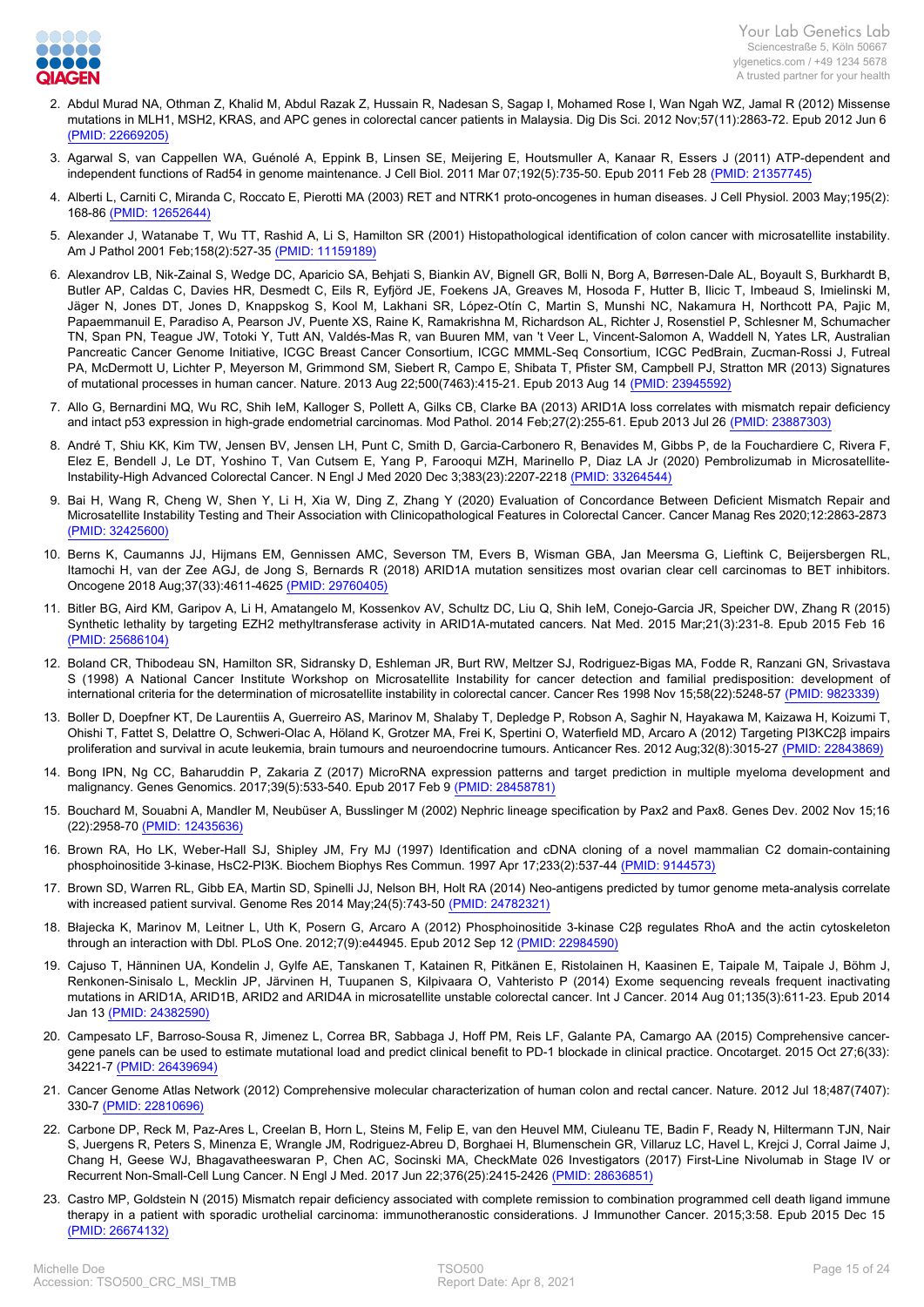

- 24. [Caumanns JJ, Wisman GBA, Berns K, van der Zee AGJ, de Jong S \(2018\) ARID1A mutant ovarian clear cell carcinoma: A clear target for synthetic](https://www.ncbi.nlm.nih.gov/pubmed/30025943?dopt=Abstract) [lethal strategies. Biochim Biophys Acta Rev Cancer 2018 Dec;1870\(2\):176-184 \(PMID: 30025943\)](https://www.ncbi.nlm.nih.gov/pubmed/30025943?dopt=Abstract)
- 25. [Chalabi M, Fanchi LF, Dijkstra KK, Van den Berg JG, Aalbers AG, Sikorska K, Lopez-Yurda M, Grootscholten C, Beets GL, Snaebjornsson P, Maas](https://www.ncbi.nlm.nih.gov/pubmed/32251400?dopt=Abstract) [M, Mertz M, Veninga V, Bounova G, Broeks A, Beets-Tan RG, de Wijkerslooth TR, van Lent AU, Marsman HA, Nuijten E, Kok NF, Kuiper M,](https://www.ncbi.nlm.nih.gov/pubmed/32251400?dopt=Abstract) [Verbeek WH, Kok M, Van Leerdam ME, Schumacher TN, Voest EE, Haanen JB \(2020\) Neoadjuvant immunotherapy leads to pathological responses](https://www.ncbi.nlm.nih.gov/pubmed/32251400?dopt=Abstract) [in MMR-proficient and MMR-deficient early-stage colon cancers. Nat Med 2020 Apr;26\(4\):566-576 \(PMID: 32251400\)](https://www.ncbi.nlm.nih.gov/pubmed/32251400?dopt=Abstract)
- 26. [Chandler RL, Brennan J, Schisler JC, Serber D, Patterson C, Magnuson T \(2012\) ARID1a-DNA interactions are required for promoter occupancy by](https://www.ncbi.nlm.nih.gov/pubmed/23129809?dopt=Abstract) [SWI/SNF. Mol Cell Biol. 2013 Jan;33\(2\):265-80. Epub 2012 Nov 5 \(PMID: 23129809\)](https://www.ncbi.nlm.nih.gov/pubmed/23129809?dopt=Abstract)
- 27. [Chang CC, Lin PC, Lin CC, Lan YT, Lin HH, Lin CH, Yang SH, Liang WY, Chen WS, Jiang JK, Lin JK, Chang SC \(2017\) Molecular and](https://www.ncbi.nlm.nih.gov/pubmed/28678173?dopt=Abstract) [Clinicopathological Differences by Age at the Diagnosis of Colorectal Cancer. Int J Mol Sci. 2017 Jul 05;18\(7\). Epub 2017 Jul 5 \(PMID: 28678173\)](https://www.ncbi.nlm.nih.gov/pubmed/28678173?dopt=Abstract)
- 28. [Chen EX, Jonker DJ, Loree JM, Kennecke HF, Berry SR, Couture F, Ahmad CE, Goffin JR, Kavan P, Harb M, Colwell B, Samimi S, Samson B,](https://www.ncbi.nlm.nih.gov/pubmed/32379280?dopt=Abstract) [Abbas T, Aucoin N, Aubin F, Koski SL, Wei AC, Magoski NM, Tu D, O'Callaghan CJ \(2020\) Effect of Combined Immune Checkpoint Inhibition vs](https://www.ncbi.nlm.nih.gov/pubmed/32379280?dopt=Abstract) [Best Supportive Care Alone in Patients With Advanced Colorectal Cancer: The Canadian Cancer Trials Group CO.26 Study. JAMA Oncol 2020 Jun 1;](https://www.ncbi.nlm.nih.gov/pubmed/32379280?dopt=Abstract) [6\(6\):831-838 \(PMID: 32379280\)](https://www.ncbi.nlm.nih.gov/pubmed/32379280?dopt=Abstract)
- 29. [Chen JF, Luo X, Xiang LS, Li HT, Zha L, Li N, He JM, Xie GF, Xie X, Liang HJ \(2016\) EZH2 promotes colorectal cancer stem-like cell expansion by](https://www.ncbi.nlm.nih.gov/pubmed/27172794?dopt=Abstract) [activating p21cip1-Wnt/β-catenin signaling. Oncotarget 2016 Jul 5;7\(27\):41540-41558 \(PMID: 27172794\)](https://www.ncbi.nlm.nih.gov/pubmed/27172794?dopt=Abstract)
- 30. [Chen MH, Chang SC, Lin PC, Yang SH, Lin CC, Lan YT, Lin HH, Lin CH, Lai JI, Liang WY, Lu ML, Yang MH, Chao Y \(2019\) Combined Microsatellite](https://www.ncbi.nlm.nih.gov/pubmed/31292272?dopt=Abstract) [Instability and Elevated Microsatellite Alterations at Selected Tetranucleotide Repeats \(EMAST\) Might Be a More Promising Immune Biomarker in](https://www.ncbi.nlm.nih.gov/pubmed/31292272?dopt=Abstract) [Colorectal Cancer. Oncologist 2019 Dec;24\(12\):1534-1542 \(PMID: 31292272\)](https://www.ncbi.nlm.nih.gov/pubmed/31292272?dopt=Abstract)
- 31. [Chou A, Toon CW, Clarkson A, Sioson L, Houang M, Watson N, DeSilva K, Gill AJ \(2014\) Loss of ARID1A expression in colorectal carcinoma is](https://www.ncbi.nlm.nih.gov/pubmed/24925223?dopt=Abstract) [strongly associated with mismatch repair deficiency. Hum Pathol. 2014 Aug;45\(8\):1697-703. Epub 2014 Apr 24 \(PMID: 24925223\)](https://www.ncbi.nlm.nih.gov/pubmed/24925223?dopt=Abstract)
- 32. [Chédin F \(2011\) The DNMT3 family of mammalian de novo DNA methyltransferases. Prog Mol Biol Transl Sci. 2011;101:255-85 \(PMID: 21507354\)](https://www.ncbi.nlm.nih.gov/pubmed/21507354?dopt=Abstract)
- 33. [Cohen R, Bennouna J, Meurisse A, Tournigand C, De La Fouchardière C, Tougeron D, Borg C, Mazard T, Chibaudel B, Garcia-Larnicol ML, Svrcek](https://www.ncbi.nlm.nih.gov/pubmed/33148693?dopt=Abstract) [M, Vernerey D, Menu Y, André T \(2020\) RECIST and iRECIST criteria for the evaluation of nivolumab plus ipilimumab in patients with microsatellite](https://www.ncbi.nlm.nih.gov/pubmed/33148693?dopt=Abstract) [instability-high/mismatch repair-deficient metastatic colorectal cancer: the GERCOR NIPICOL phase II study. J Immunother Cancer. 2020 Nov;8\(2\)](https://www.ncbi.nlm.nih.gov/pubmed/33148693?dopt=Abstract)  [\(PMID: 33148693\)](https://www.ncbi.nlm.nih.gov/pubmed/33148693?dopt=Abstract)
- 34. [Colas C, Coulet F, Svrcek M, Collura A, Fléjou JF, Duval A, Hamelin R \(2012\) Lynch or not Lynch? Is that always a question? Adv Cancer Res. 2012;](https://www.ncbi.nlm.nih.gov/pubmed/22429854?dopt=Abstract) [113:121-66 \(PMID: 22429854\)](https://www.ncbi.nlm.nih.gov/pubmed/22429854?dopt=Abstract)
- 35. [Collingwood TN, Urnov FD, Wolffe AP \(1999\) Nuclear receptors: coactivators, corepressors and chromatin remodeling in the control of transcription.](https://www.ncbi.nlm.nih.gov/pubmed/10601972?dopt=Abstract) [J Mol Endocrinol 1999 Dec;23\(3\):255-75 \(PMID: 10601972\)](https://www.ncbi.nlm.nih.gov/pubmed/10601972?dopt=Abstract)
- 36. [Copeland RA \(2013\) Molecular pathways: protein methyltransferases in cancer. Clin Cancer Res 2013 Dec 1;19\(23\):6344-50 \(PMID: 23958745\)](https://www.ncbi.nlm.nih.gov/pubmed/23958745?dopt=Abstract)
- 37. [Cui W, Cai Y, Wang W, Liu Z, Wei P, Bi R, Chen W, Sun M, Zhou X \(2014\) Frequent copy number variations of PI3K/AKT pathway and aberrant](https://www.ncbi.nlm.nih.gov/pubmed/24418330?dopt=Abstract) [protein expressions of PI3K subunits are associated with inferior survival in diffuse large B cell lymphoma. J Transl Med. 2014 Jan 13;12:10 \(PMID:](https://www.ncbi.nlm.nih.gov/pubmed/24418330?dopt=Abstract) [24418330\)](https://www.ncbi.nlm.nih.gov/pubmed/24418330?dopt=Abstract)
- 38. [Czito BG, Deming DA, Jameson GS, Mulcahy MF, Vaghefi H, Dudley MW, Holen KD, DeLuca A, Mittapalli RK, Munasinghe W, He L, Zalcberg JR,](https://www.ncbi.nlm.nih.gov/pubmed/28497757?dopt=Abstract) [Ngan SY, Komarnitsky P, Michael M \(2017\) Safety and tolerability of veliparib combined with capecitabine plus radiotherapy in patients with locally](https://www.ncbi.nlm.nih.gov/pubmed/28497757?dopt=Abstract) [advanced rectal cancer: a phase 1b study. Lancet Gastroenterol Hepatol 2017 Jun;2\(6\):418-426 \(PMID: 28497757\)](https://www.ncbi.nlm.nih.gov/pubmed/28497757?dopt=Abstract)
- 39. [Das M, Scappini E, Martin NP, Wong KA, Dunn S, Chen YJ, Miller SL, Domin J, O'Bryan JP \(2007\) Regulation of neuron survival through an](https://www.ncbi.nlm.nih.gov/pubmed/17875942?dopt=Abstract) [intersectin-phosphoinositide 3'-kinase C2beta-AKT pathway. Mol Cell Biol. 2007 Nov;27\(22\):7906-17. Epub 2007 Sep 17 \(PMID: 17875942\)](https://www.ncbi.nlm.nih.gov/pubmed/17875942?dopt=Abstract)
- 40. [Daskalos A, Oleksiewicz U, Filia A, Nikolaidis G, Xinarianos G, Gosney JR, Malliri A, Field JK, Liloglou T \(2010\) UHRF1-mediated tumor suppressor](https://www.ncbi.nlm.nih.gov/pubmed/21351083?dopt=Abstract) [gene inactivation in nonsmall cell lung cancer. Cancer. 2011 Mar 01;117\(5\):1027-37. Epub 2010 Nov 8 \(PMID: 21351083\)](https://www.ncbi.nlm.nih.gov/pubmed/21351083?dopt=Abstract)
- 41. [Di Palma T, Lucci V, de Cristofaro T, Filippone MG, Zannini M \(2014\) A role for PAX8 in the tumorigenic phenotype of ovarian cancer cells. BMC](https://www.ncbi.nlm.nih.gov/pubmed/24766781?dopt=Abstract) [Cancer. 2014 Apr 26;14:292 \(PMID: 24766781\)](https://www.ncbi.nlm.nih.gov/pubmed/24766781?dopt=Abstract)
- 42. [Domin J, Harper L, Aubyn D, Wheeler M, Florey O, Haskard D, Yuan M, Zicha D \(2005\) The class II phosphoinositide 3-kinase PI3K-C2beta](https://www.ncbi.nlm.nih.gov/pubmed/16113997?dopt=Abstract) [regulates cell migration by a PtdIns3P dependent mechanism. J Cell Physiol. 2005 Dec;205\(3\):452-62 \(PMID: 16113997\)](https://www.ncbi.nlm.nih.gov/pubmed/16113997?dopt=Abstract)
- 43. [Donehower LA, Creighton CJ, Schultz N, Shinbrot E, Chang K, Gunaratne PH, Muzny D, Sander C, Hamilton SR, Gibbs RA, Wheeler D \(2013\)](https://www.ncbi.nlm.nih.gov/pubmed/22899370?dopt=Abstract) [MLH1-silenced and non-silenced subgroups of hypermutated colorectal carcinomas have distinct mutational landscapes. J Pathol. 2013 Jan;229\(1\):](https://www.ncbi.nlm.nih.gov/pubmed/22899370?dopt=Abstract) [99-110 \(PMID: 22899370\)](https://www.ncbi.nlm.nih.gov/pubmed/22899370?dopt=Abstract)
- 44. [Dowty JG, Win AK, Buchanan DD, Lindor NM, Macrae FA, Clendenning M, Antill YC, Thibodeau SN, Casey G, Gallinger S, Marchand LL, Newcomb](https://www.ncbi.nlm.nih.gov/pubmed/23255516?dopt=Abstract) [PA, Haile RW, Young GP, James PA, Giles GG, Gunawardena SR, Leggett BA, Gattas M, Boussioutas A, Ahnen DJ, Baron JA, Parry S, Goldblatt J,](https://www.ncbi.nlm.nih.gov/pubmed/23255516?dopt=Abstract) [Young JP, Hopper JL, Jenkins MA \(2012\) Cancer risks for MLH1 and MSH2 mutation carriers. Hum Mutat 2013 Mar;34\(3\):490-7 \(PMID: 23255516\)](https://www.ncbi.nlm.nih.gov/pubmed/23255516?dopt=Abstract)
- 45. [Eng C, Kim TW, Bendell J, Argilés G, Tebbutt NC, Di Bartolomeo M, Falcone A, Fakih M, Kozloff M, Segal NH, Sobrero A, Yan Y, Chang I, Uyei A,](https://www.ncbi.nlm.nih.gov/pubmed/31003911?dopt=Abstract) [Roberts L, Ciardiello F \(2019\) Atezolizumab with or without cobimetinib versus regorafenib in previously treated metastatic colorectal cancer](https://www.ncbi.nlm.nih.gov/pubmed/31003911?dopt=Abstract) [\(IMblaze370\): a multicentre, open-label, phase 3, randomised, controlled trial. Lancet Oncol 2019 Jun;20\(6\):849-861 \(PMID: 31003911\)](https://www.ncbi.nlm.nih.gov/pubmed/31003911?dopt=Abstract)
- 46. [Engelman JA \(2009\) Targeting PI3K signalling in cancer: opportunities, challenges and limitations. Nat Rev Cancer. 2009 Aug;9\(8\):550-62 \(PMID:](https://www.ncbi.nlm.nih.gov/pubmed/19629070?dopt=Abstract) [19629070\)](https://www.ncbi.nlm.nih.gov/pubmed/19629070?dopt=Abstract)
- 47. [Eppink B, Tafel AA, Hanada K, van Drunen E, Hickson ID, Essers J, Kanaar R \(2011\) The response of mammalian cells to UV-light reveals Rad54](https://www.ncbi.nlm.nih.gov/pubmed/21885354?dopt=Abstract) [dependent and independent pathways of homologous recombination. DNA Repair \(Amst\). 2011 Nov 10;10\(11\):1095-105. Epub 2011 Aug 31 \(PMID:](https://www.ncbi.nlm.nih.gov/pubmed/21885354?dopt=Abstract) [21885354\)](https://www.ncbi.nlm.nih.gov/pubmed/21885354?dopt=Abstract)
- 48. [Fabbri M, Garzon R, Cimmino A, Liu Z, Zanesi N, Callegari E, Liu S, Alder H, Costinean S, Fernandez-Cymering C, Volinia S, Guler G, Morrison CD,](https://www.ncbi.nlm.nih.gov/pubmed/17890317?dopt=Abstract) [Chan KK, Marcucci G, Calin GA, Huebner K, Croce CM \(2007\) MicroRNA-29 family reverts aberrant methylation in lung cancer by targeting DNA](https://www.ncbi.nlm.nih.gov/pubmed/17890317?dopt=Abstract) [methyltransferases 3A and 3B. Proc Natl Acad Sci U S A. 2007 Oct 02;104\(40\):15805-10. Epub 2007 Sep 21 \(PMID: 17890317\)](https://www.ncbi.nlm.nih.gov/pubmed/17890317?dopt=Abstract)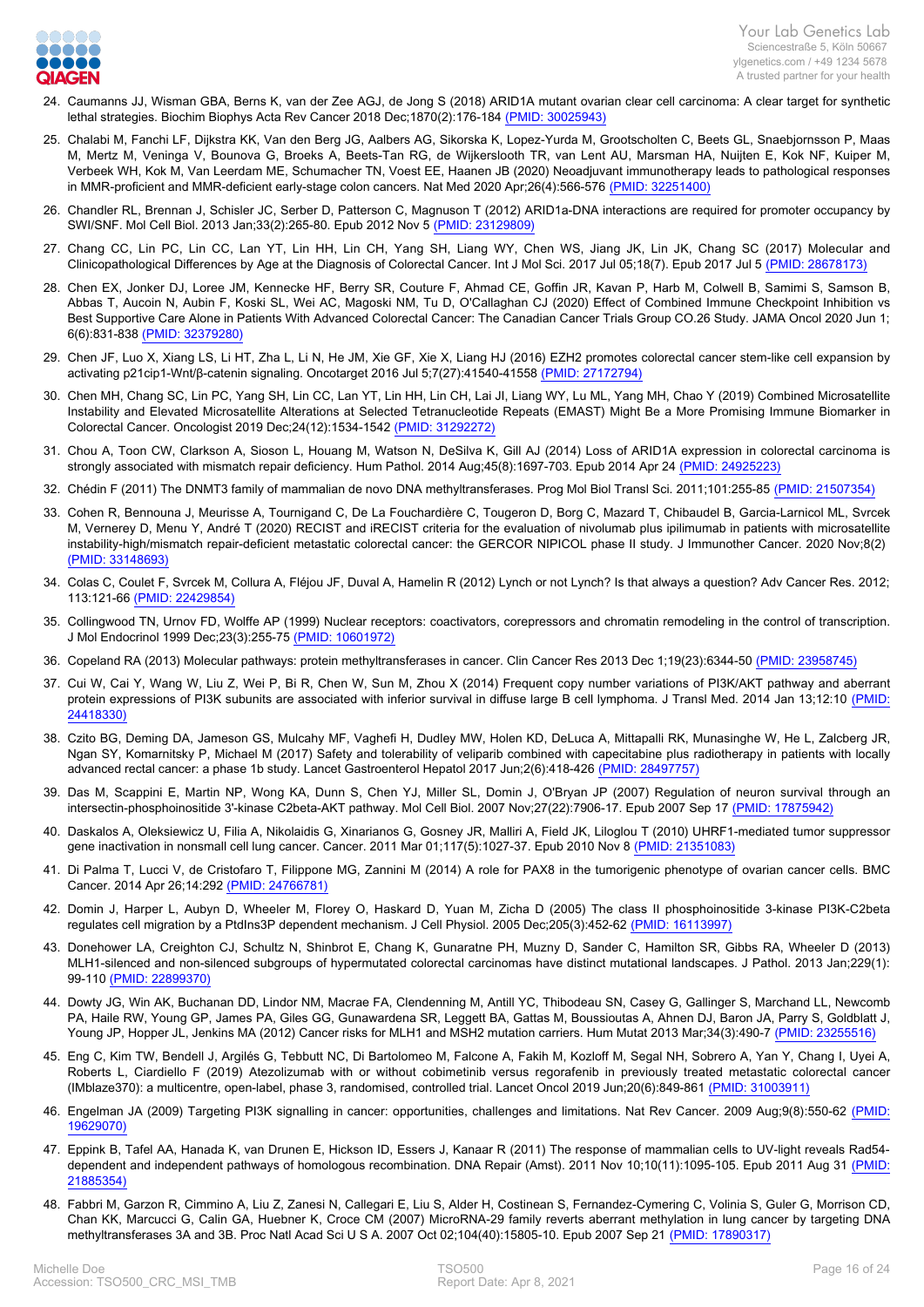

- 49. [Fabrizio DA, George TJ Jr, Dunne RF, Frampton G, Sun J, Gowen K, Kennedy M, Greenbowe J, Schrock AB, Hezel AF, Ross JS, Stephens PJ, Ali](https://www.ncbi.nlm.nih.gov/pubmed/30151257?dopt=Abstract) [SM, Miller VA, Fakih M, Klempner SJ \(2018\) Beyond microsatellite testing: assessment of tumor mutational burden identifies subsets of colorectal](https://www.ncbi.nlm.nih.gov/pubmed/30151257?dopt=Abstract) [cancer who may respond to immune checkpoint inhibition. J Gastrointest Oncol 2018 Aug;9\(4\):610-617 \(PMID: 30151257\)](https://www.ncbi.nlm.nih.gov/pubmed/30151257?dopt=Abstract)
- 50. [Federico SM, Pappo AS, Sahr N, Sykes A, Campagne O, Stewart CF, Clay MR, Bahrami A, McCarville MB, Kaste SC, Santana VM, Helmig S,](https://www.ncbi.nlm.nih.gov/pubmed/32795876?dopt=Abstract) [Gartrell J, Shelat A, Brennan RC, Hawkins D, Godwin K, Bishop MW, Furman WL, Stewart E \(2020\) A phase I trial of talazoparib and irinotecan with](https://www.ncbi.nlm.nih.gov/pubmed/32795876?dopt=Abstract) [and without temozolomide in children and young adults with recurrent or refractory solid malignancies. Eur J Cancer 2020 Sep;137:204-213 \(PMID:](https://www.ncbi.nlm.nih.gov/pubmed/32795876?dopt=Abstract) [32795876\)](https://www.ncbi.nlm.nih.gov/pubmed/32795876?dopt=Abstract)
- 51. [Fishel R, Ewel A, Lescoe MK \(1994\) Purified human MSH2 protein binds to DNA containing mismatched nucleotides. Cancer Res. 1994 Nov 01;54](https://www.ncbi.nlm.nih.gov/pubmed/7923193?dopt=Abstract) [\(21\):5539-42 \(PMID: 7923193\)](https://www.ncbi.nlm.nih.gov/pubmed/7923193?dopt=Abstract)
- 52. [Forde PM, Chaft JE, Smith KN, Anagnostou V, Cottrell TR, Hellmann MD, Zahurak M, Yang SC, Jones DR, Broderick S, Battafarano RJ, Velez MJ,](https://www.ncbi.nlm.nih.gov/pubmed/29658848?dopt=Abstract) [Rekhtman N, Olah Z, Naidoo J, Marrone KA, Verde F, Guo H, Zhang J, Caushi JX, Chan HY, Sidhom JW, Scharpf RB, White J, Gabrielson E, Wang](https://www.ncbi.nlm.nih.gov/pubmed/29658848?dopt=Abstract) [H, Rosner GL, Rusch V, Wolchok JD, Merghoub T, Taube JM, Velculescu VE, Topalian SL, Brahmer JR, Pardoll DM \(2018\) Neoadjuvant PD-1](https://www.ncbi.nlm.nih.gov/pubmed/29658848?dopt=Abstract) [Blockade in Resectable Lung Cancer. N Engl J Med. 2018 May 24;378\(21\):1976-1986. Epub 2018 Apr 16 \(PMID: 29658848\)](https://www.ncbi.nlm.nih.gov/pubmed/29658848?dopt=Abstract)
- 53. [Fujiyoshi K, Yamaguchi T, Kakuta M, Takahashi A, Arai Y, Yamada M, Yamamoto G, Ohde S, Takao M, Horiguchi SI, Natsume S, Kazama S,](https://www.ncbi.nlm.nih.gov/pubmed/28544821?dopt=Abstract) [Nishizawa Y, Nishimura Y, Akagi Y, Sakamoto H, Akagi K \(2017\) Predictive model for high-frequency microsatellite instability in colorectal cancer](https://www.ncbi.nlm.nih.gov/pubmed/28544821?dopt=Abstract) [patients over 50 years of age. Cancer Med. 2017 Jun;6\(6\):1255-1263. Epub 2017 May 23 \(PMID: 28544821\)](https://www.ncbi.nlm.nih.gov/pubmed/28544821?dopt=Abstract)
- 54. [Gandara DR, Paul SM, Kowanetz M, Schleifman E, Zou W, Li Y, Rittmeyer A, Fehrenbacher L, Otto G, Malboeuf C, Lieber DS, Lipson D, Silterra J,](https://www.ncbi.nlm.nih.gov/pubmed/30082870?dopt=Abstract) [Amler L, Riehl T, Cummings CA, Hegde PS, Sandler A, Ballinger M, Fabrizio D, Mok T, Shames DS \(2018\) Blood-based tumor mutational burden as](https://www.ncbi.nlm.nih.gov/pubmed/30082870?dopt=Abstract) [a predictor of clinical benefit in non-small-cell lung cancer patients treated with atezolizumab. Nat Med. 2018 Sep;24\(9\):1441-1448. Epub 2018 Aug 6](https://www.ncbi.nlm.nih.gov/pubmed/30082870?dopt=Abstract)  [\(PMID: 30082870\)](https://www.ncbi.nlm.nih.gov/pubmed/30082870?dopt=Abstract)
- 55. [Gao Q, Steine EJ, Barrasa MI, Hockemeyer D, Pawlak M, Fu D, Reddy S, Bell GW, Jaenisch R \(2011\) Deletion of the de novo DNA](https://www.ncbi.nlm.nih.gov/pubmed/22011581?dopt=Abstract) [methyltransferase Dnmt3a promotes lung tumor progression. Proc Natl Acad Sci U S A. 2011 Nov 01;108\(44\):18061-6. Epub 2011 Oct 19 \(PMID:](https://www.ncbi.nlm.nih.gov/pubmed/22011581?dopt=Abstract) [22011581\)](https://www.ncbi.nlm.nih.gov/pubmed/22011581?dopt=Abstract)
- 56. [Genther Williams SM, Kuznicki AM, Andrade P, Dolinski BM, Elbi C, O'Hagan RC, Toniatti C \(2015\) Treatment with the PARP inhibitor, niraparib,](https://www.ncbi.nlm.nih.gov/pubmed/25685067?dopt=Abstract) [sensitizes colorectal cancer cell lines to irinotecan regardless of MSI/MSS status. Cancer Cell Int 2015;15\(1\):14 \(PMID: 25685067\)](https://www.ncbi.nlm.nih.gov/pubmed/25685067?dopt=Abstract)
- 57. [Ghatalia P, Nagarathinam R, Cooper H, Geynisman DM, El-Deiry WS \(2017\) Mismatch repair deficient metastatic colon cancer and urothelial cancer:](https://www.ncbi.nlm.nih.gov/pubmed/28726535?dopt=Abstract) [A case report of sequential immune checkpoint therapy. Cancer Biol Ther 2017 Sep 2;18\(9\):651-654 \(PMID: 28726535\)](https://www.ncbi.nlm.nih.gov/pubmed/28726535?dopt=Abstract)
- 58. [Giannakis M, Mu XJ, Shukla SA, Qian ZR, Cohen O, Nishihara R, Bahl S, Cao Y, Amin-Mansour A, Yamauchi M, Sukawa Y, Stewart C, Rosenberg](https://www.ncbi.nlm.nih.gov/pubmed/27149842?dopt=Abstract) [M, Mima K, Inamura K, Nosho K, Nowak JA, Lawrence MS, Giovannucci EL, Chan AT, Ng K, Meyerhardt JA, Van Allen EM, Getz G, Gabriel SB,](https://www.ncbi.nlm.nih.gov/pubmed/27149842?dopt=Abstract) [Lander ES, Wu CJ, Fuchs CS, Ogino S, Garraway LA \(2016\) Genomic Correlates of Immune-Cell Infiltrates in Colorectal Carcinoma. Cell Rep. 2016](https://www.ncbi.nlm.nih.gov/pubmed/27149842?dopt=Abstract) [Apr 26;15\(4\):857-865. Epub 2016 Apr 14 \(PMID: 27149842\)](https://www.ncbi.nlm.nih.gov/pubmed/27149842?dopt=Abstract)
- 59. [Gkekas I, Novotny J, Pecen L, Strigård K, Palmqvist R, Gunnarsson U \(2017\) Microsatellite Instability as a Prognostic Factor in Stage II Colon](https://www.ncbi.nlm.nih.gov/pubmed/29187431?dopt=Abstract) [Cancer Patients, a Meta-Analysis of Published Literature. Anticancer Res 2017 Dec;37\(12\):6563-6574 \(PMID: 29187431\)](https://www.ncbi.nlm.nih.gov/pubmed/29187431?dopt=Abstract)
- 60. [Goodman AM, Kato S, Bazhenova L, Patel SP, Frampton GM, Miller V, Stephens PJ, Daniels GA, Kurzrock R \(2017\) Tumor Mutational Burden as an](https://www.ncbi.nlm.nih.gov/pubmed/28835386?dopt=Abstract) [Independent Predictor of Response to Immunotherapy in Diverse Cancers. Mol Cancer Ther. 2017 Nov;16\(11\):2598-2608. Epub 2017 Aug 23](https://www.ncbi.nlm.nih.gov/pubmed/28835386?dopt=Abstract)  [\(PMID: 28835386\)](https://www.ncbi.nlm.nih.gov/pubmed/28835386?dopt=Abstract)
- 61. [Gorbunova V, Beck JT, Hofheinz RD, Garcia-Alfonso P, Nechaeva M, Cubillo Gracian A, Mangel L, Elez Fernandez E, Deming DA, Ramanathan RK,](https://www.ncbi.nlm.nih.gov/pubmed/30531832?dopt=Abstract) [Torres AH, Sullivan D, Luo Y, Berlin JD \(2018\) A phase 2 randomised study of veliparib plus FOLFIRI±bevacizumab versus placebo plus](https://www.ncbi.nlm.nih.gov/pubmed/30531832?dopt=Abstract) [FOLFIRI±bevacizumab in metastatic colorectal cancer. Br J Cancer 2019 Jan;120\(2\):183-189 \(PMID: 30531832\)](https://www.ncbi.nlm.nih.gov/pubmed/30531832?dopt=Abstract)
- 62. [Gorbunova V, Beck JT, Hofheinz RD, Garcia-Alfonso P, Nechaeva M, Gracian AC, Mangel L, Fernandez EE, Deming DA, Ramanathan RK, Torres](https://www.ncbi.nlm.nih.gov/pubmed/31350526?dopt=Abstract) [AH, Sullivan D, Luo Y, Berlin JD \(2019\) Correction: A phase 2 randomised study of veliparib plus FOLFIRI±bevacizumab versus placebo plus](https://www.ncbi.nlm.nih.gov/pubmed/31350526?dopt=Abstract) [FOLFIRI±bevacizumab in metastatic colorectal cancer. Br J Cancer 2019 Aug;121\(5\):429-430 \(PMID: 31350526\)](https://www.ncbi.nlm.nih.gov/pubmed/31350526?dopt=Abstract)
- 63. [Greco A, Mariani C, Miranda C, Lupas A, Pagliardini S, Pomati M, Pierotti MA \(1995\) The DNA rearrangement that generates the TRK-T3 oncogene](https://www.ncbi.nlm.nih.gov/pubmed/7565764?dopt=Abstract) [involves a novel gene on chromosome 3 whose product has a potential coiled-coil domain. Mol Cell Biol. 1995 Nov;15\(11\):6118-27 \(PMID: 7565764\)](https://www.ncbi.nlm.nih.gov/pubmed/7565764?dopt=Abstract)
- 64. [Greco A, Mariani C, Miranda C, Pagliardini S, Pierotti MA \(1993\) Characterization of the NTRK1 genomic region involved in chromosomal](https://www.ncbi.nlm.nih.gov/pubmed/8288244?dopt=Abstract) [rearrangements generating TRK oncogenes. Genomics. 1993 Nov;18\(2\):397-400 \(PMID: 8288244\)](https://www.ncbi.nlm.nih.gov/pubmed/8288244?dopt=Abstract)
- 65. [Greco A, Pierotti MA, Bongarzone I, Pagliardini S, Lanzi C, Della Porta G \(1992\) TRK-T1 is a novel oncogene formed by the fusion of TPR and TRK](https://www.ncbi.nlm.nih.gov/pubmed/1532241?dopt=Abstract) [genes in human papillary thyroid carcinomas. Oncogene. 1992 Feb;7\(2\):237-42 \(PMID: 1532241\)](https://www.ncbi.nlm.nih.gov/pubmed/1532241?dopt=Abstract)
- 66. [Gryfe R, Kim H, Hsieh ET, Aronson MD, Holowaty EJ, Bull SB, Redston M, Gallinger S \(2000\) Tumor microsatellite instability and clinical outcome in](https://www.ncbi.nlm.nih.gov/pubmed/10631274?dopt=Abstract) [young patients with colorectal cancer. N Engl J Med 2000 Jan 13;342\(2\):69-77 \(PMID: 10631274\)](https://www.ncbi.nlm.nih.gov/pubmed/10631274?dopt=Abstract)
- 67. [Guan B, Wang TL, Shih IeM \(2011\) ARID1A, a factor that promotes formation of SWI/SNF-mediated chromatin remodeling, is a tumor suppressor in](https://www.ncbi.nlm.nih.gov/pubmed/21900401?dopt=Abstract) [gynecologic cancers. Cancer Res. 2011 Nov 01;71\(21\):6718-27. Epub 2011 Sep 7 \(PMID: 21900401\)](https://www.ncbi.nlm.nih.gov/pubmed/21900401?dopt=Abstract)
- 68. [Han SW, Lee HJ, Bae JM, Cho NY, Lee KH, Kim TY, Oh DY, Im SA, Bang YJ, Jeong SY, Park KJ, Park JG, Kang GH, Kim TY \(2012\) Methylation](https://www.ncbi.nlm.nih.gov/pubmed/23034738?dopt=Abstract) [and microsatellite status and recurrence following adjuvant FOLFOX in colorectal cancer. Int J Cancer. 2013 May 01;132\(9\):2209-16. Epub 2012 Oct](https://www.ncbi.nlm.nih.gov/pubmed/23034738?dopt=Abstract) [29 \(PMID: 23034738\)](https://www.ncbi.nlm.nih.gov/pubmed/23034738?dopt=Abstract)
- 69. [Hanna NH, Schneider BJ, Temin S, Baker S, Brahmer J, Ellis PM, Gaspar LE, Haddad RY, Hesketh PJ, Jain D, Jaiyesimi I, Johnson DH, Leighl NB,](https://www.ncbi.nlm.nih.gov/pubmed/31990617?dopt=Abstract) [Phillips T, Riely GJ, Robinson AG, Rosell R, Schiller JH, Singh N, Spigel DR, Stabler JO, Tashbar J, Masters G \(2020\) Therapy for Stage IV Non-](https://www.ncbi.nlm.nih.gov/pubmed/31990617?dopt=Abstract)[Small-Cell Lung Cancer Without Driver Alterations: ASCO and OH \(CCO\) Joint Guideline Update. J Clin Oncol. 2020 May 10;38\(14\):1608-1632.](https://www.ncbi.nlm.nih.gov/pubmed/31990617?dopt=Abstract) [Epub 2020 Jan 28 \(PMID: 31990617\)](https://www.ncbi.nlm.nih.gov/pubmed/31990617?dopt=Abstract)
- 70. [Heinimann K \(2013\) Toward a molecular classification of colorectal cancer: the role of microsatellite instability status. Front Oncol. 2013 Oct 31;3:272](https://www.ncbi.nlm.nih.gov/pubmed/24199172?dopt=Abstract)  [\(PMID: 24199172\)](https://www.ncbi.nlm.nih.gov/pubmed/24199172?dopt=Abstract)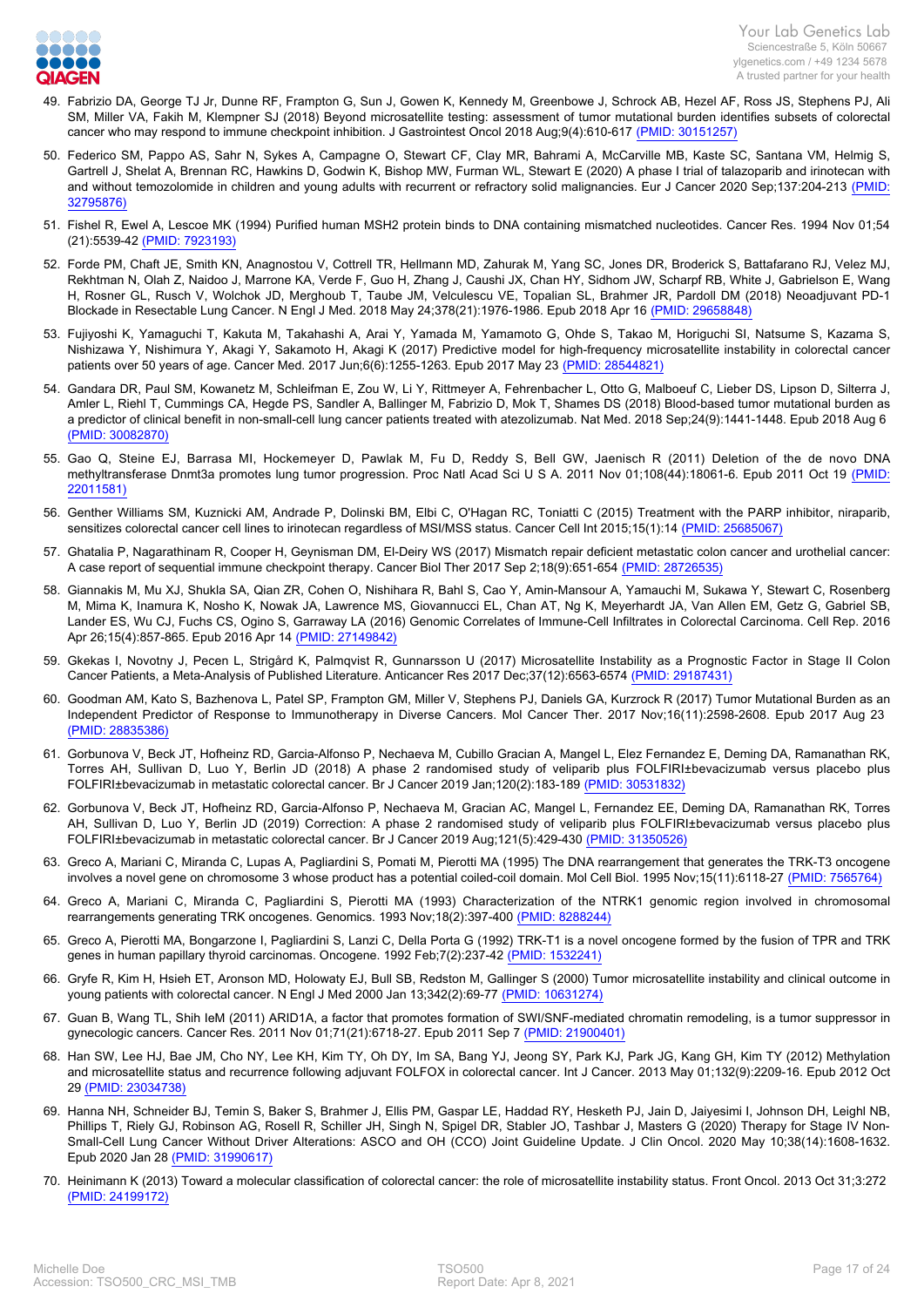

- 71. [Hellmann MD, Ciuleanu TE, Pluzanski A, Lee JS, Otterson GA, Audigier-Valette C, Minenza E, Linardou H, Burgers S, Salman P, Borghaei H,](https://www.ncbi.nlm.nih.gov/pubmed/29658845?dopt=Abstract) [Ramalingam SS, Brahmer J, Reck M, O'Byrne KJ, Geese WJ, Green G, Chang H, Szustakowski J, Bhagavatheeswaran P, Healey D, Fu Y, Nathan](https://www.ncbi.nlm.nih.gov/pubmed/29658845?dopt=Abstract) [F, Paz-Ares L \(2018\) Nivolumab plus Ipilimumab in Lung Cancer with a High Tumor Mutational Burden. N Engl J Med. 2018 May 31;378\(22\):2093-](https://www.ncbi.nlm.nih.gov/pubmed/29658845?dopt=Abstract) [2104. Epub 2018 Apr 16 \(PMID: 29658845\)](https://www.ncbi.nlm.nih.gov/pubmed/29658845?dopt=Abstract)
- 72. [Howitt BE, Shukla SA, Sholl LM, Ritterhouse LL, Watkins JC, Rodig S, Stover E, Strickland KC, D'Andrea AD, Wu CJ, Matulonis UA,](https://www.ncbi.nlm.nih.gov/pubmed/26181000?dopt=Abstract) [Konstantinopoulos PA \(2015\) Association of Polymerase e-Mutated and Microsatellite-Instable Endometrial Cancers With Neoantigen Load, Number](https://www.ncbi.nlm.nih.gov/pubmed/26181000?dopt=Abstract) [of Tumor-Infiltrating Lymphocytes, and Expression of PD-1 and PD-L1. JAMA Oncol. 2015 Dec;1\(9\):1319-23 \(PMID: 26181000\)](https://www.ncbi.nlm.nih.gov/pubmed/26181000?dopt=Abstract)
- 73. [Hung N, Chen YJ, Taha A, Olivecrona M, Boet R, Wiles A, Warr T, Shaw A, Eiholzer R, Baguley BC, Eccles MR, Braithwaite AW, Macfarlane M,](https://www.ncbi.nlm.nih.gov/pubmed/24602166?dopt=Abstract) [Royds JA, Slatter T \(2014\) Increased paired box transcription factor 8 has a survival function in glioma. BMC Cancer. 2014 Mar 06;14:159. Epub](https://www.ncbi.nlm.nih.gov/pubmed/24602166?dopt=Abstract) [2014 Mar 6 \(PMID: 24602166\)](https://www.ncbi.nlm.nih.gov/pubmed/24602166?dopt=Abstract)
- 74. [Im AP, Sehgal AR, Carroll MP, Smith BD, Tefferi A, Johnson DE, Boyiadzis M \(2014\) DNMT3A and IDH mutations in acute myeloid leukemia and](https://www.ncbi.nlm.nih.gov/pubmed/24699305?dopt=Abstract) [other myeloid malignancies: associations with prognosis and potential treatment strategies. Leukemia. 2014 Sep;28\(9\):1774-83. Epub 2014 Apr 4](https://www.ncbi.nlm.nih.gov/pubmed/24699305?dopt=Abstract)  [\(PMID: 24699305\)](https://www.ncbi.nlm.nih.gov/pubmed/24699305?dopt=Abstract)
- 75. [Innocenti F, Ou FS, Qu X, Zemla TJ, Niedzwiecki D, Tam R, Mahajan S, Goldberg RM, Bertagnolli MM, Blanke CD, Sanoff H, Atkins J, Polite B,](https://www.ncbi.nlm.nih.gov/pubmed/30865548?dopt=Abstract) [Venook AP, Lenz HJ, Kabbarah O \(2019\) Mutational Analysis of Patients With Colorectal Cancer in CALGB/SWOG 80405 Identifies New Roles of](https://www.ncbi.nlm.nih.gov/pubmed/30865548?dopt=Abstract) [Microsatellite Instability and Tumor Mutational Burden for Patient Outcome. J Clin Oncol. 2019 May 10;37\(14\):1217-1227. Epub 2019 Mar 13 \(PMID:](https://www.ncbi.nlm.nih.gov/pubmed/30865548?dopt=Abstract) [30865548\)](https://www.ncbi.nlm.nih.gov/pubmed/30865548?dopt=Abstract)
- 76. [Italiano A, Soria JC, Toulmonde M, Michot JM, Lucchesi C, Varga A, Coindre JM, Blakemore SJ, Clawson A, Suttle B, McDonald AA, Woodruff M,](https://www.ncbi.nlm.nih.gov/pubmed/29650362?dopt=Abstract) [Ribich S, Hedrick E, Keilhack H, Thomson B, Owa T, Copeland RA, Ho PTC, Ribrag V \(2018\) Tazemetostat, an EZH2 inhibitor, in relapsed or](https://www.ncbi.nlm.nih.gov/pubmed/29650362?dopt=Abstract) [refractory B-cell non-Hodgkin lymphoma and advanced solid tumours: a first-in-human, open-label, phase 1 study. Lancet Oncol 2018 May;19\(5\):649-](https://www.ncbi.nlm.nih.gov/pubmed/29650362?dopt=Abstract) [659 \(PMID: 29650362\)](https://www.ncbi.nlm.nih.gov/pubmed/29650362?dopt=Abstract)
- 77. [Ivetac I, Gurung R, Hakim S, Horan KA, Sheffield DA, Binge LC, Majerus PW, Tiganis T, Mitchell CA \(2009\) Regulation of PI\(3\)K/Akt signalling and](https://www.ncbi.nlm.nih.gov/pubmed/19325558?dopt=Abstract) [cellular transformation by inositol polyphosphate 4-phosphatase-1. EMBO Rep. 2009 May;10\(5\):487-93. Epub 2009 Mar 27 \(PMID: 19325558\)](https://www.ncbi.nlm.nih.gov/pubmed/19325558?dopt=Abstract)
- 78. [Ivetac I, Munday AD, Kisseleva MV, Zhang XM, Luff S, Tiganis T, Whisstock JC, Rowe T, Majerus PW, Mitchell CA \(2005\) The type Ialpha inositol](https://www.ncbi.nlm.nih.gov/pubmed/15716355?dopt=Abstract) [polyphosphate 4-phosphatase generates and terminates phosphoinositide 3-kinase signals on endosomes and the plasma membrane. Mol Biol Cell.](https://www.ncbi.nlm.nih.gov/pubmed/15716355?dopt=Abstract) [2005 May;16\(5\):2218-33. Epub 2005 Feb 16 \(PMID: 15716355\)](https://www.ncbi.nlm.nih.gov/pubmed/15716355?dopt=Abstract)
- 79. [Jenkins MA, Dowty JG, Ait Ouakrim D, Mathews JD, Hopper JL, Drouet Y, Lasset C, Bonadona V, Win AK \(2014\) Short-term risk of colorectal cancer](https://www.ncbi.nlm.nih.gov/pubmed/25534380?dopt=Abstract) [in individuals with lynch syndrome: a meta-analysis. J Clin Oncol 2015 Feb 1;33\(4\):326-31 \(PMID: 25534380\)](https://www.ncbi.nlm.nih.gov/pubmed/25534380?dopt=Abstract)
- 80. [Johnson DB, Frampton GM, Rioth MJ, Yusko E, Xu Y, Guo X, Ennis RC, Fabrizio D, Chalmers ZR, Greenbowe J, Ali SM, Balasubramanian S, Sun](https://www.ncbi.nlm.nih.gov/pubmed/27671167?dopt=Abstract) [JX, He Y, Frederick DT, Puzanov I, Balko JM, Cates JM, Ross JS, Sanders C, Robins H, Shyr Y, Miller VA, Stephens PJ, Sullivan RJ, Sosman JA,](https://www.ncbi.nlm.nih.gov/pubmed/27671167?dopt=Abstract) [Lovly CM \(2016\) Targeted Next Generation Sequencing Identifies Markers of Response to PD-1 Blockade. Cancer Immunol Res. 2016 Nov;4\(11\):](https://www.ncbi.nlm.nih.gov/pubmed/27671167?dopt=Abstract) [959-967. Epub 2016 Sep 26 \(PMID: 27671167\)](https://www.ncbi.nlm.nih.gov/pubmed/27671167?dopt=Abstract)
- 81. [Jones S, Li M, Parsons DW, Zhang X, Wesseling J, Kristel P, Schmidt MK, Markowitz S, Yan H, Bigner D, Hruban RH, Eshleman JR, Iacobuzio-](https://www.ncbi.nlm.nih.gov/pubmed/22009941?dopt=Abstract)[Donahue CA, Goggins M, Maitra A, Malek SN, Powell S, Vogelstein B, Kinzler KW, Velculescu VE, Papadopoulos N \(2011\) Somatic mutations in the](https://www.ncbi.nlm.nih.gov/pubmed/22009941?dopt=Abstract) [chromatin remodeling gene ARID1A occur in several tumor types. Hum Mutat. 2012 Jan;33\(1\):100-3. Epub 2011 Nov 23 \(PMID: 22009941\)](https://www.ncbi.nlm.nih.gov/pubmed/22009941?dopt=Abstract)
- 82. [Jones S, Wang TL, Shih IeM, Mao TL, Nakayama K, Roden R, Glas R, Slamon D, Diaz LA, Vogelstein B, Kinzler KW, Velculescu VE, Papadopoulos](https://www.ncbi.nlm.nih.gov/pubmed/20826764?dopt=Abstract) [N \(2010\) Frequent mutations of chromatin remodeling gene ARID1A in ovarian clear cell carcinoma. Science. 2010 Oct 08;330\(6001\):228-31. Epub](https://www.ncbi.nlm.nih.gov/pubmed/20826764?dopt=Abstract) [2010 Sep 8 \(PMID: 20826764\)](https://www.ncbi.nlm.nih.gov/pubmed/20826764?dopt=Abstract)
- 83. [Kanaar R, Troelstra C, Swagemakers SM, Essers J, Smit B, Franssen JH, Pastink A, Bezzubova OY, Buerstedde JM, Clever B, Heyer WD,](https://www.ncbi.nlm.nih.gov/pubmed/8805304?dopt=Abstract) [Hoeijmakers JH \(1996\) Human and mouse homologs of the Saccharomyces cerevisiae RAD54 DNA repair gene: evidence for functional](https://www.ncbi.nlm.nih.gov/pubmed/8805304?dopt=Abstract) [conservation. Curr Biol. 1996 Jul 01;6\(7\):828-38 \(PMID: 8805304\)](https://www.ncbi.nlm.nih.gov/pubmed/8805304?dopt=Abstract)
- 84. [Kastrinos F, Ojha RP, Leenen C, Alvero C, Mercado RC, Balmaña J, Valenzuela I, Balaguer F, Green R, Lindor NM, Thibodeau SN, Newcomb P,](https://www.ncbi.nlm.nih.gov/pubmed/26582061?dopt=Abstract) [Win AK, Jenkins M, Buchanan DD, Bertario L, Sala P, Hampel H, Syngal S, Steyerberg EW \(2015\) Comparison of Prediction Models for Lynch](https://www.ncbi.nlm.nih.gov/pubmed/26582061?dopt=Abstract) [Syndrome Among Individuals With Colorectal Cancer. J Natl Cancer Inst 2016 Feb;108\(2\) \(PMID: 26582061\)](https://www.ncbi.nlm.nih.gov/pubmed/26582061?dopt=Abstract)
- 85. [Katso RM, Pardo OE, Palamidessi A, Franz CM, Marinov M, De Laurentiis A, Downward J, Scita G, Ridley AJ, Waterfield MD, Arcaro A \(2006\)](https://www.ncbi.nlm.nih.gov/pubmed/16775008?dopt=Abstract) [Phosphoinositide 3-Kinase C2beta regulates cytoskeletal organization and cell migration via Rac-dependent mechanisms. Mol Biol Cell. 2006 Sep;17](https://www.ncbi.nlm.nih.gov/pubmed/16775008?dopt=Abstract) [\(9\):3729-44. Epub 2006 Jun 14 \(PMID: 16775008\)](https://www.ncbi.nlm.nih.gov/pubmed/16775008?dopt=Abstract)
- 86. [Kim H, Jen J, Vogelstein B, Hamilton SR \(1994\) Clinical and pathological characteristics of sporadic colorectal carcinomas with DNA replication](https://www.ncbi.nlm.nih.gov/pubmed/8030745?dopt=Abstract) [errors in microsatellite sequences. Am J Pathol 1994 Jul;145\(1\):148-56 \(PMID: 8030745\)](https://www.ncbi.nlm.nih.gov/pubmed/8030745?dopt=Abstract)
- 87. [Kim J, Lee Y, Cho HJ, Lee YE, An J, Cho GH, Ko YH, Joo KM, Nam DH \(2014\) NTRK1 fusion in glioblastoma multiforme. PLoS One. 2014;9\(3\):](https://www.ncbi.nlm.nih.gov/pubmed/24647444?dopt=Abstract) [e91940. Epub 2014 Mar 19 \(PMID: 24647444\)](https://www.ncbi.nlm.nih.gov/pubmed/24647444?dopt=Abstract)
- 88. [Kim JH, Kim SY, Baek JY, Cha YJ, Ahn JB, Kim HS, Lee KW, Kim JW, Kim TY, Chang WJ, Park JO, Kim J, Kim JE, Hong YS, Kim YH, Kim TW](https://www.ncbi.nlm.nih.gov/pubmed/32340084?dopt=Abstract) [\(2020\) A Phase II Study of Avelumab Monotherapy in Patients with Mismatch Repair-Deficient/Microsatellite Instability-High or POLE-Mutated](https://www.ncbi.nlm.nih.gov/pubmed/32340084?dopt=Abstract) [Metastatic or Unresectable Colorectal Cancer. Cancer Res Treat. 2020 Oct;52\(4\):1135-1144. Epub 2020 Apr 24 \(PMID: 32340084\)](https://www.ncbi.nlm.nih.gov/pubmed/32340084?dopt=Abstract)
- 89. [Kim MS, Kim YR, Yoo NJ, Lee SH \(2012\) Mutational analysis of DNMT3A gene in acute leukemias and common solid cancers. APMIS. 2013 Feb;121](https://www.ncbi.nlm.nih.gov/pubmed/23031157?dopt=Abstract) [\(2\):85-94. Epub 2012 Jul 3 \(PMID: 23031157\)](https://www.ncbi.nlm.nih.gov/pubmed/23031157?dopt=Abstract)
- 90. [Klein R, Jing SQ, Nanduri V, O'Rourke E, Barbacid M \(1991\) The trk proto-oncogene encodes a receptor for nerve growth factor. Cell. 1991 Apr 05;65](https://www.ncbi.nlm.nih.gov/pubmed/1849459?dopt=Abstract) [\(1\):189-97 \(PMID: 1849459\)](https://www.ncbi.nlm.nih.gov/pubmed/1849459?dopt=Abstract)
- 91. [Knutson SK, Kawano S, Minoshima Y, Warholic NM, Huang KC, Xiao Y, Kadowaki T, Uesugi M, Kuznetsov G, Kumar N, Wigle TJ, Klaus CR, Allain](https://www.ncbi.nlm.nih.gov/pubmed/24563539?dopt=Abstract) [CJ, Raimondi A, Waters NJ, Smith JJ, Porter-Scott M, Chesworth R, Moyer MP, Copeland RA, Richon VM, Uenaka T, Pollock RM, Kuntz KW, Yokoi](https://www.ncbi.nlm.nih.gov/pubmed/24563539?dopt=Abstract) [A, Keilhack H \(2014\) Selective inhibition of EZH2 by EPZ-6438 leads to potent antitumor activity in EZH2-mutant non-Hodgkin lymphoma. Mol](https://www.ncbi.nlm.nih.gov/pubmed/24563539?dopt=Abstract) [Cancer Ther. 2014 Apr;13\(4\):842-54. Epub 2014 Feb 21 \(PMID: 24563539\)](https://www.ncbi.nlm.nih.gov/pubmed/24563539?dopt=Abstract)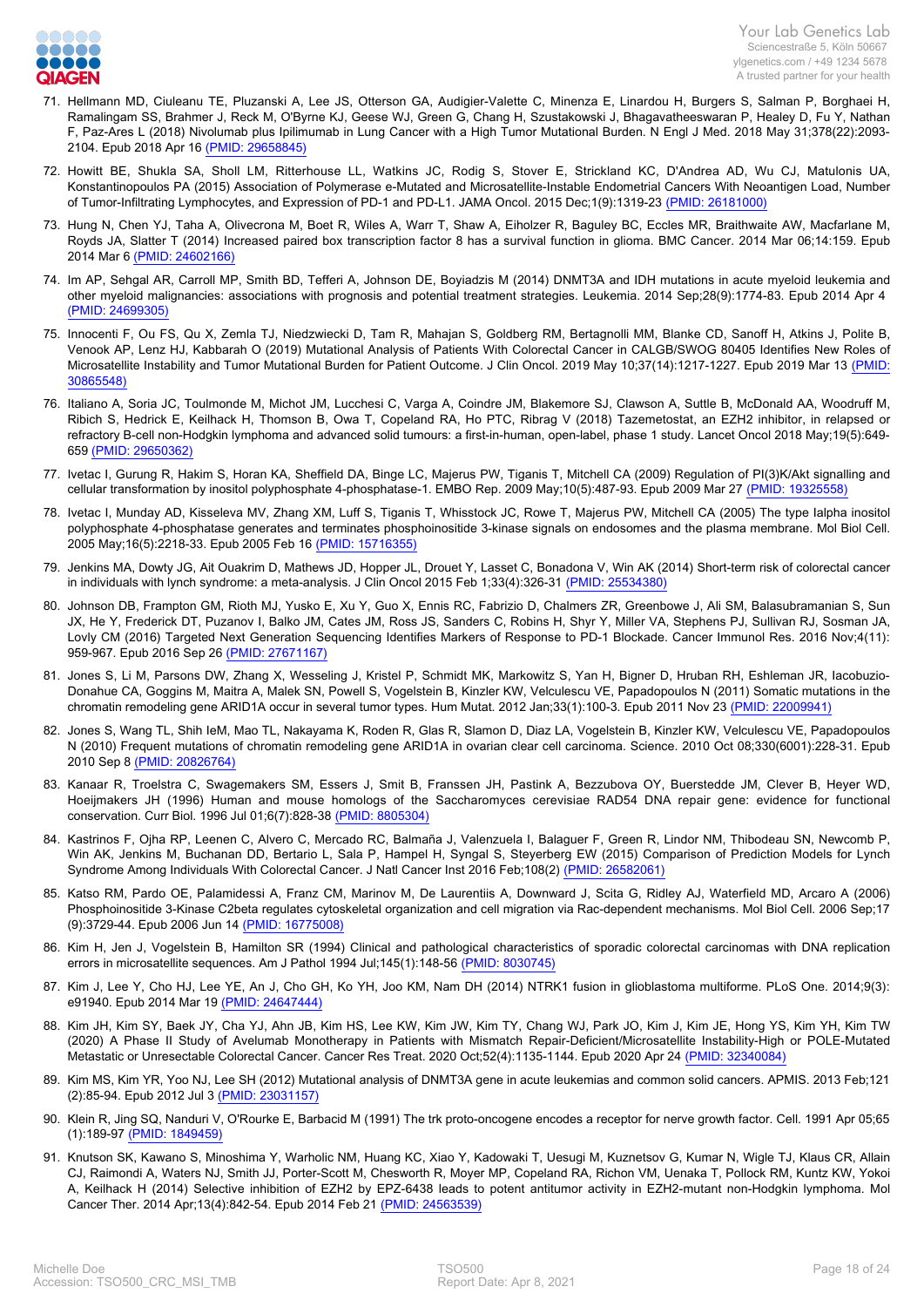

- 92. [Korehisa S, Oki E, Iimori M, Nakaji Y, Shimokawa M, Saeki H, Okano S, Oda Y, Maehara Y \(2017\) Clinical significance of programmed cell death](https://www.ncbi.nlm.nih.gov/pubmed/29044503?dopt=Abstract)[ligand 1 expression and the immune microenvironment at the invasive front of colorectal cancers with high microsatellite instability. Int J Cancer 2018](https://www.ncbi.nlm.nih.gov/pubmed/29044503?dopt=Abstract) [Feb 15;142\(4\):822-832 \(PMID: 29044503\)](https://www.ncbi.nlm.nih.gov/pubmed/29044503?dopt=Abstract)
- 93. [Kristeleit R, Shapiro GI, Burris HA, Oza AM, LoRusso P, Patel MR, Domchek SM, Balmaña J, Drew Y, Chen LM, Safra T, Montes A, Giordano H,](https://www.ncbi.nlm.nih.gov/pubmed/28264872?dopt=Abstract) [Maloney L, Goble S, Isaacson J, Xiao J, Borrow J, Rolfe L, Shapira-Frommer R \(2017\) A Phase I-II Study of the Oral PARP Inhibitor Rucaparib in](https://www.ncbi.nlm.nih.gov/pubmed/28264872?dopt=Abstract) Patients with Germline BRCA1/2[-Mutated Ovarian Carcinoma or Other Solid Tumors. Clin Cancer Res 2017 Aug 1;23\(15\):4095-4106 \(PMID:](https://www.ncbi.nlm.nih.gov/pubmed/28264872?dopt=Abstract) [28264872\)](https://www.ncbi.nlm.nih.gov/pubmed/28264872?dopt=Abstract)
- 94. [Kung PP, Bingham P, Brooun A, Collins M, Deng YL, Dinh D, Fan C, Gajiwala KS, Grantner R, Gukasyan HJ, Hu W, Huang B, Kania R, Kephart SE,](https://www.ncbi.nlm.nih.gov/pubmed/29211475?dopt=Abstract) [Krivacic C, Kumpf RA, Khamphavong P, Kraus M, Liu W, Maegley KA, Nguyen L, Ren S, Richter D, Rollins RA, Sach N, Sharma S, Sherrill J,](https://www.ncbi.nlm.nih.gov/pubmed/29211475?dopt=Abstract) [Spangler J, Stewart AE, Sutton S, Uryu S, Verhelle D, Wang H, Wang S, Wythes M, Xin S, Yamazaki S, Zhu H, Zhu J, Zehnder L, Edwards M \(2017\)](https://www.ncbi.nlm.nih.gov/pubmed/29211475?dopt=Abstract) [Optimization of Orally Bioavailable Enhancer of Zeste Homolog 2 \(EZH2\) Inhibitors Using Ligand and Property-Based Design Strategies:](https://www.ncbi.nlm.nih.gov/pubmed/29211475?dopt=Abstract) [Identification of Development Candidate \(R\)-5,8-Dichloro-7-\(methoxy\(oxetan-3-yl\)methyl\)-2-\(\(4-methoxy-6-methyl-2-oxo-1,2-dihydropyridin-3-yl\)](https://www.ncbi.nlm.nih.gov/pubmed/29211475?dopt=Abstract) [methyl\)-3,4-dihydroisoquinolin-1\(2H\)-one \(PF-06821497\). J Med Chem. 2018 Feb 08;61\(3\):650-665. Epub 2017 Dec 27 \(PMID: 29211475\)](https://www.ncbi.nlm.nih.gov/pubmed/29211475?dopt=Abstract)
- 95. [Laury AR, Perets R, Piao H, Krane JF, Barletta JA, French C, Chirieac LR, Lis R, Loda M, Hornick JL, Drapkin R, Hirsch MS \(2011\) A comprehensive](https://www.ncbi.nlm.nih.gov/pubmed/21552115?dopt=Abstract) [analysis of PAX8 expression in human epithelial tumors. Am J Surg Pathol. 2011 Jun;35\(6\):816-26 \(PMID: 21552115\)](https://www.ncbi.nlm.nih.gov/pubmed/21552115?dopt=Abstract)
- 96. [Le DT, Durham JN, Smith KN, Wang H, Bartlett BR, Aulakh LK, Lu S, Kemberling H, Wilt C, Luber BS, Wong F, Azad NS, Rucki AA, Laheru D,](https://www.ncbi.nlm.nih.gov/pubmed/28596308?dopt=Abstract) [Donehower R, Zaheer A, Fisher GA, Crocenzi TS, Lee JJ, Greten TF, Duffy AG, Ciombor KK, Eyring AD, Lam BH, Joe A, Kang SP, Holdhoff M,](https://www.ncbi.nlm.nih.gov/pubmed/28596308?dopt=Abstract) [Danilova L, Cope L, Meyer C, Zhou S, Goldberg RM, Armstrong DK, Bever KM, Fader AN, Taube J, Housseau F, Spetzler D, Xiao N, Pardoll DM,](https://www.ncbi.nlm.nih.gov/pubmed/28596308?dopt=Abstract) [Papadopoulos N, Kinzler KW, Eshleman JR, Vogelstein B, Anders RA, Diaz LA \(2017\) Mismatch repair deficiency predicts response of solid tumors](https://www.ncbi.nlm.nih.gov/pubmed/28596308?dopt=Abstract) [to PD-1 blockade. Science. 2017 Jul 28;357\(6349\):409-413. Epub 2017 Jun 8 \(PMID: 28596308\)](https://www.ncbi.nlm.nih.gov/pubmed/28596308?dopt=Abstract)
- 97. [Le DT, Uram JN, Wang H, Bartlett BR, Kemberling H, Eyring AD, Skora AD, Luber BS, Azad NS, Laheru D, Biedrzycki B, Donehower RC, Zaheer A,](https://www.ncbi.nlm.nih.gov/pubmed/26028255?dopt=Abstract) [Fisher GA, Crocenzi TS, Lee JJ, Duffy SM, Goldberg RM, de la Chapelle A, Koshiji M, Bhaijee F, Huebner T, Hruban RH, Wood LD, Cuka N, Pardoll](https://www.ncbi.nlm.nih.gov/pubmed/26028255?dopt=Abstract) [DM, Papadopoulos N, Kinzler KW, Zhou S, Cornish TC, Taube JM, Anders RA, Eshleman JR, Vogelstein B, Diaz LA \(2015\) PD-1 Blockade in](https://www.ncbi.nlm.nih.gov/pubmed/26028255?dopt=Abstract) [Tumors with Mismatch-Repair Deficiency. N Engl J Med. 2015 Jun 25;372\(26\):2509-20. Epub 2015 May 30 \(PMID: 26028255\)](https://www.ncbi.nlm.nih.gov/pubmed/26028255?dopt=Abstract)
- 98. [Lee DW, Han SW, Bae JM, Jang H, Han H, Kim H, Bang D, Jeong SY, Park KJ, Kang GH, Kim TY \(2019\) Tumor Mutation Burden and Prognosis in](https://www.ncbi.nlm.nih.gov/pubmed/31285374?dopt=Abstract) [Patients with Colorectal Cancer Treated with Adjuvant Fluoropyrimidine and Oxaliplatin. Clin Cancer Res 2019 Oct 15;25\(20\):6141-6147 \(PMID:](https://www.ncbi.nlm.nih.gov/pubmed/31285374?dopt=Abstract) [31285374\)](https://www.ncbi.nlm.nih.gov/pubmed/31285374?dopt=Abstract)
- 99. [Lee KS, Kwak Y, Ahn S, Shin E, Oh HK, Kim DW, Kang SB, Choe G, Kim WH, Lee HS \(2017\) Prognostic implication of CD274 \(PD-L1\) protein](https://www.ncbi.nlm.nih.gov/pubmed/28405764?dopt=Abstract) [expression in tumor-infiltrating immune cells for microsatellite unstable and stable colorectal cancer. Cancer Immunol Immunother. 2017 Jul;66\(7\):](https://www.ncbi.nlm.nih.gov/pubmed/28405764?dopt=Abstract) [927-939. Epub 2017 Apr 12 \(PMID: 28405764\)](https://www.ncbi.nlm.nih.gov/pubmed/28405764?dopt=Abstract)
- 100. [Lee LH, Sadot E, Ivelja S, Vakiani E, Hechtman JF, Sevinsky CJ, Klimstra DS, Ginty F, Shia J \(2016\) ARID1A expression in early stage colorectal](https://www.ncbi.nlm.nih.gov/pubmed/26980037?dopt=Abstract) [adenocarcinoma: an exploration of its prognostic significance. Hum Pathol 2016 Jul;53:97-104 \(PMID: 26980037\)](https://www.ncbi.nlm.nih.gov/pubmed/26980037?dopt=Abstract)
- 101. [Lee SY, Haq F, Kim D, Jun C, Jo HJ, Ahn SM, Lee WS \(2014\) Comparative genomic analysis of primary and synchronous metastatic colorectal](https://www.ncbi.nlm.nih.gov/pubmed/24599305?dopt=Abstract) [cancers. PLoS One. 2014;9\(3\):e90459. Epub 2014 Mar 5 \(PMID: 24599305\)](https://www.ncbi.nlm.nih.gov/pubmed/24599305?dopt=Abstract)
- 102. [Lee V, Le DT \(2015\) Efficacy of PD-1 blockade in tumors with MMR deficiency. Immunotherapy 2016;8\(1\):1-3 \(PMID: 26643016\)](https://www.ncbi.nlm.nih.gov/pubmed/26643016?dopt=Abstract)
- 103. [Leichman L, Groshen S, O'Neil BH, Messersmith W, Berlin J, Chan E, Leichman CG, Cohen SJ, Cohen D, Lenz HJ, Gold P, Boman B, Fielding A,](https://www.ncbi.nlm.nih.gov/pubmed/26786262?dopt=Abstract) [Locker G, Cason RC, Hamilton SR, Hochster HS \(2016\) Phase II Study of Olaparib \(AZD-2281\) After Standard Systemic Therapies for Disseminated](https://www.ncbi.nlm.nih.gov/pubmed/26786262?dopt=Abstract) [Colorectal Cancer. Oncologist. 2016 Feb;21\(2\):172-7. Epub 2016 Jan 19 \(PMID: 26786262\)](https://www.ncbi.nlm.nih.gov/pubmed/26786262?dopt=Abstract)
- 104. [Li L, Karanika S, Yang G, Wang J, Park S, Broom BM, Manyam GC, Wu W, Luo Y, Basourakos S, Song JH, Gallick GE, Karantanos T, Korentzelos](https://www.ncbi.nlm.nih.gov/pubmed/28536297?dopt=Abstract) [D, Azad AK, Kim J, Corn PG, Aparicio AM, Logothetis CJ, Troncoso P, Heffernan T, Toniatti C, Lee HS, Lee JS, Zuo X, Chang W, Yin J, Thompson](https://www.ncbi.nlm.nih.gov/pubmed/28536297?dopt=Abstract) [TC \(2017\) Androgen receptor inhibitor-induced "BRCAness" and PARP inhibition are synthetically lethal for castration-resistant prostate cancer. Sci](https://www.ncbi.nlm.nih.gov/pubmed/28536297?dopt=Abstract) [Signal. 2017 May 23;10\(480\) \(PMID: 28536297\)](https://www.ncbi.nlm.nih.gov/pubmed/28536297?dopt=Abstract)
- 105. [Lin EI, Tseng LH, Gocke CD, Reil S, Le DT, Azad NS, Eshleman JR \(2015\) Mutational profiling of colorectal cancers with microsatellite instability.](https://www.ncbi.nlm.nih.gov/pubmed/26517354?dopt=Abstract) [Oncotarget. 2015 Dec 08;6\(39\):42334-44 \(PMID: 26517354\)](https://www.ncbi.nlm.nih.gov/pubmed/26517354?dopt=Abstract)
- 106. [Liontos M, Anastasiou I, Bamias A, Dimopoulos MA \(2016\) DNA damage, tumor mutational load and their impact on immune responses against](https://www.ncbi.nlm.nih.gov/pubmed/27563651?dopt=Abstract) [cancer. Ann Transl Med 2016 Jul;4\(14\):264 \(PMID: 27563651\)](https://www.ncbi.nlm.nih.gov/pubmed/27563651?dopt=Abstract)
- 107. [Lipson EJ, Sharfman WH, Drake CG, Wollner I, Taube JM, Anders RA, Xu H, Yao S, Pons A, Chen L, Pardoll DM, Brahmer JR, Topalian SL \(2012\)](https://www.ncbi.nlm.nih.gov/pubmed/23169436?dopt=Abstract) [Durable cancer regression off-treatment and effective reinduction therapy with an anti-PD-1 antibody. Clin Cancer Res 2013 Jan 15;19\(2\):462-8](https://www.ncbi.nlm.nih.gov/pubmed/23169436?dopt=Abstract)  [\(PMID: 23169436\)](https://www.ncbi.nlm.nih.gov/pubmed/23169436?dopt=Abstract)
- 108. [Liu P, Morrison C, Wang L, Xiong D, Vedell P, Cui P, Hua X, Ding F, Lu Y, James M, Ebben JD, Xu H, Adjei AA, Head K, Andrae JW, Tschannen](https://www.ncbi.nlm.nih.gov/pubmed/22510280?dopt=Abstract) [MR, Jacob H, Pan J, Zhang Q, Van den Bergh F, Xiao H, Lo KC, Patel J, Richmond T, Watt MA, Albert T, Selzer R, Anderson M, Wang J, Wang Y,](https://www.ncbi.nlm.nih.gov/pubmed/22510280?dopt=Abstract) [Starnes S, Yang P, You M \(2012\) Identification of somatic mutations in non-small cell lung carcinomas using whole-exome sequencing.](https://www.ncbi.nlm.nih.gov/pubmed/22510280?dopt=Abstract) [Carcinogenesis. 2012 Jul;33\(7\):1270-6. Epub 2012 Apr 17 \(PMID: 22510280\)](https://www.ncbi.nlm.nih.gov/pubmed/22510280?dopt=Abstract)
- 109. [Llosa NJ, Cruise M, Tam A, Wicks EC, Hechenbleikner EM, Taube JM, Blosser RL, Fan H, Wang H, Luber BS, Zhang M, Papadopoulos N, Kinzler](https://www.ncbi.nlm.nih.gov/pubmed/25358689?dopt=Abstract) [KW, Vogelstein B, Sears CL, Anders RA, Pardoll DM, Housseau F \(2014\) The vigorous immune microenvironment of microsatellite instable colon](https://www.ncbi.nlm.nih.gov/pubmed/25358689?dopt=Abstract) [cancer is balanced by multiple counter-inhibitory checkpoints. Cancer Discov 2015 Jan;5\(1\):43-51 \(PMID: 25358689\)](https://www.ncbi.nlm.nih.gov/pubmed/25358689?dopt=Abstract)
- 110. [Loree JM, Pereira AAL, Lam M, Willauer AN, Raghav K, Dasari A, Morris VK, Advani S, Menter DG, Eng C, Shaw K, Broaddus R, Routbort MJ, Liu](https://www.ncbi.nlm.nih.gov/pubmed/29180604?dopt=Abstract) [Y, Morris JS, Luthra R, Meric-Bernstam F, Overman MJ, Maru D, Kopetz S \(2017\) Classifying Colorectal Cancer by Tumor Location Rather than](https://www.ncbi.nlm.nih.gov/pubmed/29180604?dopt=Abstract) [Sidedness Highlights a Continuum in Mutation Profiles and Consensus Molecular Subtypes. Clin Cancer Res 2018 Mar 1;24\(5\):1062-1072 \(PMID:](https://www.ncbi.nlm.nih.gov/pubmed/29180604?dopt=Abstract) [29180604\)](https://www.ncbi.nlm.nih.gov/pubmed/29180604?dopt=Abstract)
- 111. [Lynch HT, Lynch PM, Lanspa SJ, Snyder CL, Lynch JF, Boland CR \(2009\) Review of the Lynch syndrome: history, molecular genetics, screening,](https://www.ncbi.nlm.nih.gov/pubmed/19659756?dopt=Abstract) [differential diagnosis, and medicolegal ramifications. Clin Genet. 2009 Jul;76\(1\):1-18 \(PMID: 19659756\)](https://www.ncbi.nlm.nih.gov/pubmed/19659756?dopt=Abstract)
- 112. [Maffucci T, Cooke FT, Foster FM, Traer CJ, Fry MJ, Falasca M \(2005\) Class II phosphoinositide 3-kinase defines a novel signaling pathway in cell](https://www.ncbi.nlm.nih.gov/pubmed/15928202?dopt=Abstract) [migration. J Cell Biol. 2005 Jun 06;169\(5\):789-99. Epub 2005 May 31 \(PMID: 15928202\)](https://www.ncbi.nlm.nih.gov/pubmed/15928202?dopt=Abstract)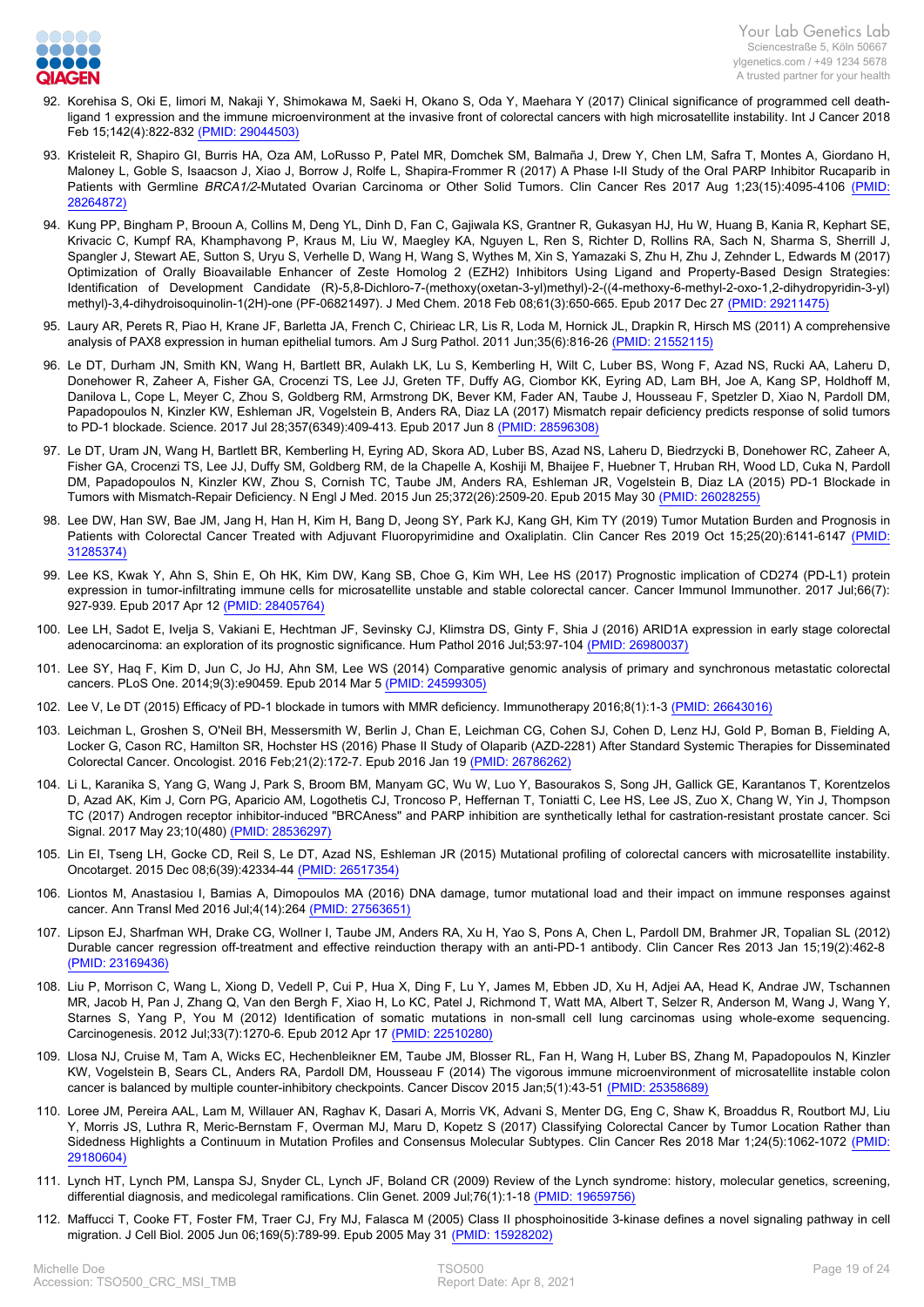

- 113. [Malhotra A, Wang Y, Waters J, Chen K, Meric-Bernstam F, Hall IM, Navin NE \(2015\) Ploidy-Seq: inferring mutational chronology by sequencing](https://www.ncbi.nlm.nih.gov/pubmed/25729435?dopt=Abstract) [polyploid tumor subpopulations. Genome Med. 2015;7\(1\):6. Epub 2015 Jan 28 \(PMID: 25729435\)](https://www.ncbi.nlm.nih.gov/pubmed/25729435?dopt=Abstract)
- 114. [Mansouri A, Chowdhury K, Gruss P \(1998\) Follicular cells of the thyroid gland require Pax8 gene function. Nat Genet. 1998 May;19\(1\):87-90 \(PMID:](https://www.ncbi.nlm.nih.gov/pubmed/9590297?dopt=Abstract) [9590297\)](https://www.ncbi.nlm.nih.gov/pubmed/9590297?dopt=Abstract)
- 115. [Marabelle A, Fakih M, Lopez J, Shah M, Shapira-Frommer R, Nakagawa K, Chung HC, Kindler HL, Lopez-Martin JA, Miller WH Jr, Italiano A, Kao S,](https://www.ncbi.nlm.nih.gov/pubmed/32919526?dopt=Abstract) [Piha-Paul SA, Delord JP, McWilliams RR, Fabrizio DA, Aurora-Garg D, Xu L, Jin F, Norwood K, Bang YJ \(2020\) Association of tumour mutational](https://www.ncbi.nlm.nih.gov/pubmed/32919526?dopt=Abstract) [burden with outcomes in patients with advanced solid tumours treated with pembrolizumab: prospective biomarker analysis of the multicohort, open](https://www.ncbi.nlm.nih.gov/pubmed/32919526?dopt=Abstract)[label, phase 2 KEYNOTE-158 study. Lancet Oncol 2020 Oct;21\(10\):1353-1365 \(PMID: 32919526\)](https://www.ncbi.nlm.nih.gov/pubmed/32919526?dopt=Abstract)
- 116. [Marcus L, Lemery SJ, Keegan P, Pazdur R \(2019\) FDA Approval Summary: Pembrolizumab for the Treatment of Microsatellite Instability-High Solid](https://www.ncbi.nlm.nih.gov/pubmed/30787022?dopt=Abstract) [Tumors. Clin Cancer Res 2019 Jul 1;25\(13\):3753-3758 \(PMID: 30787022\)](https://www.ncbi.nlm.nih.gov/pubmed/30787022?dopt=Abstract)
- 117. [Martin SA, Lord CJ, Ashworth A \(2010\) Therapeutic targeting of the DNA mismatch repair pathway. Clin Cancer Res. 2010 Nov 01;16\(21\):5107-13.](https://www.ncbi.nlm.nih.gov/pubmed/20823149?dopt=Abstract) [Epub 2010 Sep 7 \(PMID: 20823149\)](https://www.ncbi.nlm.nih.gov/pubmed/20823149?dopt=Abstract)
- 118. [Martin-Zanca D, Hughes SH, Barbacid M \(1986\) A human oncogene formed by the fusion of truncated tropomyosin and protein tyrosine kinase](https://www.ncbi.nlm.nih.gov/pubmed/2869410?dopt=Abstract) [sequences. Nature. 1986 Feb 27-Mar 5;319\(6056\):743-8 \(PMID: 2869410\)](https://www.ncbi.nlm.nih.gov/pubmed/2869410?dopt=Abstract)
- 119. [Mathur R, Alver BH, San Roman AK, Wilson BG, Wang X, Agoston AT, Park PJ, Shivdasani RA, Roberts CW \(2016\) ARID1A loss impairs enhancer](https://www.ncbi.nlm.nih.gov/pubmed/27941798?dopt=Abstract)[mediated gene regulation and drives colon cancer in mice. Nat Genet 2017 Feb;49\(2\):296-302 \(PMID: 27941798\)](https://www.ncbi.nlm.nih.gov/pubmed/27941798?dopt=Abstract)
- 120. [Matsuda M, Miyagawa K, Takahashi M, Fukuda T, Kataoka T, Asahara T, Inui H, Watatani M, Yasutomi M, Kamada N, Dohi K, Kamiya K \(1999\)](https://www.ncbi.nlm.nih.gov/pubmed/10362365?dopt=Abstract) [Mutations in the RAD54 recombination gene in primary cancers. Oncogene. 1999 Jun 03;18\(22\):3427-30 \(PMID: 10362365\)](https://www.ncbi.nlm.nih.gov/pubmed/10362365?dopt=Abstract)
- 121. [Mayle A, Yang L, Rodriguez B, Zhou T, Chang E, Curry CV, Challen GA, Li W, Wheeler D, Rebel VI, Goodell MA \(2015\) Dnmt3a loss predisposes](https://www.ncbi.nlm.nih.gov/pubmed/25416277?dopt=Abstract) [murine hematopoietic stem cells to malignant transformation. Blood. 2015 Jan 22;125\(4\):629-38 \(PMID: 25416277\)](https://www.ncbi.nlm.nih.gov/pubmed/25416277?dopt=Abstract)
- 122. [Migden MR, Rischin D, Schmults CD, Guminski A, Hauschild A, Lewis KD, Chung CH, Hernandez-Aya L, Lim AM, Chang ALS, Rabinowits G, Thai](https://www.ncbi.nlm.nih.gov/pubmed/29863979?dopt=Abstract) [AA, Dunn LA, Hughes BGM, Khushalani NI, Modi B, Schadendorf D, Gao B, Seebach F, Li S, Li J, Mathias M, Booth J, Mohan K, Stankevich E,](https://www.ncbi.nlm.nih.gov/pubmed/29863979?dopt=Abstract) [Babiker HM, Brana I, Gil-Martin M, Homsi J, Johnson ML, Moreno V, Niu J, Owonikoko TK, Papadopoulos KP, Yancopoulos GD, Lowy I, Fury MG](https://www.ncbi.nlm.nih.gov/pubmed/29863979?dopt=Abstract) [\(2018\) PD-1 Blockade with Cemiplimab in Advanced Cutaneous Squamous-Cell Carcinoma. N Engl J Med 2018 Jul 26;379\(4\):341-351 \(PMID:](https://www.ncbi.nlm.nih.gov/pubmed/29863979?dopt=Abstract) [29863979\)](https://www.ncbi.nlm.nih.gov/pubmed/29863979?dopt=Abstract)
- 123. [Millen R, Hendry S, Narasimhan V, Abbott R, Croxford M, Gibbs P, Tie J, Wong HL, Jones I, Kosmider S, Byrne D, Zalcberg J, Fox S, Desai J,](https://www.ncbi.nlm.nih.gov/pubmed/32953115?dopt=Abstract) Visvanathan K, Ramsay RG, Tran B (2020) CD8<sup>+</sup> tumor-infiltrating lymphocytes within the primary tumor of patients with synchronous *de novo* [metastatic colorectal carcinoma do not track with survival. Clin Transl Immunology 2020;9\(7\):e1155 \(PMID: 32953115\)](https://www.ncbi.nlm.nih.gov/pubmed/32953115?dopt=Abstract)
- 124. [Morioka S, Nigorikawa K, Sasaki J, Hazeki K, Kasuu Y, Sasaki T, Hazeki O \(2016\) Myeloid cell-specific inositol polyphosphate-4-phosphatase type I](https://www.ncbi.nlm.nih.gov/pubmed/27252170?dopt=Abstract) [knockout mice impair bacteria clearance in a murine peritonitis model. Innate Immun. 2016 Aug;22\(6\):444-51. Epub 2016 Jun 1 \(PMID: 27252170\)](https://www.ncbi.nlm.nih.gov/pubmed/27252170?dopt=Abstract)
- 125. [Moslein G, Tester DJ, Lindor NM, Honchel R, Cunningham JM, French AJ, Halling KC, Schwab M, Goretzki P, Thibodeau SN \(1996\) Microsatellite](https://www.ncbi.nlm.nih.gov/pubmed/8872463?dopt=Abstract) [instability and mutation analysis of hMSH2 and hMLH1 in patients with sporadic, familial and hereditary colorectal cancer. Hum Mol Genet. 1996 Sep;](https://www.ncbi.nlm.nih.gov/pubmed/8872463?dopt=Abstract) [5\(9\):1245-52 \(PMID: 8872463\)](https://www.ncbi.nlm.nih.gov/pubmed/8872463?dopt=Abstract)
- 126. [Noepel-Duennebacke S, Juette H, Feder IS, Kluxen L, Basara N, Hiller W, Herzog T, Klaassen-Mielke R, Mueller L, Senkal M, Engel L, Teschendorf](https://www.ncbi.nlm.nih.gov/pubmed/32544965?dopt=Abstract) [C, Trenn G, Verdoodt B, Wolters H, Uhl W, Reinacher-Schick A, Tannapfel A \(2020\) High microsatellite instability \(MSI-H\) is associated with distinct](https://www.ncbi.nlm.nih.gov/pubmed/32544965?dopt=Abstract) [clinical and molecular characteristics and an improved survival in early Colon cancer \(CC\); real world data from the AIO molecular registry](https://www.ncbi.nlm.nih.gov/pubmed/32544965?dopt=Abstract) [Colopredict Plus. Z Gastroenterol 2020 Jun;58\(6\):533-541 \(PMID: 32544965\)](https://www.ncbi.nlm.nih.gov/pubmed/32544965?dopt=Abstract)
- 127. [Nystuen A, Legare ME, Shultz LD, Frankel WN \(2001\) A null mutation in inositol polyphosphate 4-phosphatase type I causes selective neuronal loss](https://www.ncbi.nlm.nih.gov/pubmed/11683991?dopt=Abstract) [in weeble mutant mice. Neuron. 2001 Oct 25;32\(2\):203-12 \(PMID: 11683991\)](https://www.ncbi.nlm.nih.gov/pubmed/11683991?dopt=Abstract)
- 128. [O'Brien EC, Brewin J, Chevassut T \(2014\) DNMT3A: the DioNysian MonsTer of acute myeloid leukaemia. Ther Adv Hematol. 2014 Dec;5\(6\):187-96](https://www.ncbi.nlm.nih.gov/pubmed/25469209?dopt=Abstract)  [\(PMID: 25469209\)](https://www.ncbi.nlm.nih.gov/pubmed/25469209?dopt=Abstract)
- 129. [Overman MJ, McDermott R, Leach JL, Lonardi S, Lenz HJ, Morse MA, Desai J, Hill A, Axelson M, Moss RA, Goldberg MV, Cao ZA, Ledeine JM,](https://www.ncbi.nlm.nih.gov/pubmed/28734759?dopt=Abstract) [Maglinte GA, Kopetz S, André T \(2017\) Nivolumab in patients with metastatic DNA mismatch repair-deficient or microsatellite instability-high](https://www.ncbi.nlm.nih.gov/pubmed/28734759?dopt=Abstract) [colorectal cancer \(CheckMate 142\): an open-label, multicentre, phase 2 study. Lancet Oncol. 2017 Sep;18\(9\):1182-1191. Epub 2017 Jul 19 \(PMID:](https://www.ncbi.nlm.nih.gov/pubmed/28734759?dopt=Abstract) [28734759\)](https://www.ncbi.nlm.nih.gov/pubmed/28734759?dopt=Abstract)
- 130. [Pardoll DM \(2012\) The blockade of immune checkpoints in cancer immunotherapy. Nat Rev Cancer. 2012 Mar 22;12\(4\):252-64 \(PMID: 22437870\)](https://www.ncbi.nlm.nih.gov/pubmed/22437870?dopt=Abstract)
- 131. [Patel MR, Falchook GS, Hamada K, Makris L, Bendell JC \(2021\) A phase 2 trial of trifluridine/tipiracil plus nivolumab in patients with heavily](https://www.ncbi.nlm.nih.gov/pubmed/33544407?dopt=Abstract) [pretreated microsatellite-stable metastatic colorectal cancer. Cancer Med 2021 Feb;10\(4\):1183-1190 \(PMID: 33544407\)](https://www.ncbi.nlm.nih.gov/pubmed/33544407?dopt=Abstract)
- 132. [Pearlman R, Frankel WL, Swanson B, Zhao W, Yilmaz A, Miller K, Bacher J, Bigley C, Nelsen L, Goodfellow PJ, Goldberg RM, Paskett E, Shields](https://www.ncbi.nlm.nih.gov/pubmed/27978560?dopt=Abstract) [PG, Freudenheim JL, Stanich PP, Lattimer I, Arnold M, Liyanarachchi S, Kalady M, Heald B, Greenwood C, Paquette I, Prues M, Draper DJ,](https://www.ncbi.nlm.nih.gov/pubmed/27978560?dopt=Abstract) [Lindeman C, Kuebler JP, Reynolds K, Brell JM, Shaper AA, Mahesh S, Buie N, Weeman K, Shine K, Haut M, Edwards J, Bastola S, Wickham K,](https://www.ncbi.nlm.nih.gov/pubmed/27978560?dopt=Abstract) [Khanduja KS, Zacks R, Pritchard CC, Shirts BH, Jacobson A, Allen B, de la Chapelle A, Hampel H, Ohio Colorectal Cancer Prevention Initiative](https://www.ncbi.nlm.nih.gov/pubmed/27978560?dopt=Abstract) [Study Group \(2017\) Prevalence and Spectrum of Germline Cancer Susceptibility Gene Mutations Among Patients With Early-Onset Colorectal](https://www.ncbi.nlm.nih.gov/pubmed/27978560?dopt=Abstract) [Cancer. JAMA Oncol. 2017 Apr 01;3\(4\):464-471 \(PMID: 27978560\)](https://www.ncbi.nlm.nih.gov/pubmed/27978560?dopt=Abstract)
- 133. [Pishvaian MJ, Slack RS, Jiang W, He AR, Hwang JJ, Hankin A, Dorsch-Vogel K, Kukadiya D, Weiner LM, Marshall JL, Brody JR \(2018\) A phase 2](https://www.ncbi.nlm.nih.gov/pubmed/29579325?dopt=Abstract) [study of the PARP inhibitor veliparib plus temozolomide in patients with heavily pretreated metastatic colorectal cancer. Cancer 2018 Jun 1;124\(11\):](https://www.ncbi.nlm.nih.gov/pubmed/29579325?dopt=Abstract) [2337-2346 \(PMID: 29579325\)](https://www.ncbi.nlm.nih.gov/pubmed/29579325?dopt=Abstract)
- 134. [Plachov D, Chowdhury K, Walther C, Simon D, Guenet JL, Gruss P \(1990\) Pax8, a murine paired box gene expressed in the developing excretory](https://www.ncbi.nlm.nih.gov/pubmed/1723950?dopt=Abstract) [system and thyroid gland. Development. 1990 Oct;110\(2\):643-51 \(PMID: 1723950\)](https://www.ncbi.nlm.nih.gov/pubmed/1723950?dopt=Abstract)
- 135. [Planchard D, Popat S, Kerr K, Novello S, Smit EF, Faivre-Finn C, Mok TS, Reck M, Van Schil PE, Hellmann MD, Peters S, ESMO Guidelines](https://www.ncbi.nlm.nih.gov/pubmed/30285222?dopt=Abstract) [Committee \(2018\) Metastatic non-small cell lung cancer: ESMO Clinical Practice Guidelines for diagnosis, treatment and follow-up. Ann Oncol. 2018](https://www.ncbi.nlm.nih.gov/pubmed/30285222?dopt=Abstract) [Oct 01;29\(Suppl 4\):iv192-iv237 \(PMID: 30285222\)](https://www.ncbi.nlm.nih.gov/pubmed/30285222?dopt=Abstract)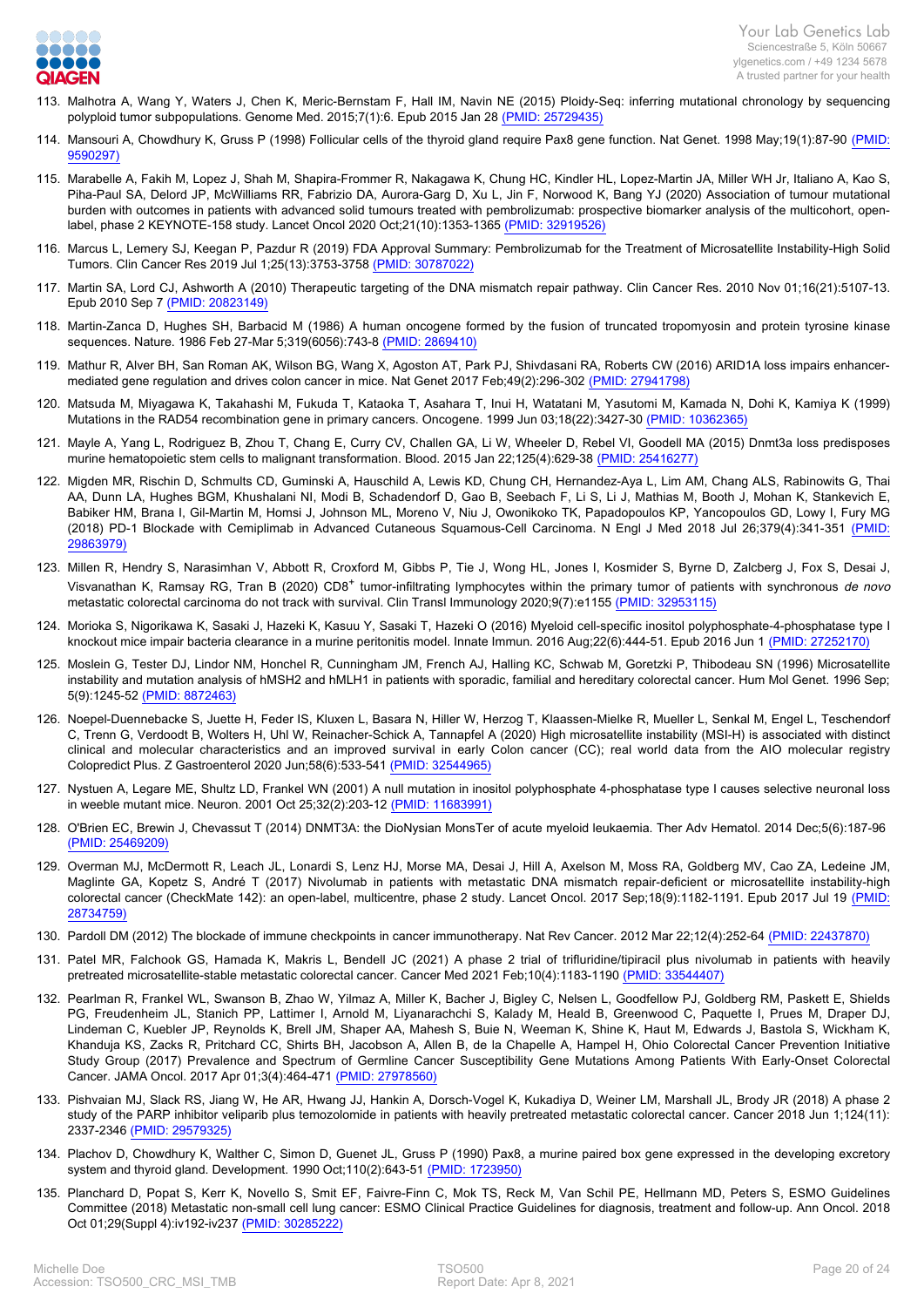

- 136. [Popat S, Hubner R, Houlston RS \(2005\) Systematic review of microsatellite instability and colorectal cancer prognosis. J Clin Oncol 2005 Jan 20;23](https://www.ncbi.nlm.nih.gov/pubmed/15659508?dopt=Abstract) [\(3\):609-18 \(PMID: 15659508\)](https://www.ncbi.nlm.nih.gov/pubmed/15659508?dopt=Abstract)
- 137. [Poulogiannis G, Frayling IM, Arends MJ \(2010\) DNA mismatch repair deficiency in sporadic colorectal cancer and Lynch syndrome. Histopathology.](https://www.ncbi.nlm.nih.gov/pubmed/20102395?dopt=Abstract) [2010 Jan;56\(2\):167-79 \(PMID: 20102395\)](https://www.ncbi.nlm.nih.gov/pubmed/20102395?dopt=Abstract)
- 138. [Rasio D, Murakumo Y, Robbins D, Roth T, Silver A, Negrini M, Schmidt C, Burczak J, Fishel R, Croce CM \(1997\) Characterization of the human](https://www.ncbi.nlm.nih.gov/pubmed/9192813?dopt=Abstract) [homologue of RAD54: a gene located on chromosome 1p32 at a region of high loss of heterozygosity in breast tumors. Cancer Res. 1997 Jun 15;57](https://www.ncbi.nlm.nih.gov/pubmed/9192813?dopt=Abstract) [\(12\):2378-83 \(PMID: 9192813\)](https://www.ncbi.nlm.nih.gov/pubmed/9192813?dopt=Abstract)
- 139. [Ribic CM, Sargent DJ, Moore MJ, Thibodeau SN, French AJ, Goldberg RM, Hamilton SR, Laurent-Puig P, Gryfe R, Shepherd LE, Tu D, Redston M,](https://www.ncbi.nlm.nih.gov/pubmed/12867608?dopt=Abstract) [Gallinger S \(2003\) Tumor microsatellite-instability status as a predictor of benefit from fluorouracil-based adjuvant chemotherapy for colon cancer. N](https://www.ncbi.nlm.nih.gov/pubmed/12867608?dopt=Abstract) [Engl J Med 2003 Jul 17;349\(3\):247-57 \(PMID: 12867608\)](https://www.ncbi.nlm.nih.gov/pubmed/12867608?dopt=Abstract)
- 140. [Richard C, Fumet JD, Chevrier S, Derangère V, Ledys F, Lagrange A, Favier L, Coudert B, Arnould L, Truntzer C, Boidot R, Ghiringhelli F \(2018\)](https://www.ncbi.nlm.nih.gov/pubmed/30154227?dopt=Abstract) [Exome Analysis Reveals Genomic Markers Associated with Better Efficacy of Nivolumab in Lung Cancer Patients. Clin Cancer Res 2019 Feb 1;25\(3\):](https://www.ncbi.nlm.nih.gov/pubmed/30154227?dopt=Abstract) [957-966 \(PMID: 30154227\)](https://www.ncbi.nlm.nih.gov/pubmed/30154227?dopt=Abstract)
- 141. [Rizvi NA, Hellmann MD, Snyder A, Kvistborg P, Makarov V, Havel JJ, Lee W, Yuan J, Wong P, Ho TS, Miller ML, Rekhtman N, Moreira AL, Ibrahim](https://www.ncbi.nlm.nih.gov/pubmed/25765070?dopt=Abstract) [F, Bruggeman C, Gasmi B, Zappasodi R, Maeda Y, Sander C, Garon EB, Merghoub T, Wolchok JD, Schumacher TN, Chan TA \(2015\) Cancer](https://www.ncbi.nlm.nih.gov/pubmed/25765070?dopt=Abstract) [immunology. Mutational landscape determines sensitivity to PD-1 blockade in non-small cell lung cancer. Science. 2015 Apr 03;348\(6230\):124-8.](https://www.ncbi.nlm.nih.gov/pubmed/25765070?dopt=Abstract) [Epub 2015 Mar 12 \(PMID: 25765070\)](https://www.ncbi.nlm.nih.gov/pubmed/25765070?dopt=Abstract)
- 142. [Rodgers LH, Ó hAinmhire E, Young AN, Burdette JE \(2016\) Loss of PAX8 in high-grade serous ovarian cancer reduces cell survival despite unique](https://www.ncbi.nlm.nih.gov/pubmed/27129161?dopt=Abstract) [modes of action in the fallopian tube and ovarian surface epithelium. Oncotarget. 2016 May 31;7\(22\):32785-95 \(PMID: 27129161\)](https://www.ncbi.nlm.nih.gov/pubmed/27129161?dopt=Abstract)
- 143. [Rooney MS, Shukla SA, Wu CJ, Getz G, Hacohen N \(2015\) Molecular and genetic properties of tumors associated with local immune cytolytic](https://www.ncbi.nlm.nih.gov/pubmed/25594174?dopt=Abstract) [activity. Cell. 2015 Jan 15;160\(1-2\):48-61 \(PMID: 25594174\)](https://www.ncbi.nlm.nih.gov/pubmed/25594174?dopt=Abstract)
- 144. [Rosenberg JE, Hoffman-Censits J, Powles T, van der Heijden MS, Balar AV, Necchi A, Dawson N, O'Donnell PH, Balmanoukian A, Loriot Y, Srinivas](https://www.ncbi.nlm.nih.gov/pubmed/26952546?dopt=Abstract) [S, Retz MM, Grivas P, Joseph RW, Galsky MD, Fleming MT, Petrylak DP, Perez-Gracia JL, Burris HA, Castellano D, Canil C, Bellmunt J, Bajorin D,](https://www.ncbi.nlm.nih.gov/pubmed/26952546?dopt=Abstract) [Nickles D, Bourgon R, Frampton GM, Cui N, Mariathasan S, Abidoye O, Fine GD, Dreicer R \(2016\) Atezolizumab in patients with locally advanced](https://www.ncbi.nlm.nih.gov/pubmed/26952546?dopt=Abstract) [and metastatic urothelial carcinoma who have progressed following treatment with platinum-based chemotherapy: a single-arm, multicentre, phase 2](https://www.ncbi.nlm.nih.gov/pubmed/26952546?dopt=Abstract) [trial. Lancet. 2016 May 07;387\(10031\):1909-20. Epub 2016 Mar 4 \(PMID: 26952546\)](https://www.ncbi.nlm.nih.gov/pubmed/26952546?dopt=Abstract)
- 145. [Russo A, O'Bryan JP \(2012\) Intersectin 1 is required for neuroblastoma tumorigenesis. Oncogene. 2012 Nov 15;31\(46\):4828-34. Epub 2012 Jan 23](https://www.ncbi.nlm.nih.gov/pubmed/22266851?dopt=Abstract)  [\(PMID: 22266851\)](https://www.ncbi.nlm.nih.gov/pubmed/22266851?dopt=Abstract)
- 146. [Salem ME, Battaglin F, Goldberg RM, Puccini A, Shields AF, Arguello D, Korn WM, Marshall JL, Grothey A, Lenz HJ \(2019\) Molecular Analyses of](https://www.ncbi.nlm.nih.gov/pubmed/31848314?dopt=Abstract) [Left- and Right-Sided Tumors in Adolescents and Young Adults with Colorectal Cancer. Oncologist. 2020 May;25\(5\):404-413. Epub 2019 Dec 17](https://www.ncbi.nlm.nih.gov/pubmed/31848314?dopt=Abstract)  [\(PMID: 31848314\)](https://www.ncbi.nlm.nih.gov/pubmed/31848314?dopt=Abstract)
- 147. [Salem ME, Puccini A, Grothey A, Raghavan D, Goldberg RM, Xiu J, Korn WM, Weinberg BA, Hwang JJ, Shields AF, Marshall JL, Philip PA, Lenz HJ](https://www.ncbi.nlm.nih.gov/pubmed/29523759?dopt=Abstract) [\(2018\) Landscape of Tumor Mutation Load, Mismatch Repair Deficiency, and PD-L1 Expression in a Large Patient Cohort of Gastrointestinal](https://www.ncbi.nlm.nih.gov/pubmed/29523759?dopt=Abstract) [Cancers. Mol Cancer Res 2018 May;16\(5\):805-812 \(PMID: 29523759\)](https://www.ncbi.nlm.nih.gov/pubmed/29523759?dopt=Abstract)
- 148. [Samstein RM, Lee CH, Shoushtari AN, Hellmann MD, Shen R, Janjigian YY, Barron DA, Zehir A, Jordan EJ, Omuro A, Kaley TJ, Kendall SM, Motzer](https://www.ncbi.nlm.nih.gov/pubmed/30643254?dopt=Abstract) [RJ, Hakimi AA, Voss MH, Russo P, Rosenberg J, Iyer G, Bochner BH, Bajorin DF, Al-Ahmadie HA, Chaft JE, Rudin CM, Riely GJ, Baxi S, Ho AL,](https://www.ncbi.nlm.nih.gov/pubmed/30643254?dopt=Abstract) [Wong RJ, Pfister DG, Wolchok JD, Barker CA, Gutin PH, Brennan CW, Tabar V, Mellinghoff IK, DeAngelis LM, Ariyan CE, Lee N, Tap WD, Gounder](https://www.ncbi.nlm.nih.gov/pubmed/30643254?dopt=Abstract) [MM, D'Angelo SP, Saltz L, Stadler ZK, Scher HI, Baselga J, Razavi P, Klebanoff CA, Yaeger R, Segal NH, Ku GY, DeMatteo RP, Ladanyi M, Rizvi](https://www.ncbi.nlm.nih.gov/pubmed/30643254?dopt=Abstract) [NA, Berger MF, Riaz N, Solit DB, Chan TA, Morris LGT \(2019\) Tumor mutational load predicts survival after immunotherapy across multiple cancer](https://www.ncbi.nlm.nih.gov/pubmed/30643254?dopt=Abstract) [types. Nat Genet 2019 Feb;51\(2\):202-206 \(PMID: 30643254\)](https://www.ncbi.nlm.nih.gov/pubmed/30643254?dopt=Abstract)
- 149. [Sandhu SK, Schelman WR, Wilding G, Moreno V, Baird RD, Miranda S, Hylands L, Riisnaes R, Forster M, Omlin A, Kreischer N, Thway K,](https://www.ncbi.nlm.nih.gov/pubmed/23810788?dopt=Abstract) [Gevensleben H, Sun L, Loughney J, Chatterjee M, Toniatti C, Carpenter CL, Iannone R, Kaye SB, de Bono JS, Wenham RM \(2013\) The poly\(ADP](https://www.ncbi.nlm.nih.gov/pubmed/23810788?dopt=Abstract)[ribose\) polymerase inhibitor niraparib \(MK4827\) in BRCA mutation carriers and patients with sporadic cancer: a phase 1 dose-escalation trial. Lancet](https://www.ncbi.nlm.nih.gov/pubmed/23810788?dopt=Abstract) [Oncol 2013 Aug;14\(9\):882-92 \(PMID: 23810788\)](https://www.ncbi.nlm.nih.gov/pubmed/23810788?dopt=Abstract)
- 150. [Sargent DJ, Marsoni S, Monges G, Thibodeau SN, Labianca R, Hamilton SR, French AJ, Kabat B, Foster NR, Torri V, Ribic C, Grothey A, Moore M,](https://www.ncbi.nlm.nih.gov/pubmed/20498393?dopt=Abstract) [Zaniboni A, Seitz JF, Sinicrope F, Gallinger S \(2010\) Defective mismatch repair as a predictive marker for lack of efficacy of fluorouracil-based](https://www.ncbi.nlm.nih.gov/pubmed/20498393?dopt=Abstract) [adjuvant therapy in colon cancer. J Clin Oncol 2010 Jul 10;28\(20\):3219-26 \(PMID: 20498393\)](https://www.ncbi.nlm.nih.gov/pubmed/20498393?dopt=Abstract)
- 151. [Sasaki J, Kofuji S, Itoh R, Momiyama T, Takayama K, Murakami H, Chida S, Tsuya Y, Takasuga S, Eguchi S, Asanuma K, Horie Y, Miura K, Davies](https://www.ncbi.nlm.nih.gov/pubmed/20463662?dopt=Abstract) [EM, Mitchell C, Yamazaki M, Hirai H, Takenawa T, Suzuki A, Sasaki T \(2010\) The PtdIns\(3,4\)P\(2\) phosphatase INPP4A is a suppressor of](https://www.ncbi.nlm.nih.gov/pubmed/20463662?dopt=Abstract) [excitotoxic neuronal death. Nature. 2010 May 27;465\(7297\):497-501. Epub 2010 May 12 \(PMID: 20463662\)](https://www.ncbi.nlm.nih.gov/pubmed/20463662?dopt=Abstract)
- 152. [Schulten HJ, Bangash M, Karim S, Dallol A, Hussein D, Merdad A, Al-Thoubaity FK, Al-Maghrabi J, Jamal A, Al-Ghamdi F, Choudhry H, Baeesa SS,](https://www.ncbi.nlm.nih.gov/pubmed/29287594?dopt=Abstract) [Chaudhary AG, Al-Qahtani MH \(2017\) Comprehensive molecular biomarker identification in breast cancer brain metastases. J Transl Med. 2017 Dec](https://www.ncbi.nlm.nih.gov/pubmed/29287594?dopt=Abstract) [29;15\(1\):269 \(PMID: 29287594\)](https://www.ncbi.nlm.nih.gov/pubmed/29287594?dopt=Abstract)
- 153. [Schumacher TN, Hacohen N \(2016\) Neoantigens encoded in the cancer genome. Curr Opin Immunol 2016 Aug;41:98-103 \(PMID: 27518850\)](https://www.ncbi.nlm.nih.gov/pubmed/27518850?dopt=Abstract)
- 154. [Sen M, Wang X, Hamdan FH, Rapp J, Eggert J, Kosinsky RL, Wegwitz F, Kutschat AP, Younesi FS, Gaedcke J, Grade M, Hessmann E, Papantonis](https://www.ncbi.nlm.nih.gov/pubmed/31217031?dopt=Abstract) [A, Ströbel P, Johnsen SA \(2019\) ARID1A facilitates KRAS signaling-regulated enhancer activity in an AP1-dependent manner in colorectal cancer](https://www.ncbi.nlm.nih.gov/pubmed/31217031?dopt=Abstract) [cells. Clin Epigenetics. 2019 Jun 19;11\(1\):92 \(PMID: 31217031\)](https://www.ncbi.nlm.nih.gov/pubmed/31217031?dopt=Abstract)
- 155. [Shah N, Lankerovich M, Lee H, Yoon JG, Schroeder B, Foltz G \(2013\) Exploration of the gene fusion landscape of glioblastoma using transcriptome](https://www.ncbi.nlm.nih.gov/pubmed/24261984?dopt=Abstract) [sequencing and copy number data. BMC Genomics. 2013 Nov 22;14:818 \(PMID: 24261984\)](https://www.ncbi.nlm.nih.gov/pubmed/24261984?dopt=Abstract)
- 156. [Shamseddine A, Zeidan YH, El Husseini Z, Kreidieh M, Al Darazi M, Turfa R, Kattan J, Khalifeh I, Mukherji D, Temraz S, Alqasem K, Amarin R, Al](https://www.ncbi.nlm.nih.gov/pubmed/33028346?dopt=Abstract) [Awabdeh T, Deeba S, Jamali F, Mohamad I, Elkhaldi M, Daoud F, Al Masri M, Dabous A, Hushki A, Jaber O, Charafeddine M, Geara F \(2020\)](https://www.ncbi.nlm.nih.gov/pubmed/33028346?dopt=Abstract) [Efficacy and safety-in analysis of short-course radiation followed by mFOLFOX-6 plus avelumab for locally advanced rectal adenocarcinoma. Radiat](https://www.ncbi.nlm.nih.gov/pubmed/33028346?dopt=Abstract) [Oncol 2020 Oct 7;15\(1\):233 \(PMID: 33028346\)](https://www.ncbi.nlm.nih.gov/pubmed/33028346?dopt=Abstract)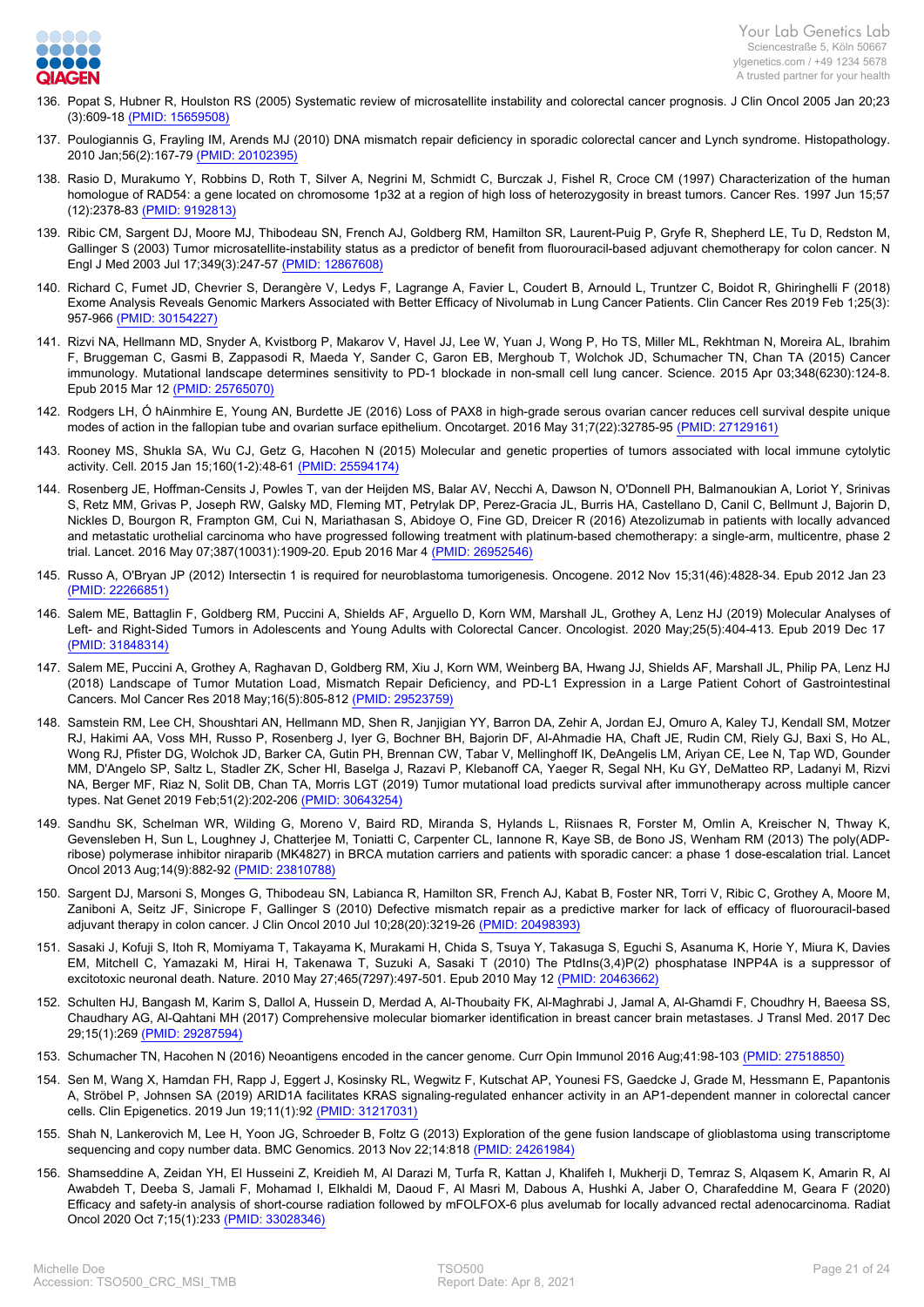

- 157. [Sharma R, Sanchez-Ferras O, Bouchard M \(2015\) Pax genes in renal development, disease and regeneration. Semin Cell Dev Biol. 2015 Aug;44:97-](https://www.ncbi.nlm.nih.gov/pubmed/26410163?dopt=Abstract) [106. Epub 2015 Sep 26 \(PMID: 26410163\)](https://www.ncbi.nlm.nih.gov/pubmed/26410163?dopt=Abstract)
- 158. [Shen J, Ju Z, Zhao W, Wang L, Peng Y, Ge Z, Nagel ZD, Zou J, Wang C, Kapoor P, Ma X, Ma D, Liang J, Song S, Liu J, Samson LD, Ajani JA, Li](https://www.ncbi.nlm.nih.gov/pubmed/29736026?dopt=Abstract) [GM, Liang H, Shen X, Mills GB, Peng G \(2018\) ARID1A deficiency promotes mutability and potentiates therapeutic antitumor immunity unleashed by](https://www.ncbi.nlm.nih.gov/pubmed/29736026?dopt=Abstract) [immune checkpoint blockade. Nat Med. 2018 May;24\(5\):556-562. Epub 2018 May 7 \(PMID: 29736026\)](https://www.ncbi.nlm.nih.gov/pubmed/29736026?dopt=Abstract)
- 159. [Shen J, Peng Y, Wei L, Zhang W, Yang L, Lan L, Kapoor P, Ju Z, Mo Q, Shih IeM, Uray IP, Wu X, Brown PH, Shen X, Mills GB, Peng G \(2015\)](https://www.ncbi.nlm.nih.gov/pubmed/26069190?dopt=Abstract) [ARID1A Deficiency Impairs the DNA Damage Checkpoint and Sensitizes Cells to PARP Inhibitors. Cancer Discov. 2015 Jul;5\(7\):752-67. Epub 2015](https://www.ncbi.nlm.nih.gov/pubmed/26069190?dopt=Abstract) [Jun 11 \(PMID: 26069190\)](https://www.ncbi.nlm.nih.gov/pubmed/26069190?dopt=Abstract)
- 160. [Sigurdsson S, Van Komen S, Petukhova G, Sung P \(2002\) Homologous DNA pairing by human recombination factors Rad51 and Rad54. J Biol](https://www.ncbi.nlm.nih.gov/pubmed/12205100?dopt=Abstract) [Chem. 2002 Nov 08;277\(45\):42790-4. Epub 2002 Aug 29 \(PMID: 12205100\)](https://www.ncbi.nlm.nih.gov/pubmed/12205100?dopt=Abstract)
- 161. [Sindić A, Crljen V, Matković K, Lukinović-Skudar V, Visnjić D, Banfić H \(2006\) Activation of phosphoinositide 3-kinase C2 beta in the nuclear matrix](https://www.ncbi.nlm.nih.gov/pubmed/16857245?dopt=Abstract) [during compensatory liver growth. Adv Enzyme Regul. 2006;46:280-7. Epub 2006 Jul 18 \(PMID: 16857245\)](https://www.ncbi.nlm.nih.gov/pubmed/16857245?dopt=Abstract)
- 162. [Smeby J, Kryeziu K, Berg KCG, Eilertsen IA, Eide PW, Johannessen B, Guren MG, Nesbakken A, Bruun J, Lothe RA, Sveen A \(2020\) Molecular](https://www.ncbi.nlm.nih.gov/pubmed/32799124?dopt=Abstract) [correlates of sensitivity to PARP inhibition beyond homologous recombination deficiency in pre-clinical models of colorectal cancer point to wild-type](https://www.ncbi.nlm.nih.gov/pubmed/32799124?dopt=Abstract) [TP53 activity. EBioMedicine. 2020 Sep;59:102923. Epub 2020 Aug 13 \(PMID: 32799124\)](https://www.ncbi.nlm.nih.gov/pubmed/32799124?dopt=Abstract)
- 163. [Smirnova M, Van Komen S, Sung P, Klein HL \(2004\) Effects of tumor-associated mutations on Rad54 functions. J Biol Chem. 2004 Jun 04;279\(23\):](https://www.ncbi.nlm.nih.gov/pubmed/15056673?dopt=Abstract) [24081-8. Epub 2004 Mar 31 \(PMID: 15056673\)](https://www.ncbi.nlm.nih.gov/pubmed/15056673?dopt=Abstract)
- 164. [Song Y, Wang L, Ran W, Li G, Xiao Y, Wang X, Zhang L, Xing X \(2020\) Effect of Tumor Location on Clinicopathological and Molecular Markers in](https://www.ncbi.nlm.nih.gov/pubmed/32161617?dopt=Abstract) [Colorectal Cancer in Eastern China Patients: An Analysis of 2,356 Cases. Front Genet. 2020;11:96. Epub 2020 Feb 25 \(PMID: 32161617\)](https://www.ncbi.nlm.nih.gov/pubmed/32161617?dopt=Abstract)
- 165. [Stadler ZK, Battaglin F, Middha S, Hechtman JF, Tran C, Cercek A, Yaeger R, Segal NH, Varghese AM, Reidy-Lagunes DL, Kemeny NE, Salo-](https://www.ncbi.nlm.nih.gov/pubmed/27022117?dopt=Abstract)[Mullen EE, Ashraf A, Weiser MR, Garcia-Aguilar J, Robson ME, Offit K, Arcila ME, Berger MF, Shia J, Solit DB, Saltz LB \(2016\) Reliable Detection of](https://www.ncbi.nlm.nih.gov/pubmed/27022117?dopt=Abstract) [Mismatch Repair Deficiency in Colorectal Cancers Using Mutational Load in Next-Generation Sequencing Panels. J Clin Oncol. 2016 Jun 20;34\(18\):](https://www.ncbi.nlm.nih.gov/pubmed/27022117?dopt=Abstract) [2141-7. Epub 2016 Mar 28 \(PMID: 27022117\)](https://www.ncbi.nlm.nih.gov/pubmed/27022117?dopt=Abstract)
- 166. [Stephens RM, Loeb DM, Copeland TD, Pawson T, Greene LA, Kaplan DR \(1994\) Trk receptors use redundant signal transduction pathways](https://www.ncbi.nlm.nih.gov/pubmed/8155326?dopt=Abstract) [involving SHC and PLC-gamma 1 to mediate NGF responses. Neuron. 1994 Mar;12\(3\):691-705 \(PMID: 8155326\)](https://www.ncbi.nlm.nih.gov/pubmed/8155326?dopt=Abstract)
- 167. [Tacconelli A, Farina AR, Cappabianca L, Desantis G, Tessitore A, Vetuschi A, Sferra R, Rucci N, Argenti B, Screpanti I, Gulino A, Mackay AR \(2004\)](https://www.ncbi.nlm.nih.gov/pubmed/15488758?dopt=Abstract) [TrkA alternative splicing: a regulated tumor-promoting switch in human neuroblastoma. Cancer Cell. 2004 Oct;6\(4\):347-60 \(PMID: 15488758\)](https://www.ncbi.nlm.nih.gov/pubmed/15488758?dopt=Abstract)
- 168. [Tacha D, Zhou D, Cheng L \(2011\) Expression of PAX8 in normal and neoplastic tissues: a comprehensive immunohistochemical study. Appl](https://www.ncbi.nlm.nih.gov/pubmed/21285870?dopt=Abstract) [Immunohistochem Mol Morphol. 2011 Jul;19\(4\):293-9 \(PMID: 21285870\)](https://www.ncbi.nlm.nih.gov/pubmed/21285870?dopt=Abstract)
- 169. [Taieb J, Kourie HR, Emile JF, Le Malicot K, Balogoun R, Tabernero J, Mini E, Folprecht G, Van Laethem JL, Mulot C, Bouché O, Aparicio T, Michel](https://www.ncbi.nlm.nih.gov/pubmed/29167892?dopt=Abstract) [P, Thaler J, Bridgewater J, Van Cutsem E, Perkins G, Lepage C, Salazar R, Laurent-Puig P, Pan-European Trials in Alimentary Tract Cancer](https://www.ncbi.nlm.nih.gov/pubmed/29167892?dopt=Abstract) [\(PETACC\)-8 Investigators \(2018\) Association of Prognostic Value of Primary Tumor Location in Stage III Colon Cancer With RAS and BRAF](https://www.ncbi.nlm.nih.gov/pubmed/29167892?dopt=Abstract) [Mutational Status. JAMA Oncol. 2018 Jul 12;4\(7\):e173695 \(PMID: 29167892\)](https://www.ncbi.nlm.nih.gov/pubmed/29167892?dopt=Abstract)
- 170. [Taieb J, Le Malicot K, Shi Q, Penault-Llorca F, Bouché O, Tabernero J, Mini E, Goldberg RM, Folprecht G, Luc Van Laethem J, Sargent DJ, Alberts](https://www.ncbi.nlm.nih.gov/pubmed/28040692?dopt=Abstract) [SR, Emile JF, Laurent Puig P, Sinicrope FA \(2016\) Prognostic Value of BRAF and KRAS Mutations in MSI and MSS Stage III Colon Cancer. J Natl](https://www.ncbi.nlm.nih.gov/pubmed/28040692?dopt=Abstract) [Cancer Inst. 2017 May;109\(5\). Epub 2016 Dec 31 \(PMID: 28040692\)](https://www.ncbi.nlm.nih.gov/pubmed/28040692?dopt=Abstract)
- 171. [Tan WJ, Hamzah JL, Acharyya S, Foo FJ, Lim KH, Tan IBH, Tang CL, Chew MH \(2017\) Evaluation of Long-Term Outcomes of Microsatellite](https://www.ncbi.nlm.nih.gov/pubmed/28550452?dopt=Abstract) [Instability Status in an Asian Cohort of Sporadic Colorectal Cancers. J Gastrointest Cancer 2018 Sep;49\(3\):311-318 \(PMID: 28550452\)](https://www.ncbi.nlm.nih.gov/pubmed/28550452?dopt=Abstract)
- 172. [Taube JM, Klein A, Brahmer JR, Xu H, Pan X, Kim JH, Chen L, Pardoll DM, Topalian SL, Anders RA \(2014\) Association of PD-1, PD-1 ligands, and](https://www.ncbi.nlm.nih.gov/pubmed/24714771?dopt=Abstract) [other features of the tumor immune microenvironment with response to anti-PD-1 therapy. Clin Cancer Res 2014 Oct 1;20\(19\):5064-74 \(PMID:](https://www.ncbi.nlm.nih.gov/pubmed/24714771?dopt=Abstract) [24714771\)](https://www.ncbi.nlm.nih.gov/pubmed/24714771?dopt=Abstract)
- 173. [Thibodeau SN, Bren G, Schaid D \(1993\) Microsatellite instability in cancer of the proximal colon. Science 1993 May 7;260\(5109\):816-9 \(PMID:](https://www.ncbi.nlm.nih.gov/pubmed/8484122?dopt=Abstract) [8484122\)](https://www.ncbi.nlm.nih.gov/pubmed/8484122?dopt=Abstract)
- 174. [Timmermann B, Kerick M, Roehr C, Fischer A, Isau M, Boerno ST, Wunderlich A, Barmeyer C, Seemann P, Koenig J, Lappe M, Kuss AW,](https://www.ncbi.nlm.nih.gov/pubmed/21203531?dopt=Abstract) [Garshasbi M, Bertram L, Trappe K, Werber M, Herrmann BG, Zatloukal K, Lehrach H, Schweiger MR \(2010\) Somatic mutation profiles of MSI and](https://www.ncbi.nlm.nih.gov/pubmed/21203531?dopt=Abstract) [MSS colorectal cancer identified by whole exome next generation sequencing and bioinformatics analysis. PLoS One. 2010 Dec 22;5\(12\):e15661](https://www.ncbi.nlm.nih.gov/pubmed/21203531?dopt=Abstract)  [\(PMID: 21203531\)](https://www.ncbi.nlm.nih.gov/pubmed/21203531?dopt=Abstract)
- 175. [Tong Y, Merino D, Nimmervoll B, Gupta K, Wang YD, Finkelstein D, Dalton J, Ellison DW, Ma X, Zhang J, Malkin D, Gilbertson RJ \(2015\) Cross-](https://www.ncbi.nlm.nih.gov/pubmed/25965574?dopt=Abstract)[Species Genomics Identifies TAF12, NFYC, and RAD54L as Choroid Plexus Carcinoma Oncogenes. Cancer Cell. 2015 May 11;27\(5\):712-27 \(PMID:](https://www.ncbi.nlm.nih.gov/pubmed/25965574?dopt=Abstract) [25965574\)](https://www.ncbi.nlm.nih.gov/pubmed/25965574?dopt=Abstract)
- 176. [Topalian SL, Drake CG, Pardoll DM \(2012\) Targeting the PD-1/B7-H1\(PD-L1\) pathway to activate anti-tumor immunity. Curr Opin Immunol. 2012 Apr;](https://www.ncbi.nlm.nih.gov/pubmed/22236695?dopt=Abstract) [24\(2\):207-12. Epub 2012 Jan 9 \(PMID: 22236695\)](https://www.ncbi.nlm.nih.gov/pubmed/22236695?dopt=Abstract)
- 177. [Trowbridge JJ, Orkin SH \(2011\) Dnmt3a silences hematopoietic stem cell self-renewal. Nat Genet. 2011 Dec 27;44\(1\):13-4 \(PMID: 22200773\)](https://www.ncbi.nlm.nih.gov/pubmed/22200773?dopt=Abstract)
- 178. [Uhlig J, Cecchini M, Sheth A, Stein S, Lacy J, Kim HS \(2021\) Microsatellite Instability and KRAS Mutation in Stage IV Colorectal Cancer: Prevalence,](https://www.ncbi.nlm.nih.gov/pubmed/33530058?dopt=Abstract) [Geographic Discrepancies, and Outcomes From the National Cancer Database. J Natl Compr Canc Netw 2021 Feb 2;:1-12 \(PMID: 33530058\)](https://www.ncbi.nlm.nih.gov/pubmed/33530058?dopt=Abstract)
- 179. [Umar A, Boland CR, Terdiman JP, Syngal S, de la Chapelle A, Rüschoff J, Fishel R, Lindor NM, Burgart LJ, Hamelin R, Hamilton SR, Hiatt RA, Jass](https://www.ncbi.nlm.nih.gov/pubmed/14970275?dopt=Abstract) [J, Lindblom A, Lynch HT, Peltomaki P, Ramsey SD, Rodriguez-Bigas MA, Vasen HF, Hawk ET, Barrett JC, Freedman AN, Srivastava S \(2004\)](https://www.ncbi.nlm.nih.gov/pubmed/14970275?dopt=Abstract) [Revised Bethesda Guidelines for hereditary nonpolyposis colorectal cancer \(Lynch syndrome\) and microsatellite instability. J Natl Cancer Inst 2004](https://www.ncbi.nlm.nih.gov/pubmed/14970275?dopt=Abstract) [Feb 18;96\(4\):261-8 \(PMID: 14970275\)](https://www.ncbi.nlm.nih.gov/pubmed/14970275?dopt=Abstract)
- 180. [Vaishnavi A, Capelletti M, Le AT, Kako S, Butaney M, Ercan D, Mahale S, Davies KD, Aisner DL, Pilling AB, Berge EM, Kim J, Sasaki H, Park S,](https://www.ncbi.nlm.nih.gov/pubmed/24162815?dopt=Abstract) [Kryukov G, Garraway LA, Hammerman PS, Haas J, Andrews SW, Lipson D, Stephens PJ, Miller VA, Varella-Garcia M, Jänne PA, Doebele RC](https://www.ncbi.nlm.nih.gov/pubmed/24162815?dopt=Abstract) [\(2013\) Oncogenic and drug-sensitive NTRK1 rearrangements in lung cancer. Nat Med. 2013 Nov;19\(11\):1469-1472. Epub 2013 Oct 27 \(PMID:](https://www.ncbi.nlm.nih.gov/pubmed/24162815?dopt=Abstract) [24162815\)](https://www.ncbi.nlm.nih.gov/pubmed/24162815?dopt=Abstract)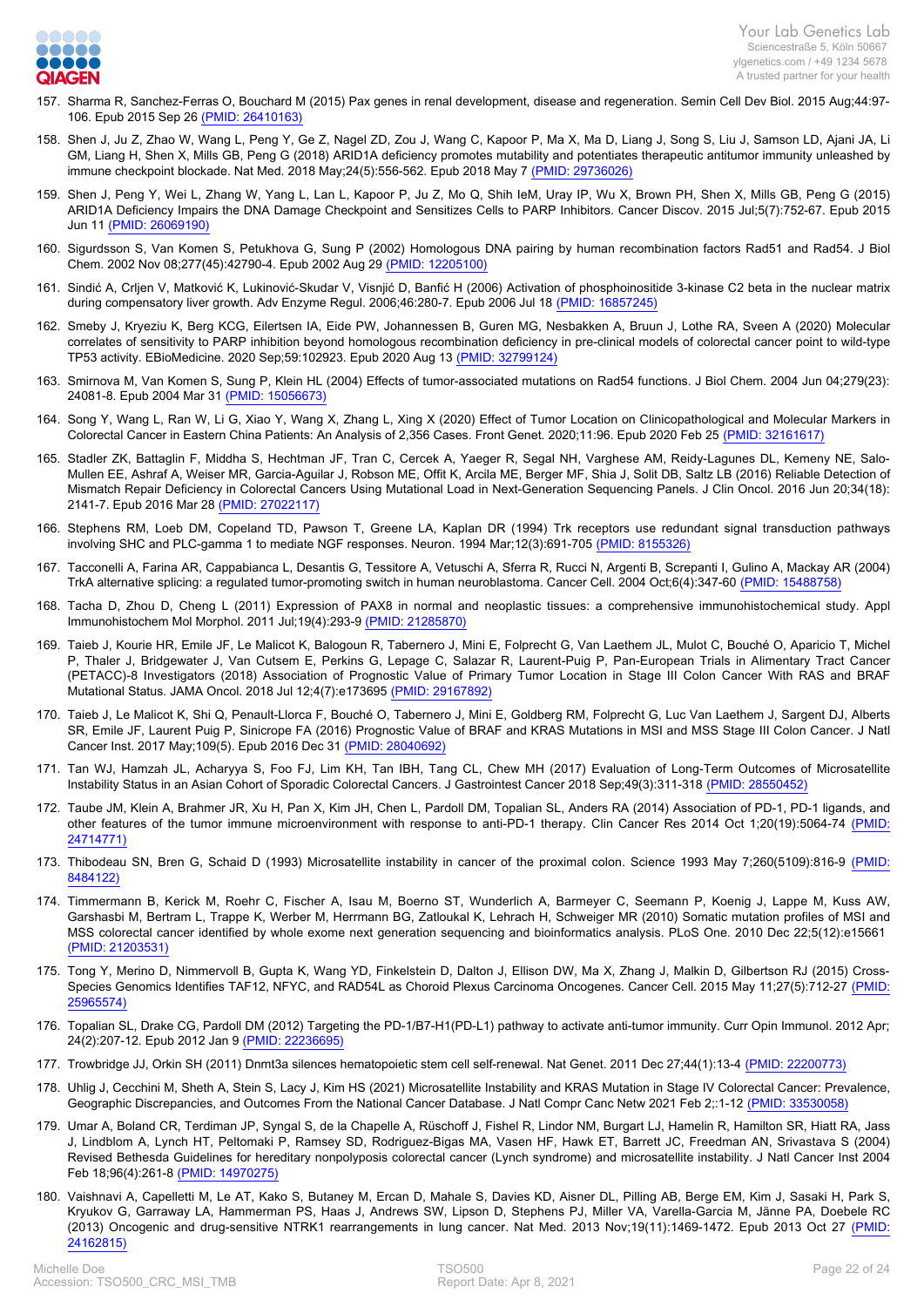

- 181. [Valentini AM, Di Pinto F, Cariola F, Guerra V, Giannelli G, Caruso ML, Pirrelli M \(2018\) PD-L1 expression in colorectal cancer defines three subsets](https://www.ncbi.nlm.nih.gov/pubmed/29492219?dopt=Abstract) [of tumor immune microenvironments. Oncotarget 2018 Feb 2;9\(9\):8584-8596 \(PMID: 29492219\)](https://www.ncbi.nlm.nih.gov/pubmed/29492219?dopt=Abstract)
- 182. [Vallböhmer D, Brabender J, Yang D, Schneider PM, Metzger R, Danenberg KD, Hölscher AH, Danenberg PV \(2006\) DNA methyltransferases](https://www.ncbi.nlm.nih.gov/pubmed/16870044?dopt=Abstract) [messenger RNA expression and aberrant methylation of CpG islands in non-small-cell lung cancer: association and prognostic value. Clin Lung](https://www.ncbi.nlm.nih.gov/pubmed/16870044?dopt=Abstract) [Cancer. 2006 Jul;8\(1\):39-44 \(PMID: 16870044\)](https://www.ncbi.nlm.nih.gov/pubmed/16870044?dopt=Abstract)
- 183. [Vilar E, Gruber SB \(2010\) Microsatellite instability in colorectal cancer-the stable evidence. Nat Rev Clin Oncol. 2010 Mar;7\(3\):153-62. Epub 2010](https://www.ncbi.nlm.nih.gov/pubmed/20142816?dopt=Abstract) [Feb 9 \(PMID: 20142816\)](https://www.ncbi.nlm.nih.gov/pubmed/20142816?dopt=Abstract)
- 184. [Vogt N, Gibaud A, Almeida A, Ourliac-Garnier I, Debatisse M, Malfoy B \(2010\) Relationships linking amplification level to gene over-expression in](https://www.ncbi.nlm.nih.gov/pubmed/21170331?dopt=Abstract) [gliomas. PLoS One. 2010 Dec 08;5\(12\):e14249. Epub 2010 Dec 8 \(PMID: 21170331\)](https://www.ncbi.nlm.nih.gov/pubmed/21170331?dopt=Abstract)
- 185. [Wang C, Feng Z, Jiang K, Zuo X \(2016\) \[ARTICLE WITHDRAWN\] Upregulation of MicroRNA-935 Promotes the Malignant Behaviors of Pancreatic](https://www.ncbi.nlm.nih.gov/pubmed/27733216?dopt=Abstract) [Carcinoma PANC-1 Cells via Targeting Inositol Polyphosphate 4-Phosphatase Type I Gene \(INPP4A\). Oncol Res. 2017 Apr 14;25\(4\):559-569. Epub](https://www.ncbi.nlm.nih.gov/pubmed/27733216?dopt=Abstract) [2016 Oct 11 \(PMID: 27733216\)](https://www.ncbi.nlm.nih.gov/pubmed/27733216?dopt=Abstract)
- 186. [Wang R, Wu Y, Huang W, Chen W \(2017\) MicroRNA-940 Targets INPP4A or GSK3β and Activates the Wnt/β-Catenin Pathway to Regulate the](https://www.ncbi.nlm.nih.gov/pubmed/28337959?dopt=Abstract) [Malignant Behavior of Bladder Cancer Cells. Oncol Res. 2018 Jan 19;26\(1\):145-155. Epub 2017 Mar 23 \(PMID: 28337959\)](https://www.ncbi.nlm.nih.gov/pubmed/28337959?dopt=Abstract)
- 187. [Wang RF, Wang HY \(2016\) Immune targets and neoantigens for cancer immunotherapy and precision medicine. Cell Res 2017 Jan;27\(1\):11-37](https://www.ncbi.nlm.nih.gov/pubmed/28025978?dopt=Abstract)  [\(PMID: 28025978\)](https://www.ncbi.nlm.nih.gov/pubmed/28025978?dopt=Abstract)
- 188. [Watanabe T, Wu TT, Catalano PJ, Ueki T, Satriano R, Haller DG, Benson AB 3rd, Hamilton SR \(2001\) Molecular predictors of survival after adjuvant](https://www.ncbi.nlm.nih.gov/pubmed/11309634?dopt=Abstract) [chemotherapy for colon cancer. N Engl J Med 2001 Apr 19;344\(16\):1196-206 \(PMID: 11309634\)](https://www.ncbi.nlm.nih.gov/pubmed/11309634?dopt=Abstract)
- 189. [Wei XL, Wang DS, Xi SY, Wu WJ, Chen DL, Zeng ZL, Wang RY, Huang YX, Jin Y, Wang F, Qiu MZ, Luo HY, Zhang DS, Xu RH \(2015\)](https://www.ncbi.nlm.nih.gov/pubmed/25561809?dopt=Abstract) [Clinicopathologic and prognostic relevance of ARID1A protein loss in colorectal cancer. World J Gastroenterol 2014 Dec 28;20\(48\):18404-12 \(PMID:](https://www.ncbi.nlm.nih.gov/pubmed/25561809?dopt=Abstract) [25561809\)](https://www.ncbi.nlm.nih.gov/pubmed/25561809?dopt=Abstract)
- 190. [Wiegand KC, Shah SP, Al-Agha OM, Zhao Y, Tse K, Zeng T, Senz J, McConechy MK, Anglesio MS, Kalloger SE, Yang W, Heravi-Moussavi A,](https://www.ncbi.nlm.nih.gov/pubmed/20942669?dopt=Abstract) [Giuliany R, Chow C, Fee J, Zayed A, Prentice L, Melnyk N, Turashvili G, Delaney AD, Madore J, Yip S, McPherson AW, Ha G, Bell L, Fereday S,](https://www.ncbi.nlm.nih.gov/pubmed/20942669?dopt=Abstract) [Tam A, Galletta L, Tonin PN, Provencher D, Miller D, Jones SJ, Moore RA, Morin GB, Oloumi A, Boyd N, Aparicio SA, Shih IeM, Mes-Masson AM,](https://www.ncbi.nlm.nih.gov/pubmed/20942669?dopt=Abstract) [Bowtell DD, Hirst M, Gilks B, Marra MA, Huntsman DG \(2010\) ARID1A mutations in endometriosis-associated ovarian carcinomas. N Engl J Med.](https://www.ncbi.nlm.nih.gov/pubmed/20942669?dopt=Abstract) [2010 Oct 14;363\(16\):1532-43. Epub 2010 Sep 8 \(PMID: 20942669\)](https://www.ncbi.nlm.nih.gov/pubmed/20942669?dopt=Abstract)
- 191. [Wielders E, Delzenne-Goette E, Dekker R, van der Valk M, Te Riele H \(2017\) Truncation of the MSH2 C-terminal 60 amino acids disrupts effective](https://www.ncbi.nlm.nih.gov/pubmed/27873144?dopt=Abstract) [DNA mismatch repair and is causative for Lynch syndrome. Fam Cancer. 2017 Apr;16\(2\):221-229 \(PMID: 27873144\)](https://www.ncbi.nlm.nih.gov/pubmed/27873144?dopt=Abstract)
- 192. [Williamson CT, Miller R, Pemberton HN, Jones SE, Campbell J, Konde A, Badham N, Rafiq R, Brough R, Gulati A, Ryan CJ, Francis J, Vermulen](https://www.ncbi.nlm.nih.gov/pubmed/27958275?dopt=Abstract) [PB, Reynolds AR, Reaper PM, Pollard JR, Ashworth A, Lord CJ \(2016\) ATR inhibitors as a synthetic lethal therapy for tumours deficient in ARID1A.](https://www.ncbi.nlm.nih.gov/pubmed/27958275?dopt=Abstract) [Nat Commun 2016 Dec 13;7:13837 \(PMID: 27958275\)](https://www.ncbi.nlm.nih.gov/pubmed/27958275?dopt=Abstract)
- 193. [Wooten MW, Seibenhener ML, Mamidipudi V, Diaz-Meco MT, Barker PA, Moscat J \(2001\) The atypical protein kinase C-interacting protein p62 is a](https://www.ncbi.nlm.nih.gov/pubmed/11244088?dopt=Abstract) [scaffold for NF-kappaB activation by nerve growth factor. J Biol Chem. 2001 Mar 16;276\(11\):7709-12. Epub 2001 Jan 22 \(PMID: 11244088\)](https://www.ncbi.nlm.nih.gov/pubmed/11244088?dopt=Abstract)
- 194. [Wu YL, Planchard D, Lu S, Sun H, Yamamoto N, Kim DW, Tan DSW, Yang JC, Azrif M, Mitsudomi T, Park K, Soo RA, Chang JWC, Alip A, Peters S,](https://www.ncbi.nlm.nih.gov/pubmed/30596843?dopt=Abstract) [Douillard JY \(2019\) Pan-Asian adapted Clinical Practice Guidelines for the management of patients with metastatic non-small-cell lung cancer: a](https://www.ncbi.nlm.nih.gov/pubmed/30596843?dopt=Abstract) [CSCO-ESMO initiative endorsed by JSMO, KSMO, MOS, SSO and TOS. Ann Oncol. 2019 Feb 01;30\(2\):171-210 \(PMID: 30596843\)](https://www.ncbi.nlm.nih.gov/pubmed/30596843?dopt=Abstract)
- 195. [Xie C, Fu L, Han Y, Li Q, Wang E \(2014\) Decreased ARID1A expression facilitates cell proliferation and inhibits 5-fluorouracil-induced apoptosis in](https://www.ncbi.nlm.nih.gov/pubmed/24833095?dopt=Abstract) [colorectal carcinoma. Tumour Biol 2014 Aug;35\(8\):7921-7 \(PMID: 24833095\)](https://www.ncbi.nlm.nih.gov/pubmed/24833095?dopt=Abstract)
- 196. [Yang J, Wei X, Wu Q, Xu Z, Gu D, Jin Y, Shen Y, Huang H, Fan H, Chen J \(2011\) Clinical significance of the expression of DNA methyltransferase](https://www.ncbi.nlm.nih.gov/pubmed/21887466?dopt=Abstract) [proteins in gastric cancer. Mol Med Rep. 2011 Nov-Dec;4\(6\):1139-43. Epub 2011 Aug 31 \(PMID: 21887466\)](https://www.ncbi.nlm.nih.gov/pubmed/21887466?dopt=Abstract)
- 197. [Yarchoan M, Hopkins A, Jaffee EM \(2017\) Tumor Mutational Burden and Response Rate to PD-1 Inhibition. N Engl J Med. 2017 Dec 21;377\(25\):](https://www.ncbi.nlm.nih.gov/pubmed/29262275?dopt=Abstract) [2500-2501 \(PMID: 29262275\)](https://www.ncbi.nlm.nih.gov/pubmed/29262275?dopt=Abstract)
- 198. [Yarchoan M, Huang CY, Zhu Q, Ferguson AK, Durham JN, Anders RA, Thompson ED, Rozich NS, Thomas DL 2nd, Nauroth JM, Rodriguez C,](https://www.ncbi.nlm.nih.gov/pubmed/31876399?dopt=Abstract) [Osipov A, De Jesus-Acosta A, Le DT, Murphy AG, Laheru D, Donehower RC, Jaffee EM, Zheng L, Azad NS \(2019\) A phase 2 study of GVAX colon](https://www.ncbi.nlm.nih.gov/pubmed/31876399?dopt=Abstract) [vaccine with cyclophosphamide and pembrolizumab in patients with mismatch repair proficient advanced colorectal cancer. Cancer Med 2020 Feb;9](https://www.ncbi.nlm.nih.gov/pubmed/31876399?dopt=Abstract) [\(4\):1485-1494 \(PMID: 31876399\)](https://www.ncbi.nlm.nih.gov/pubmed/31876399?dopt=Abstract)
- 199. [Ye J, Hameed O, Findeis-Hosey JJ, Fan L, Li F, McMahon LA, Yang Q, Wang HL, Xu H \(2011\) Diagnostic utility of PAX8, TTF-1 and napsin A for](https://www.ncbi.nlm.nih.gov/pubmed/21838611?dopt=Abstract) [discriminating metastatic carcinoma from primary adenocarcinoma of the lung. Biotech Histochem. 2012 Jan;87\(1\):30-4. Epub 2011 Aug 15 \(PMID:](https://www.ncbi.nlm.nih.gov/pubmed/21838611?dopt=Abstract) [21838611\)](https://www.ncbi.nlm.nih.gov/pubmed/21838611?dopt=Abstract)
- 200. [Ye J, Zhou Y, Weiser MR, Gönen M, Zhang L, Samdani T, Bacares R, DeLair D, Ivelja S, Vakiani E, Klimstra DS, Soslow RA, Shia J \(2014\)](https://www.ncbi.nlm.nih.gov/pubmed/25311944?dopt=Abstract) [Immunohistochemical detection of ARID1A in colorectal carcinoma: loss of staining is associated with sporadic microsatellite unstable tumors with](https://www.ncbi.nlm.nih.gov/pubmed/25311944?dopt=Abstract) [medullary histology and high TNM stage. Hum Pathol 2014 Dec;45\(12\):2430-6 \(PMID: 25311944\)](https://www.ncbi.nlm.nih.gov/pubmed/25311944?dopt=Abstract)
- 201. [Yoshino T, Pentheroudakis G, Mishima S, Overman MJ, Yeh KH, Baba E, Naito Y, Calvo F, Saxena A, Chen LT, Takeda M, Cervantes A, Taniguchi](https://www.ncbi.nlm.nih.gov/pubmed/32272210?dopt=Abstract) [H, Yoshida K, Kodera Y, Kitagawa Y, Tabernero J, Burris H, Douillard JY \(2020\) JSCO-ESMO-ASCO-JSMO-TOS: international expert consensus](https://www.ncbi.nlm.nih.gov/pubmed/32272210?dopt=Abstract) [recommendations for tumour-agnostic treatments in patients with solid tumours with microsatellite instability or NTRK fusions. Ann Oncol. 2020 Jul;31](https://www.ncbi.nlm.nih.gov/pubmed/32272210?dopt=Abstract) [\(7\):861-872. Epub 2020 Apr 6 \(PMID: 32272210\)](https://www.ncbi.nlm.nih.gov/pubmed/32272210?dopt=Abstract)
- 202. [Zhang R, Qin W, Xu GL, Zeng FF, Li CX \(2011\) A meta-analysis of the prevalence of somatic mutations in the hMLH1 and hMSH2 genes in](https://www.ncbi.nlm.nih.gov/pubmed/21988782?dopt=Abstract) [colorectal cancer. Colorectal Dis 2012 Mar;14\(3\):e80-9 \(PMID: 21988782\)](https://www.ncbi.nlm.nih.gov/pubmed/21988782?dopt=Abstract)
- 203. [Zhang Z, Fan HY, Goldman JA, Kingston RE \(2007\) Homology-driven chromatin remodeling by human RAD54. Nat Struct Mol Biol. 2007 May;14\(5\):](https://www.ncbi.nlm.nih.gov/pubmed/17417655?dopt=Abstract) [397-405. Epub 2007 Apr 8 \(PMID: 17417655\)](https://www.ncbi.nlm.nih.gov/pubmed/17417655?dopt=Abstract)
- 204. [de Bono J, Ramanathan RK, Mina L, Chugh R, Glaspy J, Rafii S, Kaye S, Sachdev J, Heymach J, Smith DC, Henshaw JW, Herriott A, Patterson M,](https://www.ncbi.nlm.nih.gov/pubmed/28242752?dopt=Abstract) [Curtin NJ, Byers LA, Wainberg ZA \(2017\) Phase I, Dose-Escalation, Two-Part Trial of the PARP Inhibitor Talazoparib in Patients with Advanced](https://www.ncbi.nlm.nih.gov/pubmed/28242752?dopt=Abstract) [Germline BRCA1/2 Mutations and Selected Sporadic Cancers. Cancer Discov. 2017 Jun;7\(6\):620-629. Epub 2017 Feb 27 \(PMID: 28242752\)](https://www.ncbi.nlm.nih.gov/pubmed/28242752?dopt=Abstract)